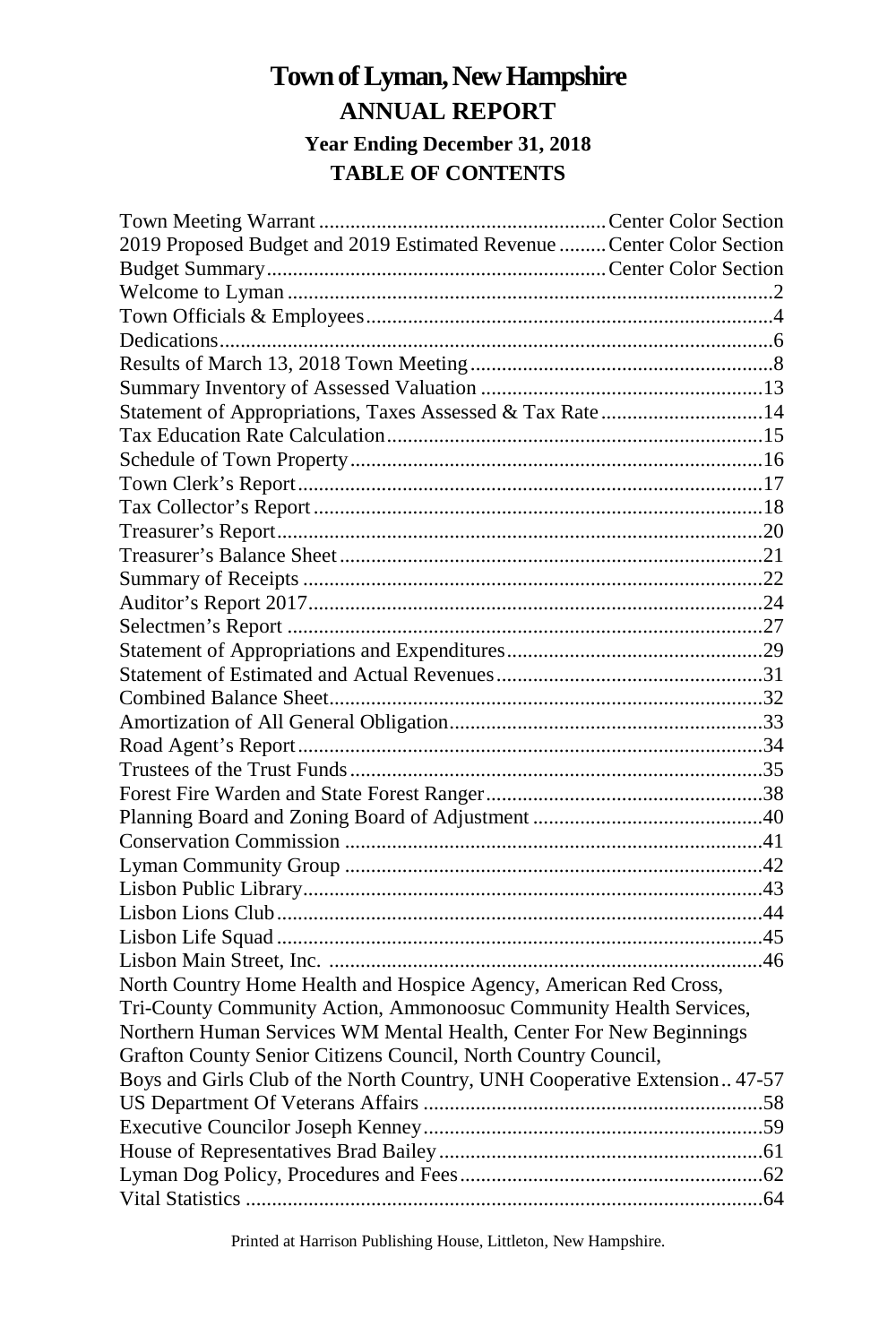## **WELCOME TO LYMAN**

#### **Town Office**s

All meetings and offices are located at the Town Hall Building. 65 Parker Hill Road, Lyman, NH 03585

#### **Office of Selectmen**

Administrative Assistant - Donna Clark Office Hours: Monday, Wednesday, Thursday 8:30 am - 3:30 pm Phone: 838-5900 Fax: 838-6818 Email: lymanta@myfairpoint.net

Selectmen meet biweekly on Monday evenings at 6:00 pm. Unless advertised otherwise, meetings are open to the public.

#### **Board of Selectmen**

Bruce Beane, Chairman (2019) 838-5277 Stephen Moscicki (2020) 991-7279 James Trudell (2021) 838-6089

#### **Town Clerk/Tax Collector**

Carol Messner Phone: 838-6113 Fax: 838-6818 E-mail: lymantc@myfairpoint.net Office Hours: Monday and Wednesday 8:00 am - 3:30 pm Thursday 8:00 am - 1:30 pm (Monday evening by appointment only)

#### **Planning Board**

Meets the first Wednesday of the month at 6:00 pm. For an appointment or information contact the Planning Board at 838-5900.

#### **Zoning Board of Adjustment**

Meets as needed. For information contact the Zoning Board at 838-5900.

#### **Road Crew**

Road Agent Tom Smith Town Garage: 838-5246 Pager: 549-4603 Located at 225 Dodge Pond Road, Lyman, NH 03585

#### **Animal Control Officer**

Michael Slavtcheff: 838-2415

#### **Town Meeting**

Held the second Tuesday in March. To vote, your name must be on the checklist. Contact Sandi Moscicki, Checklist Supervisor, at 838-5150. Notices regarding when the Supervisors meet are posted at the Town Offices, on our website at LymanNH.org and in the Littleton Courier. You may register to vote the day of an election.

#### **Legal Notices**

Legal notices are published in the Littleton Courier and are posted at the Town Hall and on our website at LymanNH.org.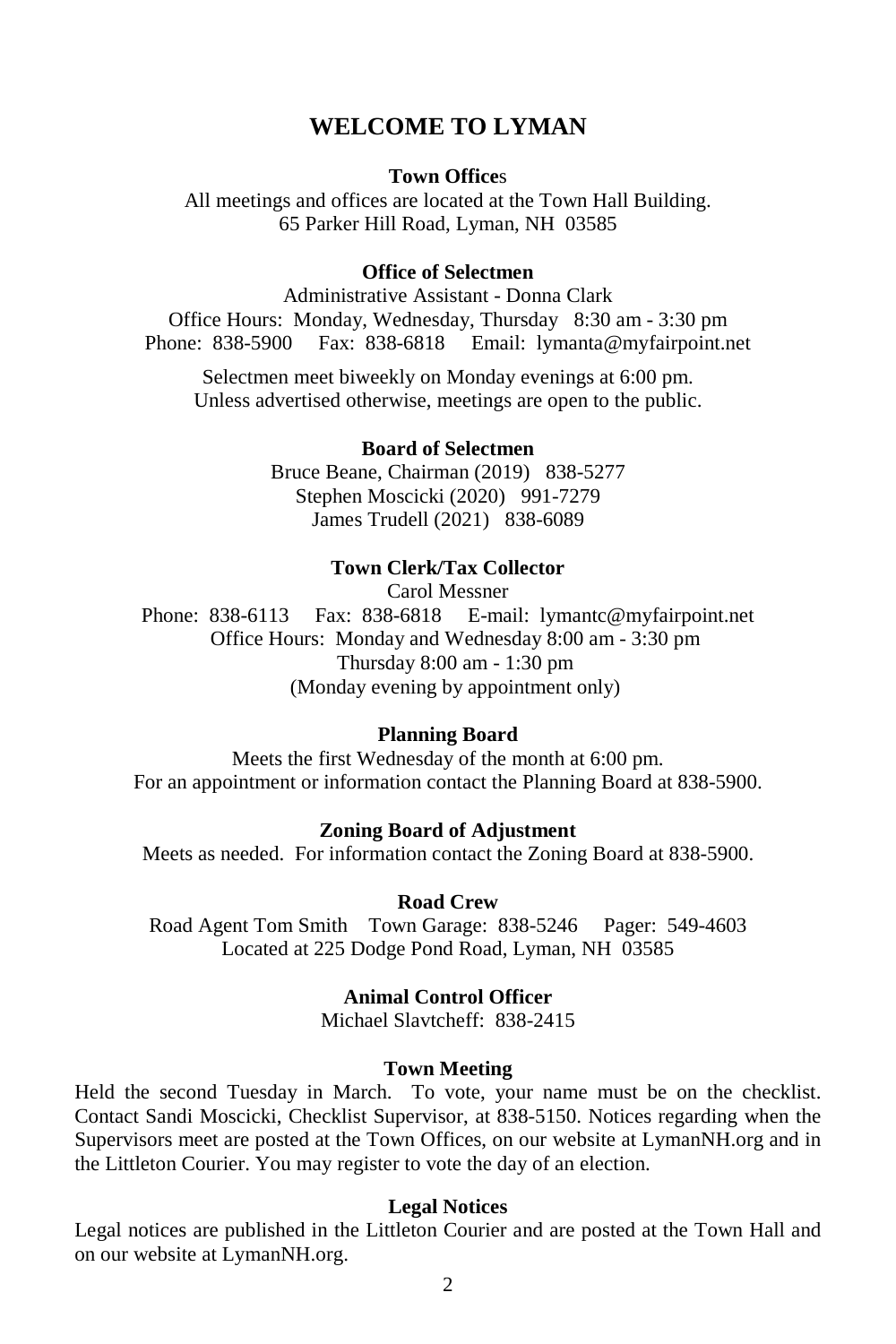#### **School Meeting**

The Annual School Meeting is held in March. If your name is on the Town Checklist, you are eligible to vote at the Lisbon Regional School Meeting.

#### **Permits**

Zoning permits (needed for all construction), driveway permits, and pistol permits (now optional) may be obtained through the Selectmen's Office.

#### **Fire Permits**

Contact Fire Warden Brett Presby: 838-6689 or Deputy Richard Hubbard: 838-6110

#### **Cutting Wood and Excavation**

Intent to Cut and Intent to Excavate forms may be obtained at the Selectmen's Office.

**Dog Licenses (due each April) and Vehicle Registrations** See Town Clerk

#### **\*EMERGENCIES: DIAL "911" Be prepared to give your assigned house number and road name.**

**Ambulance** Lisbon Life Squad (non-emergency): 838-6903

**Fire** Lisbon Fire Department (non-emergency): 838-2211

**Police**

New Hampshire State Police: 846-3333 Grafton County Sheriff: 787-6911

> **Mail** Lisbon Post Office: 838-2881

> > **School**

Lisbon Regional: 838-6672 Representatives: Stephen Sherry: 838-6306 and Jim Trudell: 838-6089

#### **Trash Disposal**

Obtain transfer station permit stickers and trash bags at the Town Office. Lisbon Recycling/Transfer Station Hours: Wednesday 1-7, Thursday 1-7, Saturday 9-3

#### **\*Town Address Numbering System, "911 numbers" (Adopted 1996)**

All properties with primary buildings shall display the assigned number so as to be readily visible from the road. All numbers must be at least 3" in height and be in the Arabic form (0,1,2,3, etc.). For further information or for an assigned number, please contact the Selectmen's Office at 838-5900.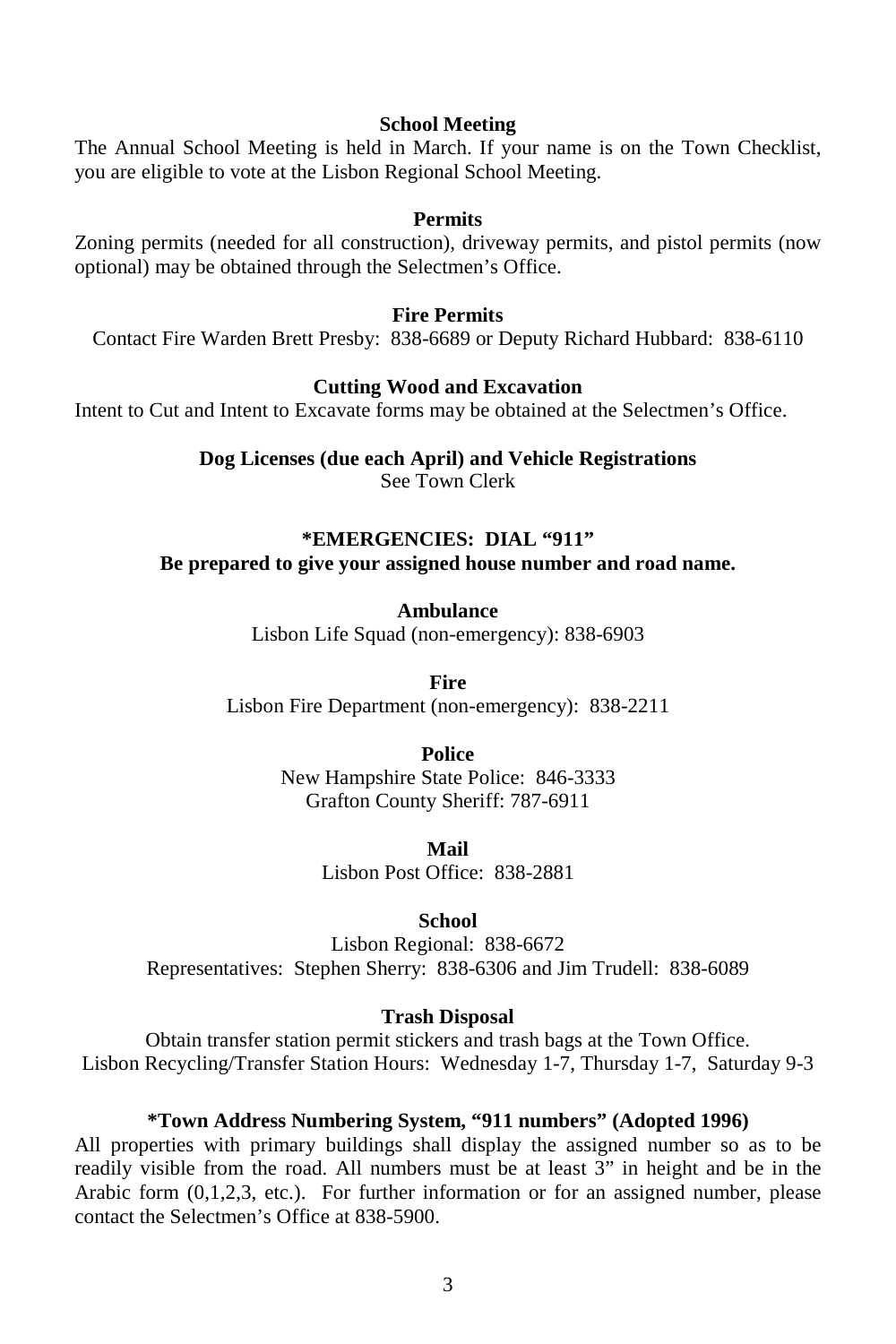## **TOWN OFFICIALS AND EMPLOYEES**

#### **Board of Selectmen**

| James Trudell         | (2021) |
|-----------------------|--------|
| Stephen Moscicki      | (2020) |
| Bruce Beane, Chairman | (2019) |

#### **Planning Board Board <b>Board Board Board Board Board Board (5 residents of Lyman RSA 673:2, II (b)) (5 residents of Lyman RSA 673:3, I) (3 yr. term RSA 673:5, II) (3 yr. term RSA 673:5, II)**

| Michael Belanger         | (2021) | Michael O'Brien            | (2021) |
|--------------------------|--------|----------------------------|--------|
| Rosemary Colombi         | (2021) | Larry Schieman             | (2021) |
| Thomas Messner, Chairman | (2020) | Robert Chenevert, Chairman | (2020) |
| Roberta Aldrich          | (2019) | David Simpson              | (2020) |
| Bruce Beane, Ex Officio  | (2019) | Patricia O'Brien           | (2019) |
| Donna Clark, Alternate   | (2021) |                            |        |
| Allen Gombas, Alternate  | (2021) |                            |        |
| Les Poore, Alternate     | (2021) |                            |        |
|                          |        |                            |        |

| (2021) | Michael O'Brien                   | (2021) |
|--------|-----------------------------------|--------|
| (2021) | Larry Schieman                    | (2021) |
| (2020) | Robert Chenevert, Chairman (2020) |        |
| (2019) | David Simpson                     | (2020) |
| (2019) | Patricia O'Brien                  | (2019) |
|        |                                   |        |

**Administrative Assistant Moderator Animal Control Officer**

Donna Clark Philip Clark (2020) Michael Slavtcheff

**Road Crew Bookkeeper**<br> **Bookkeeper**<br> **Bookkeeper**<br> **Bookkeeper** 

Thomas Smith, Road Agent Ed Parker, Road Crewperson

**Tax Collector Town Clerk**

 Carol Messner (2019) Carol Messner (2019) Bethany Carignan, Deputy Bethany Carignan, Deputy

## **Treasurer**

Celine Presby (2019) Pamela Landry, Deputy

#### **Ballot Clerks**

Florence Corey, Allen Gombas, Wanda Hubbard, Nancy Labbay

#### **Cemetery Committee School Board**

Brett Presby James Trudell Perry Williams

| James Trudell  | (2019) |
|----------------|--------|
| Stephen Sherry | (2020) |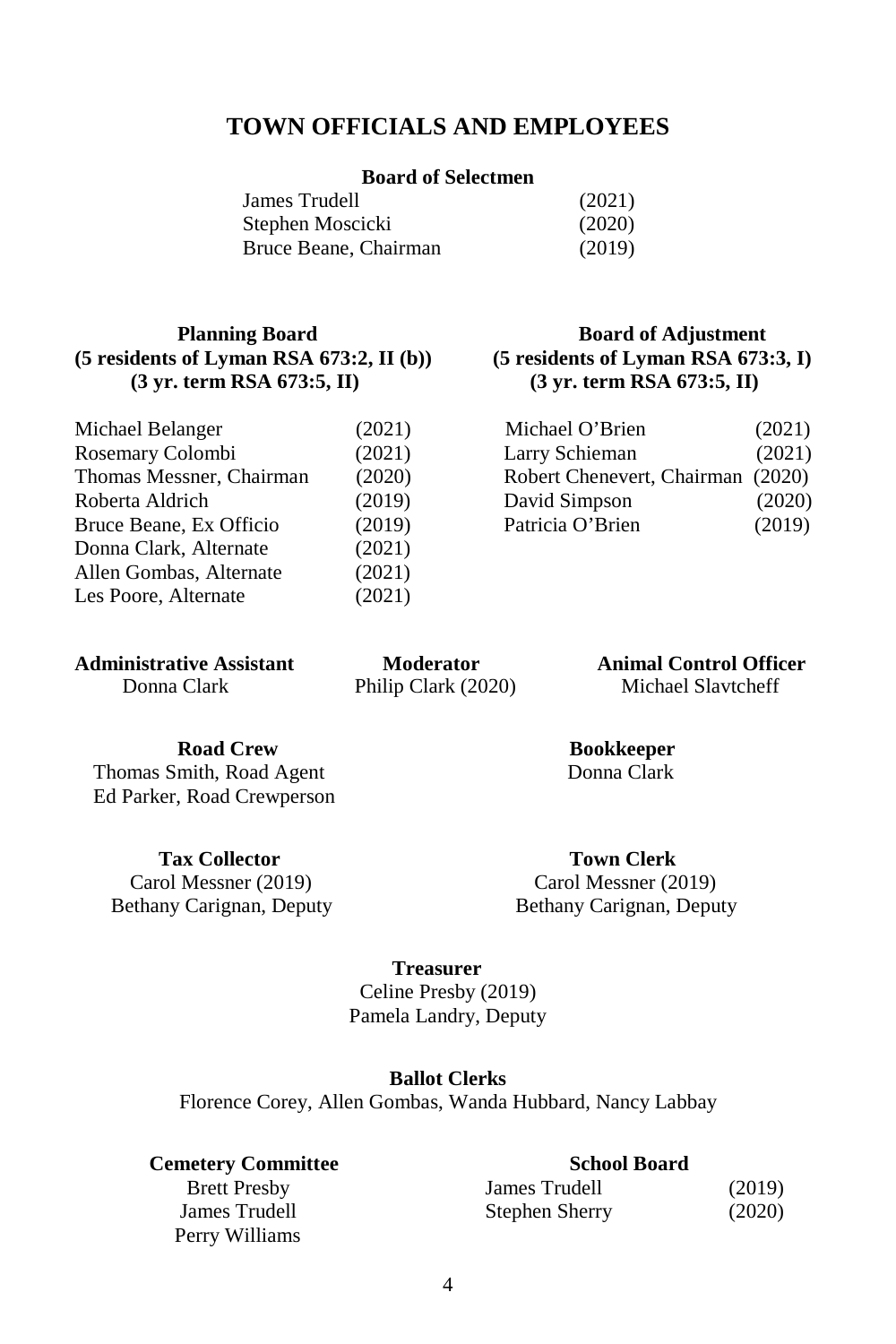| Lisa Linowes                | (2021) |
|-----------------------------|--------|
| James Trudell               | (2019) |
| Stephen Moscicki, Alternate | (2019) |

#### **Supervisors of the Checklist Conservation Commission (3 residents of Lyman RSA 41:46-a)** Lisa Linowes (2021) **(6 yr. term RSA 41:46-a)**

Cynthia Schieman (2024) Sandra Moscicki, Chairman (2022) Debra Heathe (2020)

#### **Trustees of the Trust Funds (3 yr. term RSA 31:22)**

Beth Hubbard (2021) Nancy Landry (2020) Lisa Linowes (2019)

**Drug & Alcohol Testing Supervisor/Safety Coordinator**  Donna Clark

**Welfare Officer Forest Fire Warden** Donna Clark Brett Presby Richard Hubbard, Deputy

**Handicap Coordinator Health Officer**<br> **Health Officer**<br> **Health Officer**<br> **Health Officer** 

Christopher Hodge Bruce Beane, Deputy

**Emergency Management Director** Michael O'Brien

#### **Regularly Scheduled Meetings**

The Selectmen meet biweekly on Monday evenings at 6:00 pm at the Lyman Town Hall. Meetings are open to the public unless advertised otherwise.

The Planning Board meets the first Wednesday of the month at 6:00 pm at the Lyman Town Hall. Meetings are open to the public unless advertised otherwise.

The Zoning Board of Adjustment, Conservation Commission, Trustees of the Trust Funds, Cemetery Committee and Supervisors of the Checklist meet as needed.

All meetings or changes in date/time are posted at the Town Hall and on our website at LymanNH.org. Public notices are also published in the Littleton Courier, when required.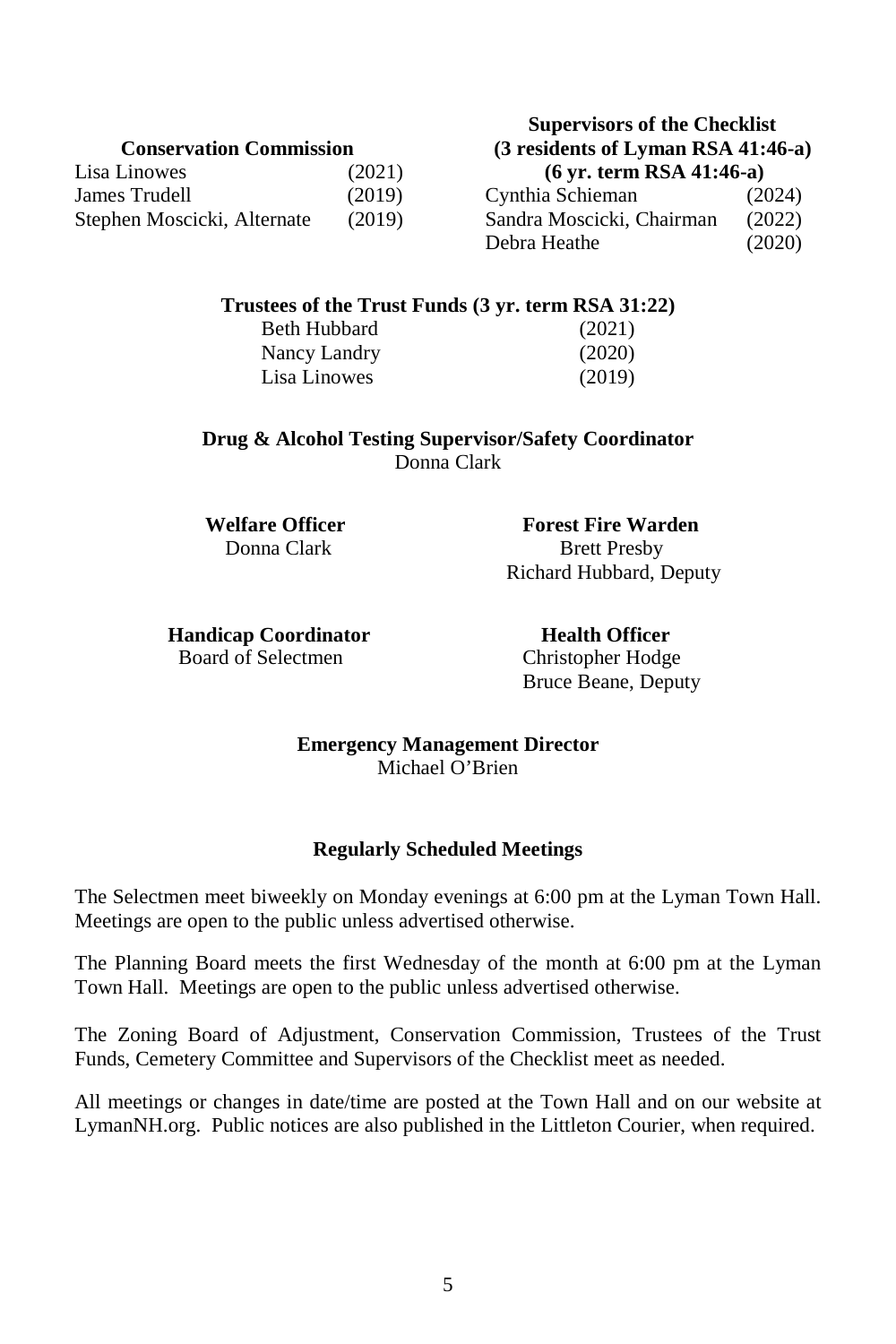

## **DEDICATIONS**

The Selectmen would like to dedicate this year's Annual Report to two people that were instrumental in the progress of our Town and will be greatly missed.

# **BRIAN SANTY**

## FOREST FIRE WARDEN, DEPUTY WARDEN AND ZONING BOARD OF ADJUSTMENT MEMBER



Brian Santy, who passed away in 2018, was a lifelong resident that loved Lyman and all its people. Brian served as a Forest Fire Warden, Deputy Warden and Member of the Zoning Board of Adjustment. Now, when passing a hayfield with tractors and bales and people gathering winter hay, one can only think fondly of Brian.

*We will all miss him greatly.*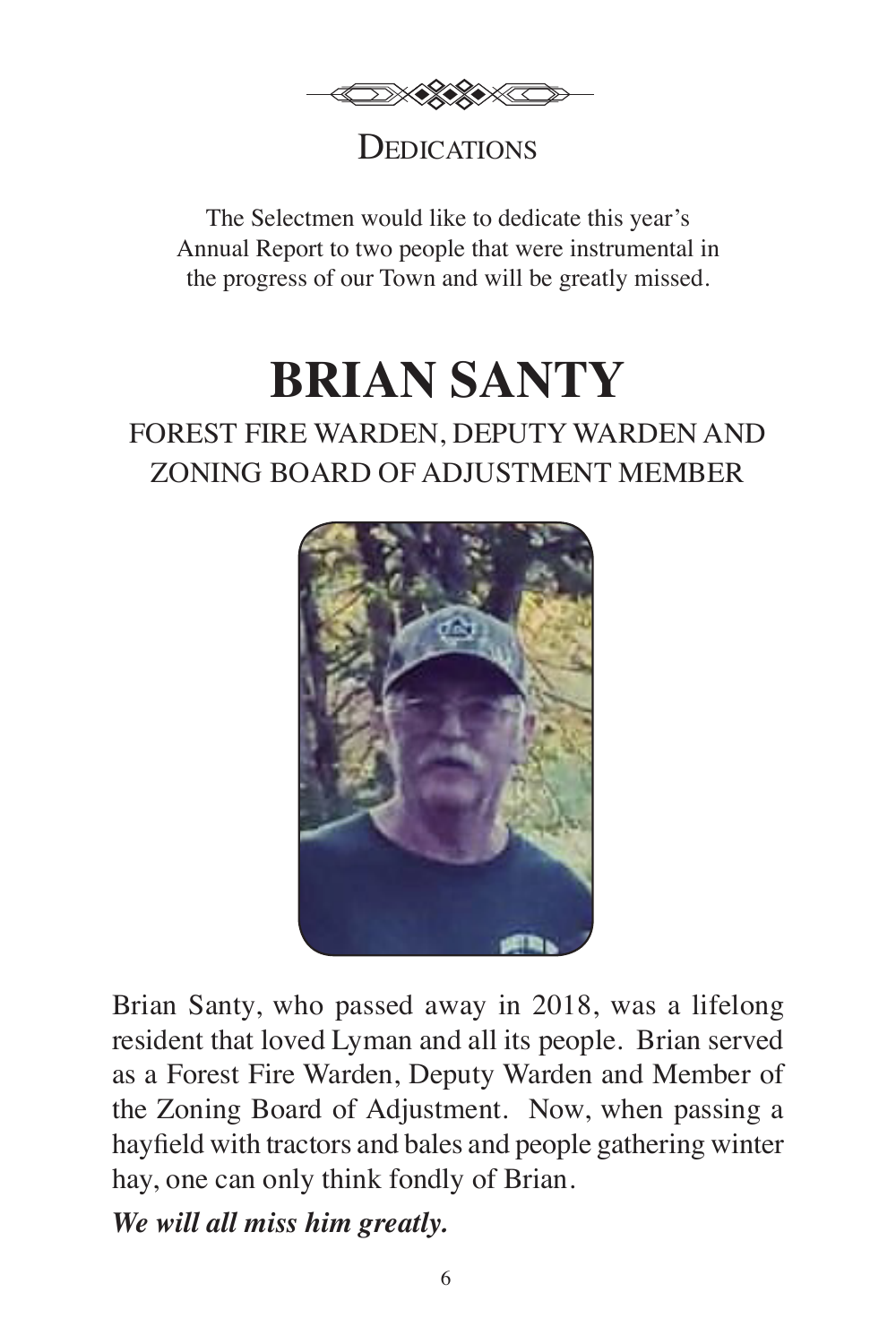

## **DEDICATIONS**

# **SCOTT STUART** ROAD CREWMAN



Scott Stuart has been Lyman's Road Crewman for 14 years and retired in the fall of 2018. Scott is the type of person that would give you the shirt off his back. He is also kind, caring and considerate. He has taken care of Lyman people's safety quietly for years. We have been fortunate to have had him in our Town and will miss him passing by our houses at any hour, night or day.

## *We wish Scott the best in his retirement!*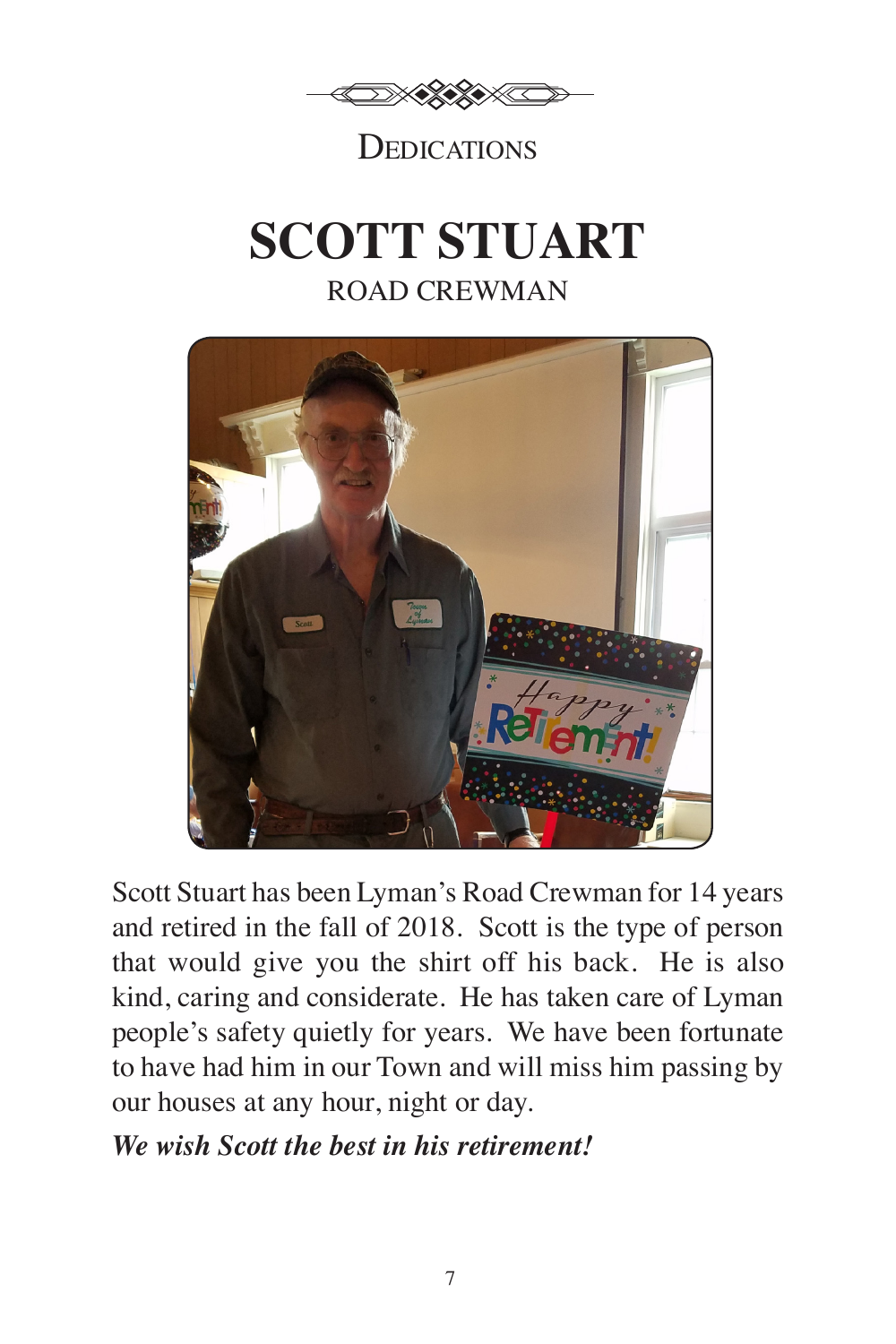## **RESULTS OF THE 2018 WARRANT**

To the Inhabitants of the Town of Lyman, in the County of Grafton, and the State of New Hampshire, qualified to vote in the Town affairs:

You are hereby notified to meet at the Town Hall in said Town on TUESDAY, the THIRTEENTH day of MARCH 2018; polls to open at ELEVEN O'CLOCK in the morning and will not close before SIX O'CLOCK in the evening in said Town Hall, to act on Article 1; the remaining Articles to be considered at SEVEN O'CLOCK in the evening.

#### **Article 1.** *To choose all necessary Town Officers for the ensuing year.*

Present were Moderator: Phil Clark, Selectmen Chairman: Jim Trudell, Selectman: Steve Moscicki, Selectman: Bruce Beane, Administrative Assistant: Donna Clark, and Town Clerk/Tax Collector: Carol Messner. At 7:00 pm Moderator Clark called the meeting to order, introduced himself, reviewed procedures of order and thanked all for coming. Moderator Clark then read the results of Article 1.

The following were chosen as Town Officers for the ensuing year:

| Selectman (1) (three year term):                  | James Trudell       | 63 votes |
|---------------------------------------------------|---------------------|----------|
| Planning Board (2) (three year term):             | Rosemary Colombi    | 64 votes |
|                                                   | Michael Belanger    | 56 votes |
| Board of Adjustment (2) (three year term):        | Michael O'Brien     | 48 votes |
|                                                   | Larry Schieman      | 42 votes |
| Board of Adjustment (1) (two year term):          | David Simpson       | 2 votes  |
| Moderator (1) (two year term):                    | Philip Clark        | 69 votes |
| Supervisor of the Checklist (1) (six year term):  | Cindy Schieman      | 69 votes |
| Supervisor of the Checklist (1) (two year term):  | Debra Heathe        | 70 votes |
| Trustee of the Trust Funds (1) (three year term): | <b>Beth Hubbard</b> | 71 votes |

**Article 2.** *To see if the Town will vote to raise and appropriate the sum of Three Hundred Ninety-One Thousand Five Hundred Seventy-Two Dollars (\$391,572) to defray Town charges for the ensuing year. (Majority vote required) (Recommended by the Selectmen)*

| Executive                         | 55,840 |
|-----------------------------------|--------|
| Election, Reg., Vital Statistics  | 45,060 |
| Financial Administration          | 42,685 |
| Legal Expenses                    | 5,000  |
| Personnel Administration          | 61,855 |
| Planning                          | 5,545  |
| Zoning                            | 2,570  |
| General Government Buildings      | 35,365 |
| Cemeteries                        | 11,500 |
| Insurance otherwise not allocated | 12,656 |
| Advertising & Regional Assoc.     | 2,450  |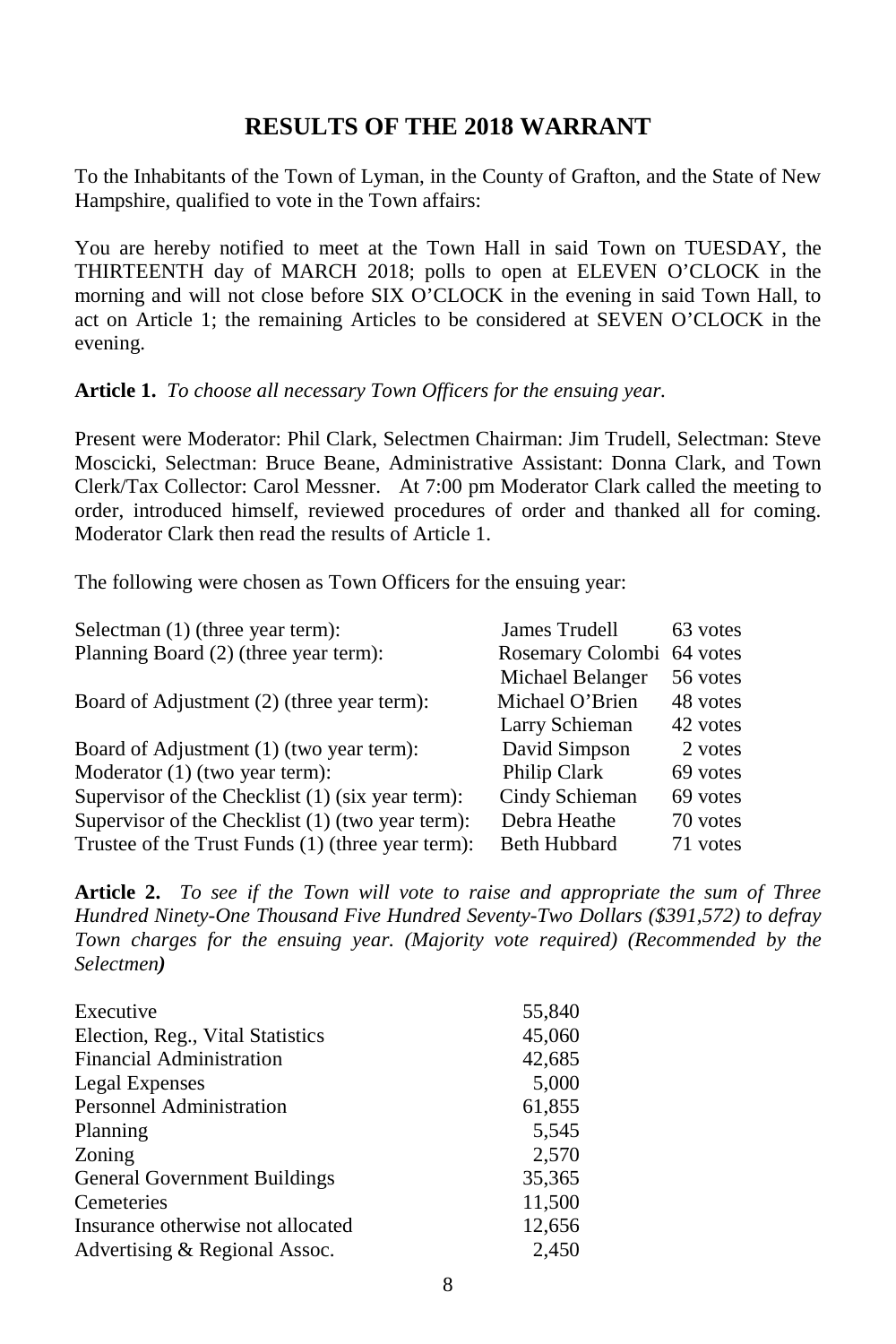| <b>Other General Government</b> | 700    |
|---------------------------------|--------|
| Ambulance                       | 7,862  |
| Fire                            | 25,500 |
| <b>Emergency Management</b>     | 5,245  |
| Solid Waste Disposal            | 40,850 |
| <b>Health Officer</b>           | 1,180  |
| Animal Control                  | 2,120  |
| <b>Health Agencies</b>          | 5,284  |
| <b>Welfare Administration</b>   | 670    |
| <b>Welfare Vendor Payments</b>  | 2,900  |
| Parks and Recreation            | 110    |
| Library                         | 1,500  |
| <b>Patriotic Purposes</b>       | 150    |
| Other Culture                   | 2,450  |
| Conservation                    | 200    |
| Principal on Long Term Notes    | 8,275  |
| Interest on Long Term Notes     | 2,550  |
| Interest on TAN                 | 3,500  |

Moderator Clark read the Article which was moved by Selectman Trudell and seconded by Selectman Beane. Trudell spoke to the audience of 45 and said the estimated increase in taxes to be raised for 2018 will be \$36,296.00 mostly due to expected lower revenues. The result is an estimated tax rate increase of \$.61 per \$1,000.00 of value. Trudell showed on the overhead projector a summary of the cost of each line item and explained each. Items of note are: a new temporary help person will be sought for Donna Clark's position as Administrative Assistant to the Selectmen to begin training for the eventuality of Donna's retirement and to help with both Planning and Zoning Board tasks. \* There are more elections this year than last so the 2018 budget reflects the added expenses. \* Fairpoint Communications is suing NH towns over telephone pole taxes which is affecting our legal budget. \* There were more fires than normal in 2017 so the 2018 budget was raised accordingly. \* Lyman received \$31,000 for its share of 2017 recycling income and the expense of the Tri-Town Transfer Station was \$37,419.25 so that is a fairly good return on our money. \* The budgeted principal on the Dodge Pond Dam for 2018 is \$8,275.00 and the budgeted interest is \$2,550.00. \* The repair to the Mountain Meadows bridge is complete. It was more difficult than expected but was ultimately finished costing the Town less than half the State's estimate. \* Lyman paid \$7,728.00 towards a skid steer for the Tri-Town Transfer Station. We do not have that cost going forward. Clark called for any discussion. Resident, Terry Simpson asked the equalization ratio and D. Clark said we are at 99.6%. Resident, Bryson Yawger appreciates the completed Mountain Meadows Bridge. Moderator Clark asked if there was any further discussion. There was none. Clark re-read the Article and called for a vote. All ayes. **Article 2 passed.**

**Article 3.** *To see if the Town will vote to raise and appropriate the sum of Two Hundred Fifty-Three Thousand Six Hundred Thirty-Five Dollars (\$253,635) for maintenance,*  expenses, salaries, supplies, equipment and street lighting for the Highway Department *for the ensuing year. (Majority vote required) (Recommended by the Selectmen)*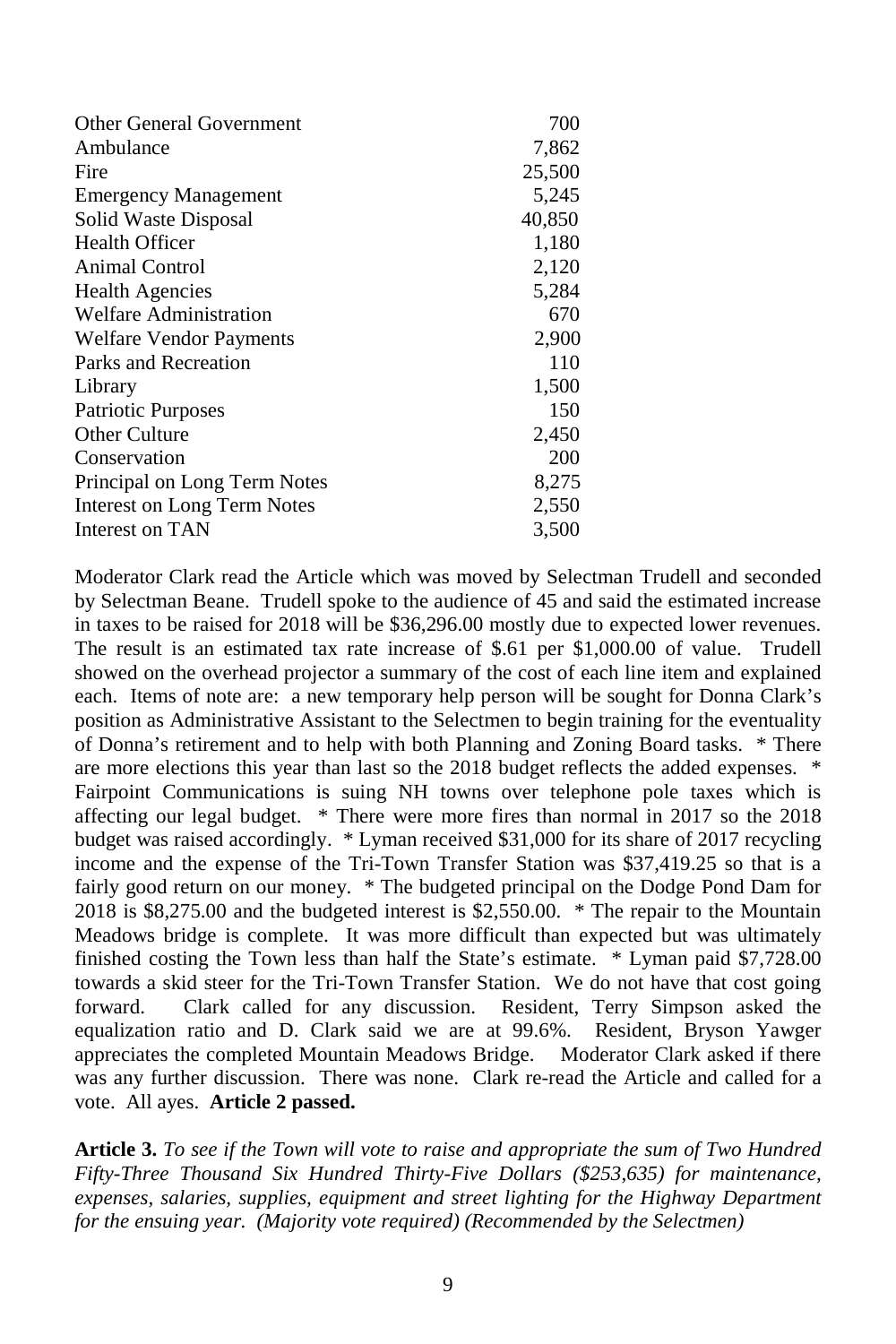| <b>Highway Administration</b> | \$119,385 |
|-------------------------------|-----------|
| <b>Highway Maintenance</b>    | \$133,650 |
| <b>Street Lighting</b>        | 600       |

Moderator Clark read the Article which was moved by Selectman Trudell and seconded by Selectman Beane. Trudell said we have a great road crew who continue to do a fantastic job. They are out all hours of the night keeping roads safe for us. The plan is to grind Pettyboro Road and resurface it with ledgepack. It is cost prohibitive to pave it at approximately \$300,000.00. There were discussions about sand, ledgepack, getting the mix right and experimenting since all our roads will now be this material. Moderator Clark asked for more discussion. There was none. Clark re-read the Article and called for a vote. All ayes. **Article 3 passed.**

**Article 4.** *To see if the Town will vote to raise and appropriate the sum of Fifty Thousand Dollars (\$50,000) to be placed in the Highway Equipment Capital Reserve Fund. (Majority vote required) (Recommended by the Selectmen)*

Moderator Clark read the Article which was moved by Selectman Trudell and seconded by Selectman Beane. Trudell displayed the 2018 Equipment Replacement Plan. The 2007 International 10-wheel truck had a new motor in 2010 and will probably need a new dump body in 2018 due to salt corrosion of the old dump body. Moderator Clark asked for more discussion. There was none. Clark re-read the Article and called for a vote. All ayes. **Article 4 passed.**

**Article 5.** *To see if the Town will vote to establish a Capital Reserve Fund under the provisions of RSA 35:1 for the purpose of producing and purchasing Road Material, including blasting and crushing ledge at the town quarry, and to raise and appropriate the sum of Twenty-Five Thousand Dollars (\$25,000) to be placed in this fund and to name the Board of Selectmen as Agents to Expend. (Majority vote required) (Recommended by the Selectmen)*

Moderator Clark read the Article which was moved by Selectman Trudell and seconded by Selectman Beane. Trudell said we normally crush 10,000 yards of material every 2 to 3 years at a cost of \$50,000.00 to \$60,000.00. This reserve fund is to begin putting money aside to soften the blow for when we do the crushing. He said we are trying to keep an even tax rate for taxpayers. We will continue to add \$25,000 to this fund each year. Moderator Clark asked for more discussion. There was none. Clark re-read the Article and called for a vote. All ayes. **Article 5 passed.**

**Article 6.** *To see if the Town will vote to raise and appropriate the sum of Five Thousand Dollars (\$5,000) to be placed in Building Capital Reserve Fund. (Majority vote required) (Recommended by the Selectmen)*

Moderator Clark read the Article which was moved by Selectman Trudell and seconded by Selectman Beane. This fund is putting money aside for maintenance and repairs to the Town Hall. Possible upgrades mentioned were 3 windows, paneling, the big hall floor and ceiling. Eventually the Grange Hall will need attention. Moderator Clark asked for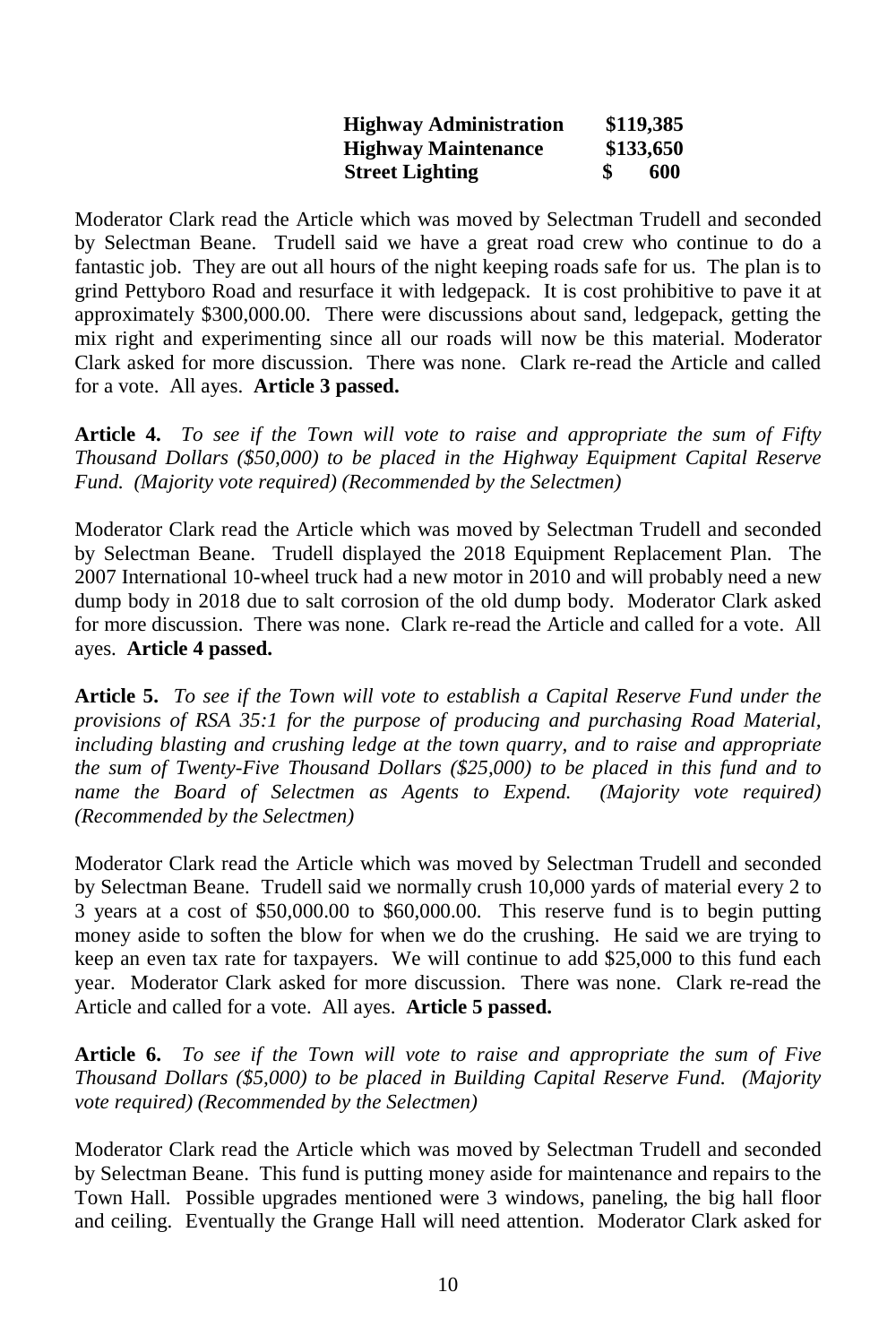more discussion. There was none. Clark re-read the Article and called for a vote. All ayes. **Article 6 passed**.

**Article 7.** *To see if the Town will vote to raise and appropriate the sum of Three Thousand Dollars (\$3,000) to be placed in the Property Revaluation Capital Reserve Fund. (Majority vote required) (Recommended by the Selectmen)*

Moderator Clark read the Article which was moved by Selectman Trudell and seconded by Selectman Beane. Each year we put money aside in this fund to prepare for the revaluation costs of \$35,000.00 to \$40,000.00. The next statistical revaluation will be in 2020. Moderator Clark opened the floor to discussion. Resident, Terry Simpson asked if assessors had been shopped for and was told yes, a few years ago. Resident Jeff Simpson asked how often we have maintenance on the maps and was told Cartographics in Littleton does it annually. We have on-line maps now. Moderator Clark asked for more discussion. There was none. Clark re-read the Article and called for a vote. All ayes. **Article 7 passed.**

**Article 8.** *To see if the Town will vote to endorse the appointment by the Board of Selectmen of a committee for the purpose of investigating and evaluating educational alternatives to the current Lisbon Regional School District, including legal issues, financial considerations, availability of alternatives and other related matters, and to instruct the committee to prepare a report of their findings for presentation at a meeting to be announced and posted. (Majority vote required) (Recommended by the Selectmen)*

Moderator Clark read the Article which was moved by Selectman Trudell and seconded by Selectman Beane. Trudell said school taxes continue to escalate with no end in sight and this committee is an effort to see if there is anything we can do. We last voted to change the school formula in 1989 with the same warrant article wording. The school tax rate jumped from \$8.89 in 2016 to \$10.91 in 2017. It is expected to jump again this year with a proposed new roof on the School Warrant. Many taxpayers are on fixed incomes and the Town needs to avoid taking more land and homes from residents due to their inability to pay taxes. Resident, Tom Smith said we are all on fixed incomes so that is not a factor. He proposed amending the Article to say that 50% of the committee members be parents of current children in the Lisbon school. There was much discussion. Parents were fearful that Lyman would try to withdraw from the school. They were fearful the Lisbon services of fire, ambulance and landfill would ostracize Lyman if we pulled out of the school. They were fearful Lisbon Lions Club activities would be closed to their children. The lack of sufficient Lyman representation on the School Board which is 7 Lisbon members and 2 Lyman members was mentioned. It was asked whether our concerns should be handled through the school or through this town committee. Other residents' thoughts included; cost shouldn't be the only focus, and, at what point do we say enough is enough to the tax. The formula hasn't been looked at since 1989. The committee will decide the direction and bring it to the Selectmen. The main purpose of the committee is not to withdraw from the school but to research options to level and stabilize taxes. Resident, Mary Ruppert proposed wording the Article differently to allay parents' fears and read aloud her wording. Tom Smith wanted the 50% parent requirement added to the wording. Smith made a motion to amend the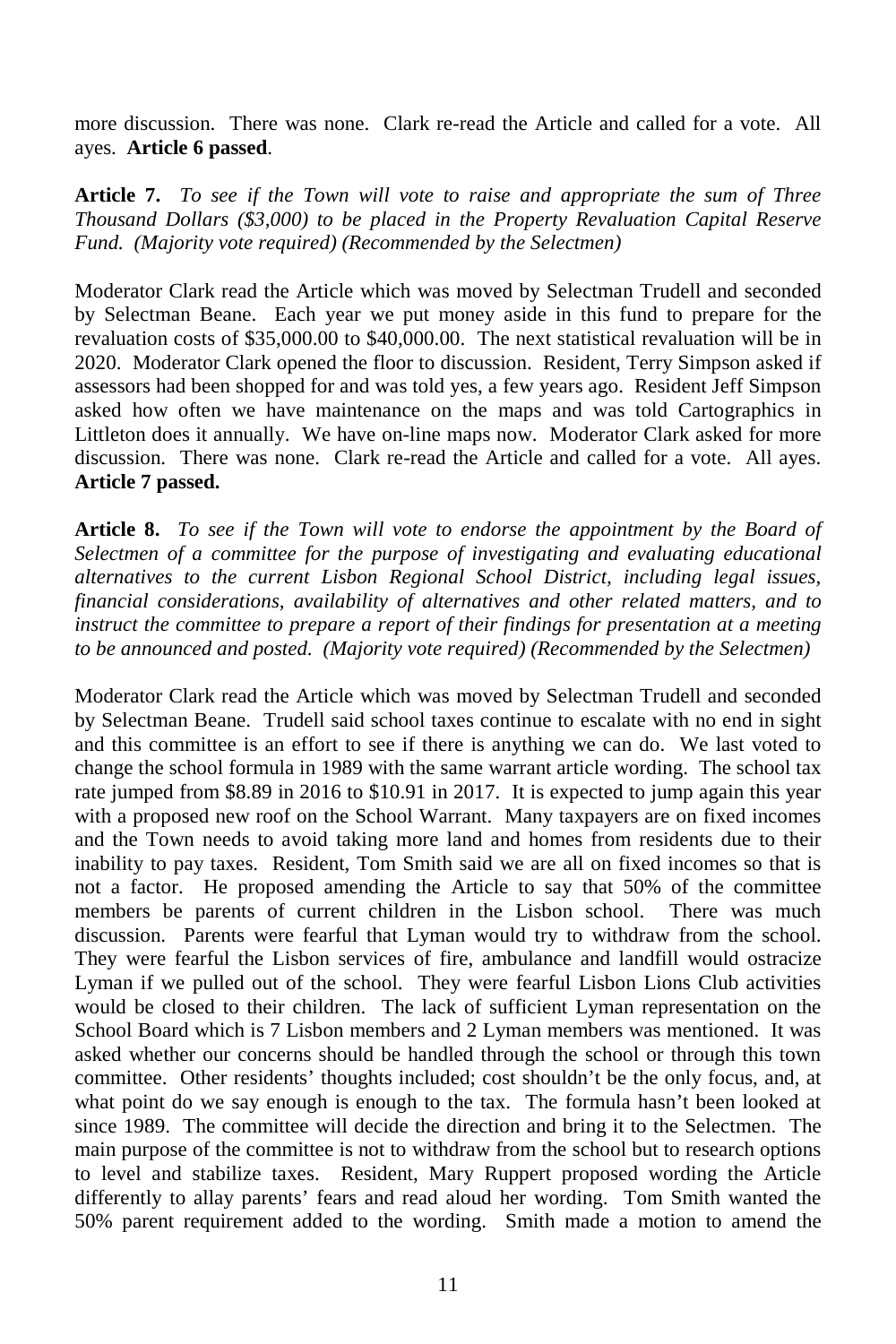Article which was seconded by Terri Simpson. Moderator Clark took a vote on amending the Article. The ayes won. Ruppert then read aloud the Amended Article:

"To see if the Town will vote to endorse the appointment by the Board of Selectmen of a committee for the purpose of investigating and evaluating ways to stabilize school taxes related to the Lisbon Regional School District and to instruct the committee to prepare a report of their findings for presentation at a meeting to be announced and posted. At least 50% of the membership shall be parents of current Lisbon Regional School District students. (Majority vote required) (Recommended by the Selectmen)"

Moderator Clark called for a vote on accepting the new wording used to amend the Article and the ayes won. Moderator Clark re-read the Article as Amended. He then called for a vote on the amended Article and the ayes won. **Article 8 passed.** 

#### **Article 9.** *To transact any other business that may legally come before the Meeting.*

Resident, Nancy Labbay announced that the Lisbon School meeting will be held Wednesday, March 21st at 7pm. Resident, Lori Williams asked that the storage boxes be relocated out of the Town Hall since the hall is available for resident's personal use. It was suggested by Town Clerk, C. Messner that all residents become familiar and frequent our town website at lymannh.org to keep up with current events since many people were surprised by Article 8. The Lyman Community Group mentioned they are still gathering recipes for their upcoming cookbook and that Ice Out tickets are still being sold. Resident, Joy Yawger said thank you to the Selectmen for looking out for us all and for doing such a wonderful job. Then thanks went to the Road Crew, to Donna and Carol and to all who serve Lyman. All applauded. With no further discussion a motion to close the meeting was offered by Resident, Tom Messner and seconded by Resident, Bryson Yawger. The meeting was closed at 8:48 pm.

Given under our hands and seal this 19th day of March, 2018. The Lyman Board of Selectmen

> The Lyman Board of Selectmen James Trudell, Chairman Bruce Beane Stephen Moscicki

Respectfully submitted, A TRUE COPY, abridged, ATTEST Carol Messner, Lyman Town Clerk

The meeting minutes in their entirety are filed at the Town Clerk's office.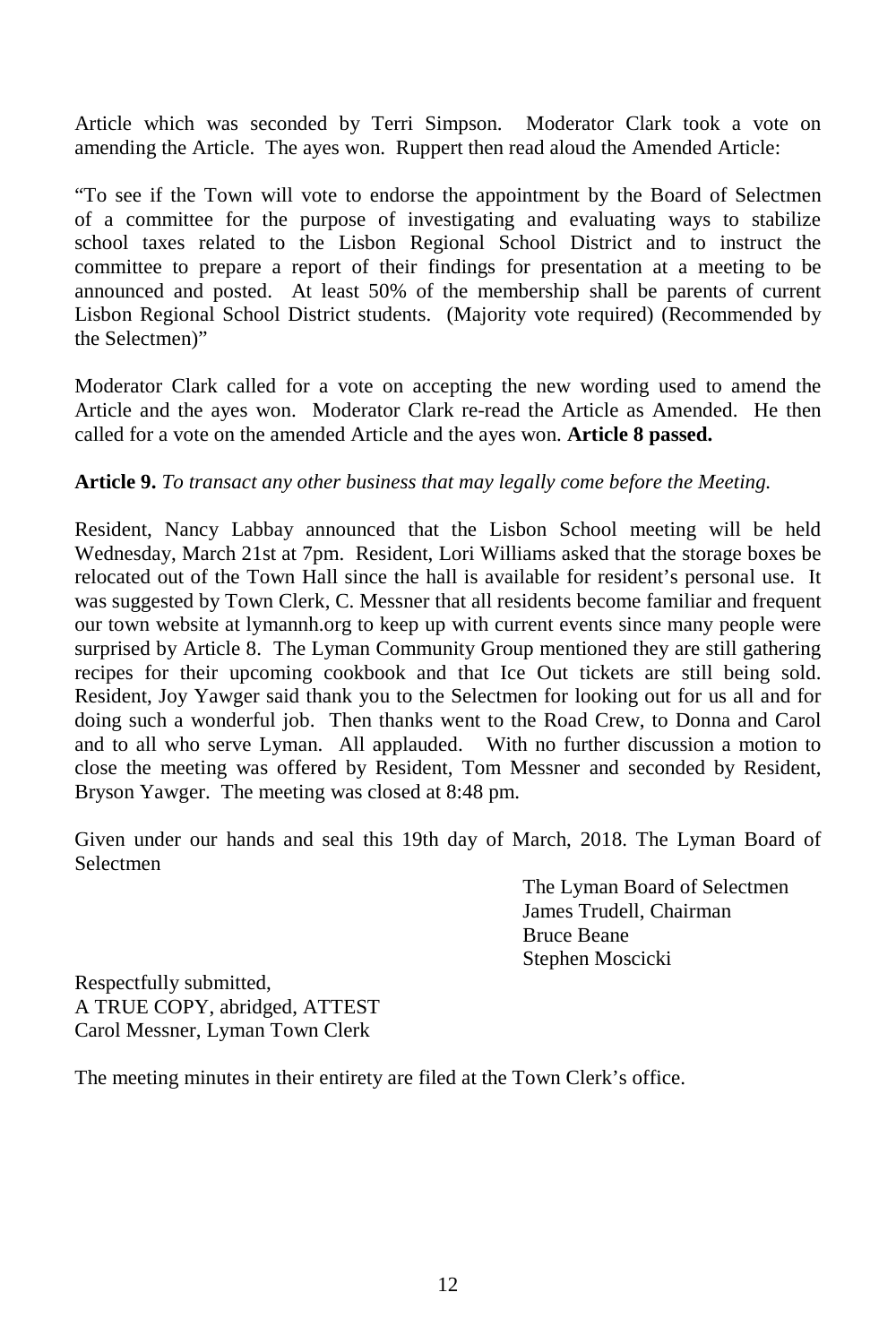## **2018 SUMMARY INVENTORY OF ASSESSED VALUATION**

**Valuations**

Number of Parcels:  $741$ 

| Non-Utility Land Value:            | \$36,295,700.00 |
|------------------------------------|-----------------|
| <b>Current Use Credits:</b>        | (19,666,667.00) |
| Non-Utility Improvements Value:    | 42,818,900.00   |
| <b>Utility Value:</b>              | 1,439,300.00    |
| <b>Exempt Property Value:</b>      | (1,255,300.00)  |
| <b>Valuation Before Exemptions</b> | 59,631,933.00   |
| <b>Exemptions Applied:</b>         | (218,100.00)    |
| <b>Net Valuation:</b>              | 59,413,833.00   |
| Net Non-Utility Valuation:         | 57,974,533.00   |
| Net Utility Valuation:             | 1,439,300.00    |
| <b>Taxes</b>                       |                 |
| Property Tax:                      | 1,341,973.00    |
| Veterans Credits Applied:          | (16,100.00)     |
| <b>Total Tax Bills:</b>            | \$1,325,873.00  |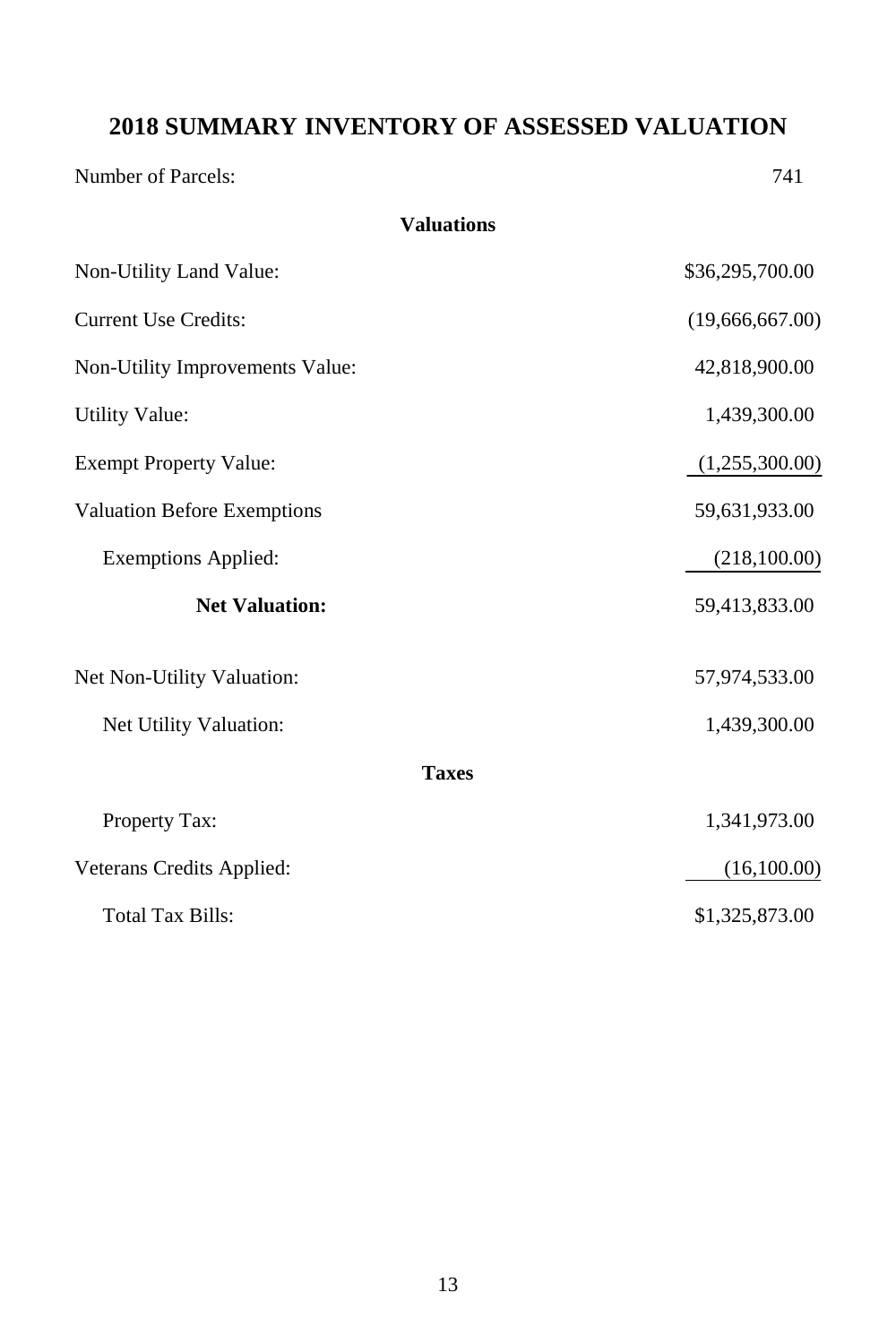## **2018 STATEMENT OF APPROPRIATIONS TAXES ASSESSED AND TAX RATE**

| Town                                 |               |                |        |
|--------------------------------------|---------------|----------------|--------|
| Gross Appropriations                 | \$728,207.00  |                |        |
| Less: Revenues                       | (302, 521.00) |                |        |
| Less: Fund Balance to Reduce Taxes   | (127,000.00)  |                |        |
| Add: Overlay                         | 42,097.00     |                |        |
| War Service Credits                  | 16,100.00     |                |        |
| Net Town Appropriation               |               | \$356,883.00   |        |
| Special Adjustment                   |               | .00.           |        |
| Approved Town Tax Effort             |               | 356,883.00     |        |
| <b>Town Rate</b>                     |               |                | \$6.01 |
| <b>School Portion</b>                |               |                |        |
| Regional School Apportionment        |               | 1,020,664.00   |        |
| Less: Equitable Education Grant      |               | (152, 207.00)  |        |
| Less: State Education Taxes          |               | (127,067.00)   |        |
| Approved Local Education Tax Effort  |               | 741,390.00     |        |
| <b>Local School Rate</b>             |               |                | 12.48  |
| <b>State Education Portion</b>       |               |                |        |
| Approved State Education Tax Effort  |               | 127,067.00     |        |
| <b>State School Rate</b>             |               |                | 2.19   |
| <b>County Portion</b>                |               |                |        |
| <b>Approved County Tax Effort</b>    |               | 116,637.00     |        |
| <b>County Rate</b>                   |               |                | 1.96   |
| <b>Total Rate</b>                    |               |                | 22.64  |
| <b>Total Property Taxes Assessed</b> |               | 1,341,977.00   |        |
| Less: War Service Credits            |               | (16,100.00)    |        |
| <b>Total Property Tax Commitment</b> |               | \$1,325,877.00 |        |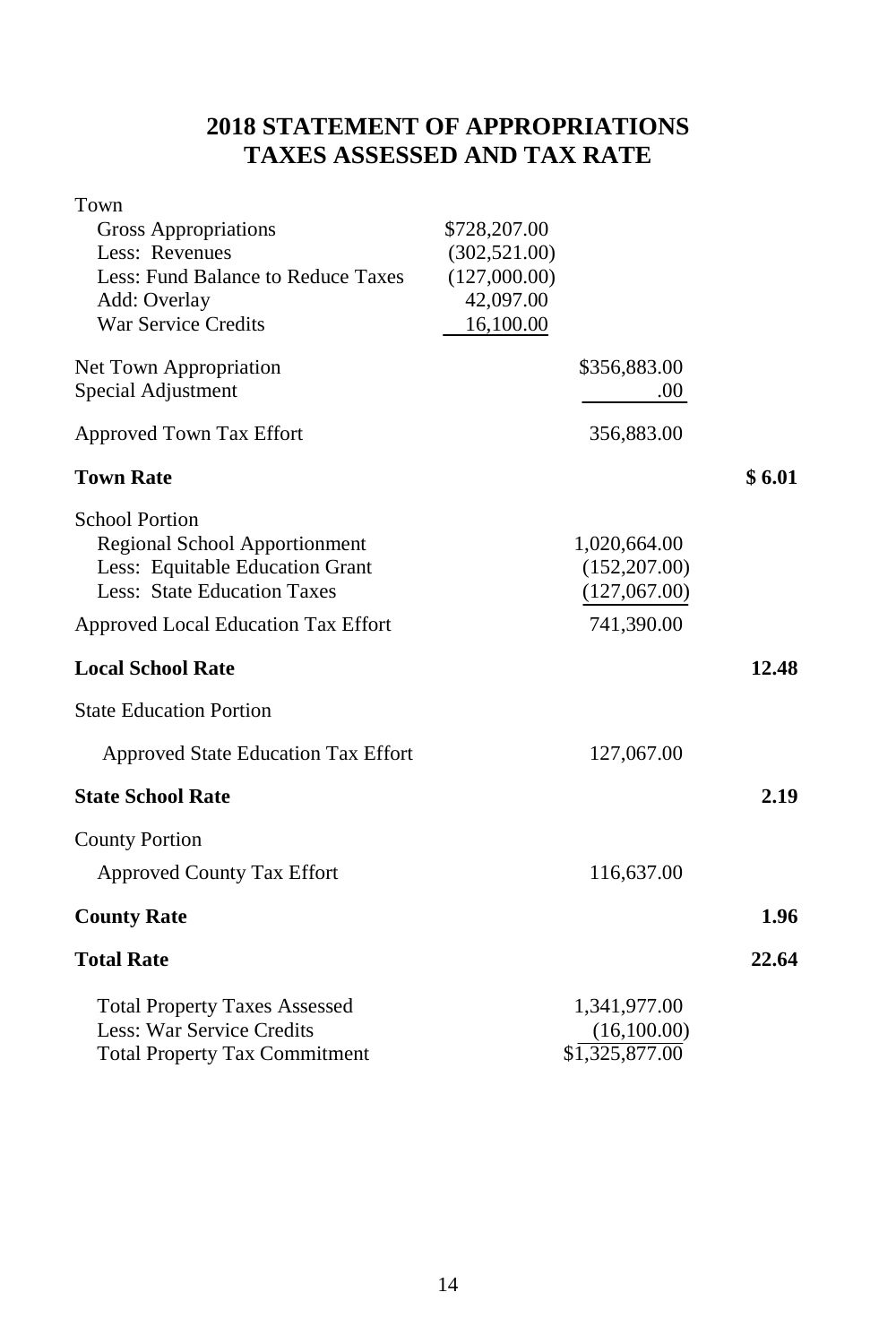## **2018 TAX EDUCATION RATE CALCULATION Analysis of Values Assigned to Local and Cooperative School District(s)**

|                                           | Elementary | $1st$ Coop<br>Lisbon Regional | 2 <sup>nd</sup> Coop     | Total        |
|-------------------------------------------|------------|-------------------------------|--------------------------|--------------|
| Cost of Adequate<br>Education             | .00        | \$279,274.00                  | .00                      | \$279,274.00 |
| % of Town's Cost<br>of Adequate Education | 0.0000%    | 100.0000%                     | $0.0000\%$               | 100%         |
| <b>Adequate Education</b><br>Grant        | .00        | 152,207.00                    | .00                      | 152,207.00   |
| District's Share -<br>Retained State Tax* | .00        | 127,067.00                    | .00                      | 127,067.00   |
|                                           |            |                               | "Excess" State Taxes     | .00.         |
|                                           |            |                               | <b>Total State Taxes</b> | 127,067.00   |
| Local Education Tax*                      | .00        | 741,390.00                    | .00                      | 741,390.00   |

#### **\*Pay These Amounts to School = Total \$868,457.**

The cost of an adequate education is determined by the Department of Education based on weighted average daily membership in residence in each school district. Each school district's percentage of total is then calculated. Each percentage is then multiplied by the Town's share of the state education tax amount to allocate a portion of the state education taxes to each school district.

The difference between the adequate education for each school district and each school district's share of the state education taxes becomes the adequate education grant for each school district.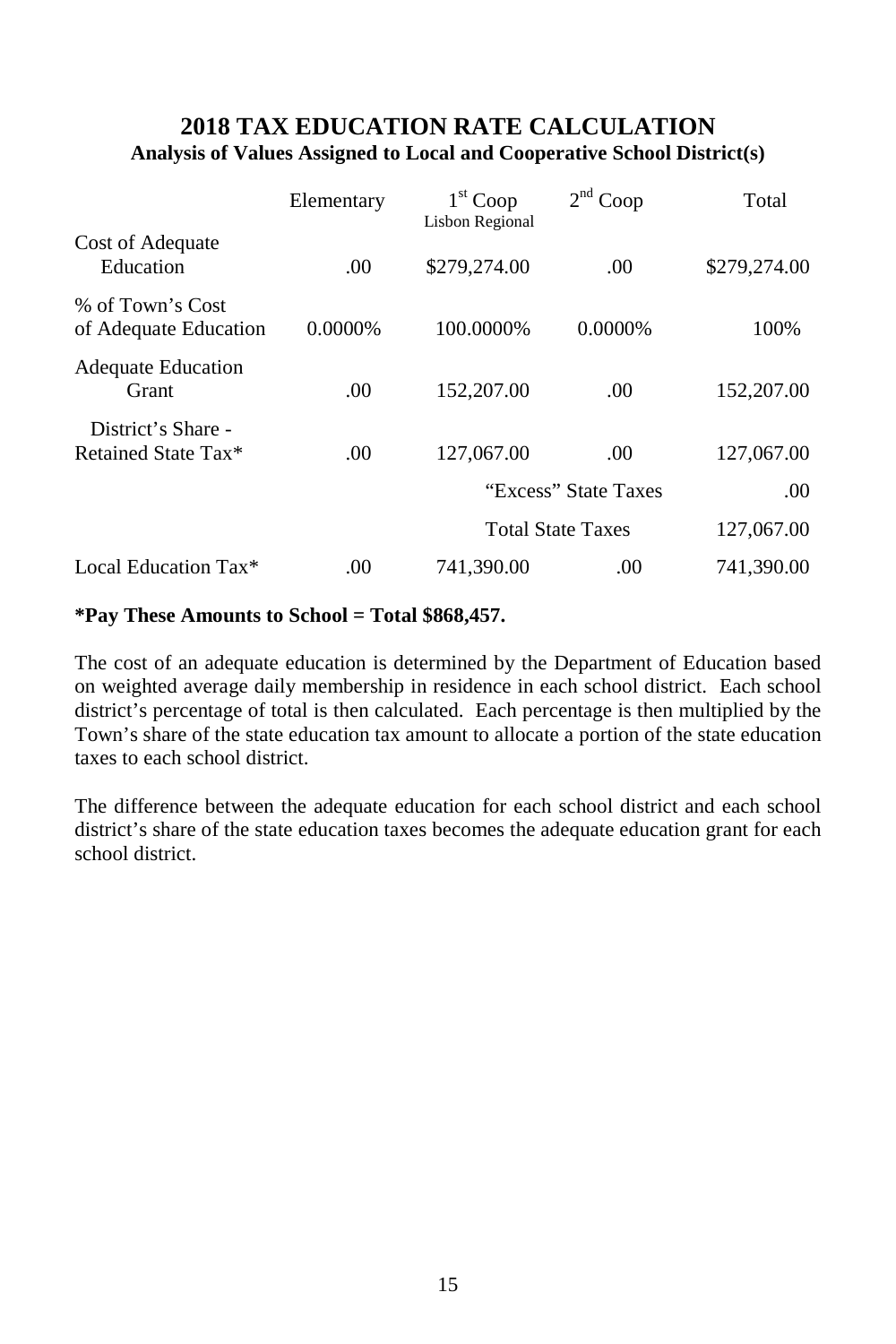## **2018 SCHEDULE OF TOWN PROPERTY**

### **Inventory of Highway Vehicles & Equipment:**

| 1997  Fiat/Hitachi  Wheel Loader |  |
|----------------------------------|--|
|                                  |  |
|                                  |  |
|                                  |  |
|                                  |  |
|                                  |  |
|                                  |  |
|                                  |  |
|                                  |  |

Pressure Washer, Rock Rakes, Plows, Sanders

### **Cemetery/Ground Maintenance:**

| Equipment | 1998 | Husqvarna Riding Lawn Mower |
|-----------|------|-----------------------------|
|           |      | Husqvarna Push              |
|           |      | Mower, Utility Trailer      |

| <b>Forest Fire Equipment:</b>                                         | 800.00                    |
|-----------------------------------------------------------------------|---------------------------|
| <b>Land, Buildings and Contents:</b>                                  |                           |
| Town Hall/Office Building & Land<br>Furniture & Equipment             | \$378,100.00<br>75,000.00 |
| Highway Department Buildings & Land<br>Vehicles, Equipment & Supplies | 262,700.00<br>500,000.00  |
| Grange Hall Community Assoc. Building & Land<br>Furniture & Equipment | 174,900.00<br>5,000.00    |
| Dodge Pond Road Quarry (Map 206/Lot 003)                              | 41,900.00                 |
| Mitchell Park on Skinny Ridge Road (Map 215/Lot 001)                  | 12,600.00                 |
| Dodge Pond Beach and Road Front (Map 216/Lot 038)                     | 15,000.00                 |
| * Property Acquired by Tax Deed:                                      |                           |
| Dodge Pond Road (Map 216/Lot 035) - 10/03/2000                        | 5,600.00                  |
| Langway Road (Map $217$ /Lot 013) – 07/16/18                          | 20,900.00                 |

\* The Town of Lyman sold five tax-deeded parcels at auction in 2016.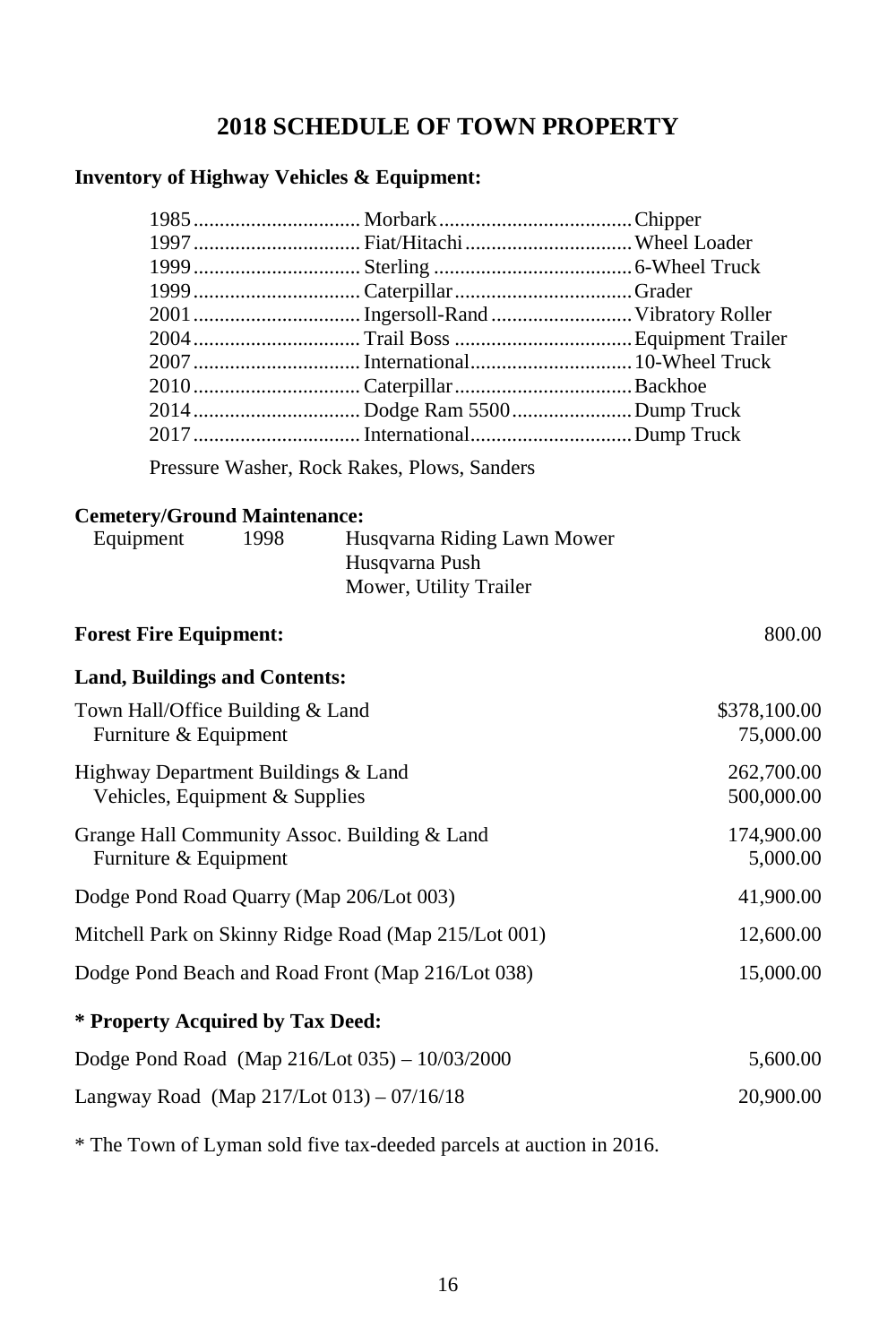## **TOWN CLERK**

To the Voters of the Town of Lyman:

I hereby submit the annual report of the financial doings of the office for the year 2018.

Total Receipts  $$129,096.20$ 

Respectfully submitted,

Carol M. Messner Town Clerk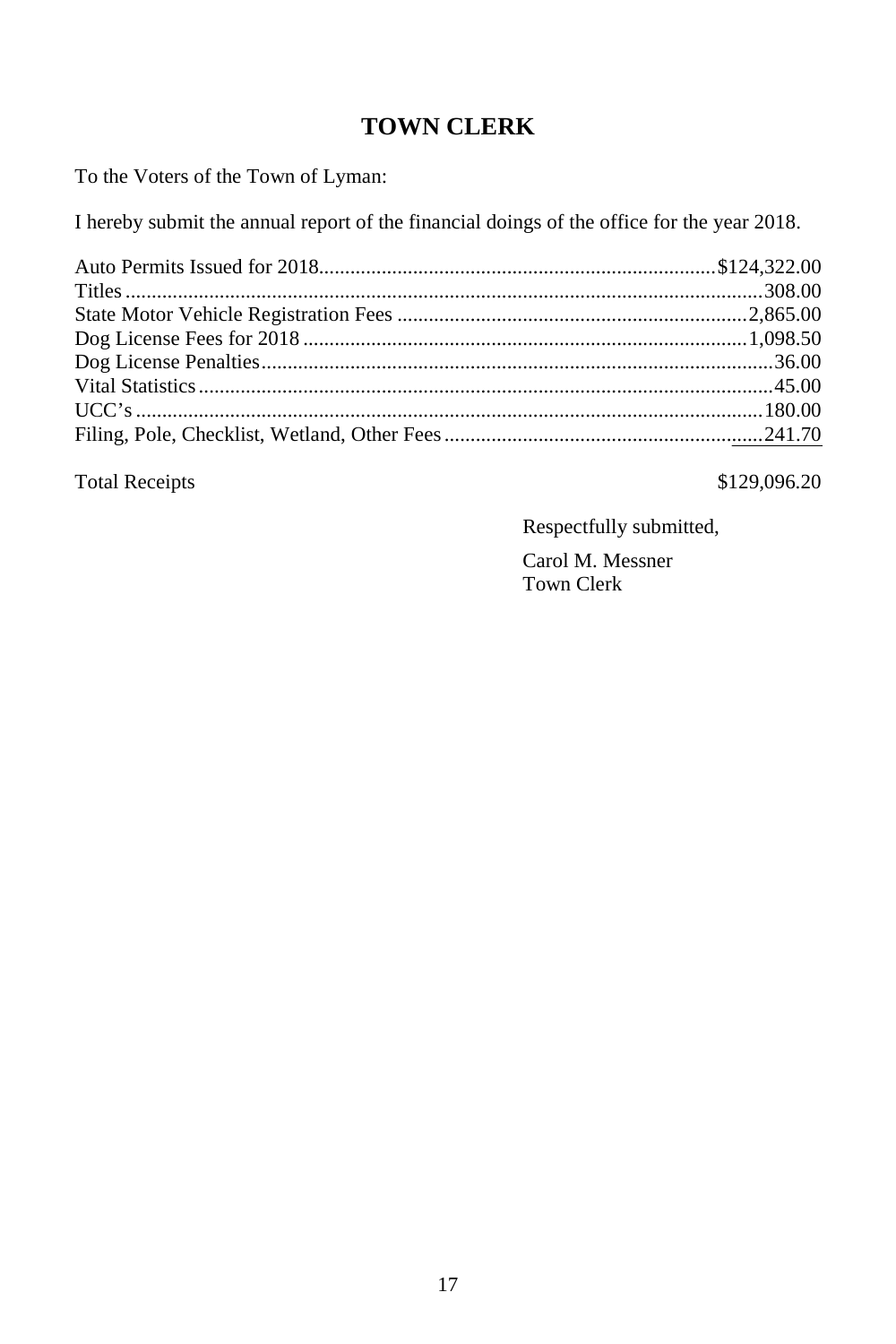## **TAX COLLECTOR**

Fiscal Year Ended December 31, 2018

## DEBITS

|                                               | Levy<br>2018   | Levy<br>2017 | Levy<br>2016 |
|-----------------------------------------------|----------------|--------------|--------------|
| Uncollected Taxes - Beginning of Fiscal Year: |                |              |              |
| Property Taxes - #3110                        | 0.00<br>S      | \$137,225.37 | \$0.00       |
| Land Use Change Taxes - #3120                 | 0.00           | 0.00         | 0.00         |
| Timber Yield Taxes - #3185                    | 0.00           | 19.66        | 0.00         |
| Property Tax Credit Balance                   | (1903.32)      |              |              |
| Taxes Committed This Fiscal Year:             |                |              |              |
| Property Taxes - #3110                        | 1,325,873.00   | 767.00       | 0.00         |
| Land Use Change Taxes - #3120                 | 8,769.20       | 0.00         | 0.00         |
| Timber Yield Taxes - #3185                    | 10,622.64      | 0.00         | 0.00         |
| Excavation Tax @\$.02/yd - #3187              | 0.00           | 0.00         | 0.00         |
| Overpayment Refunds:                          |                |              |              |
| <b>Credits Refunded</b>                       | 0.00           | 0.00         | 0.00         |
| Interest - Late Tax - #3190                   | 206.10         | 6,360.53     | 0.00         |
| <b>TOTAL DEBITS</b>                           | \$1,343,567.62 | \$144,372.56 | \$0.00       |
|                                               | <b>CREDITS</b> |              |              |
| Remitted To Treasurer During Fiscal Year:     |                |              |              |
| <b>Property Taxes</b>                         | \$1,180,245.86 | \$103,391.44 | \$0.00       |
| Land Use Change Taxes                         | 4,600.00       | 0.00         | 0.00         |
| <b>Timber Yield Taxes</b>                     | 5,055.84       | 0.00         | 0.00         |
| Interest                                      | 171.10         | 5,253.53     | 0.00         |
| Penalties                                     | 35.00          | 1,107.00     |              |
| Excavation Tax @\$.02/yd                      | 0.00           | 00.00        | 0.00         |
| Converted To Liens (Principal only)           | 0.00           | 34,618.87    | 0.00         |
|                                               |                |              |              |
| <b>Abatements Made:</b>                       |                |              |              |
| <b>Property Taxes</b>                         | 00.00          | 1.72         | 0.00         |
| <b>Yield Taxes</b>                            | 00.00          | 0.00         | 0.00         |
| Uncollected Taxes --End of Year #1080:        |                |              |              |
| <b>Property Taxes</b>                         | 143,951.84     | 0.00         | 0.00         |
| Land Use Change Taxes                         | 4,169.20       | 0.00         | 0.00         |
| <b>Timber Yield Taxes</b>                     | 5,566.80       | 0.00         | 0.00         |
| Property Tax Credit Balance                   | (228.02)       | $0.00\,$     | 0.00         |
| <b>TOTAL CREDITS</b>                          | \$1,343,567.62 | \$144,372.56 | \$0.00       |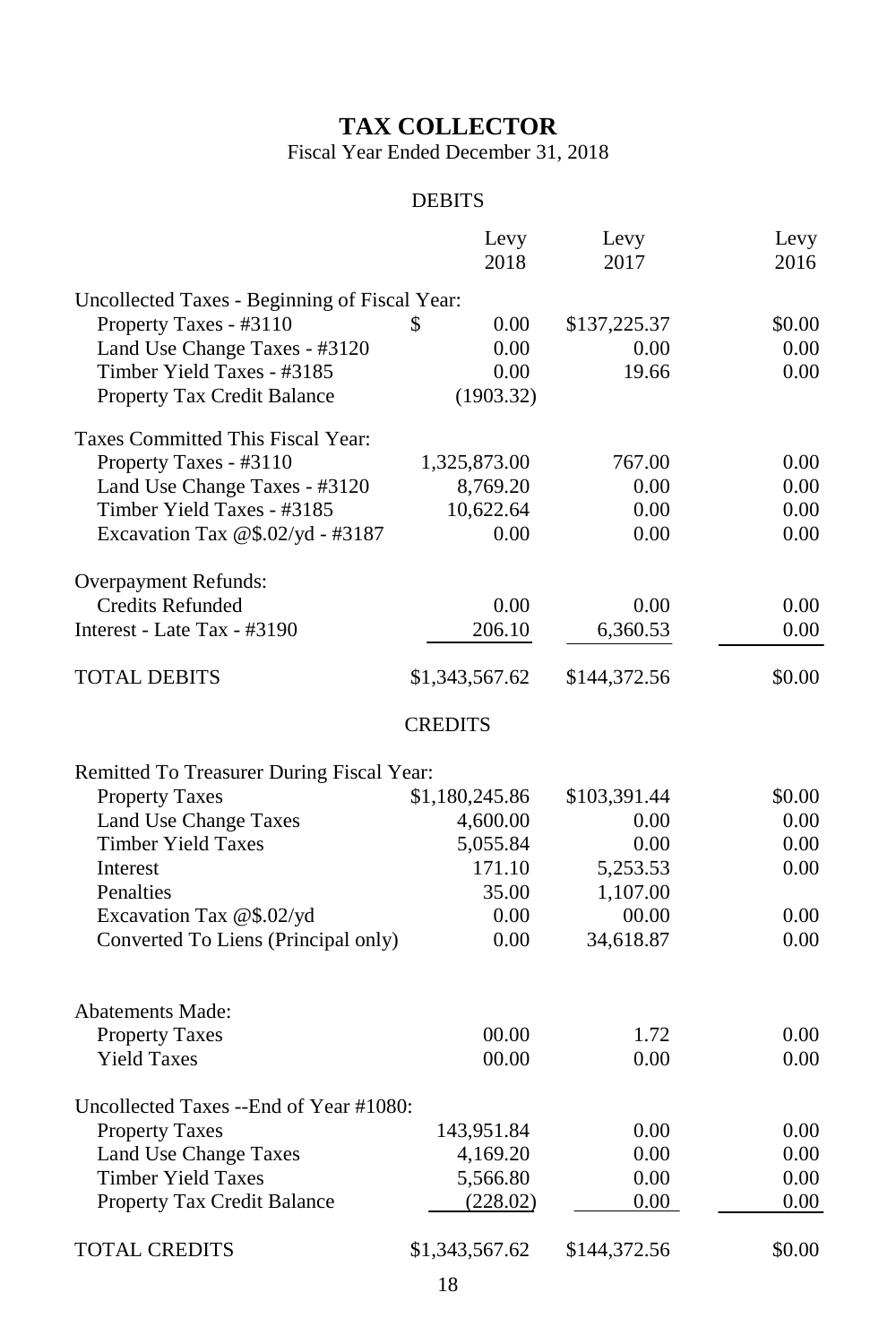## **SUMMARY OF TAX SALE/LIEN ACCOUNTS**

Fiscal Year Ended December 31, 2018

#### **DEBITS**

|                                                 |                | Levy<br>2017 | Levy        | 2016      | Levy<br>2015 |      |
|-------------------------------------------------|----------------|--------------|-------------|-----------|--------------|------|
| Unredeemed Liens Beginning<br>Of Fiscal Year    | \$             | 0.00         | \$23,970.89 |           | \$13,733.33  |      |
| Liens Executed During<br><b>Fiscal Year</b>     |                | 37,976.69    |             | 0.00      |              | 0.00 |
| Interest & Costs Collected                      |                | 483.37       |             | 1,670.89  | 5,137.30     |      |
| Liens Supplemented During<br><b>Fiscal Year</b> |                | 623.34       |             | 1,371.40  | 791.03       |      |
| <b>TOTAL LIEN DEBITS</b>                        | \$39,083.40    |              | \$27,013.18 |           | \$19,661.66  |      |
|                                                 | <b>CREDITS</b> |              |             |           |              |      |
| <b>Remitted To Treasurer</b>                    |                |              |             |           |              |      |
| Redemptions                                     | \$11,614.81    |              | \$10,459.85 |           | \$13,481.76  |      |
| Interest & Costs Collected - #3190              |                | 483.37       |             | 1,670.89  | 5,137.30     |      |
| Abatements of Unredeemed Liens                  |                | 0.00         |             | 0.00      |              | 0.00 |
| Liens Deeded to Municipality                    |                | 1,129.94     |             | 1,046.76  | 1,042.60     |      |
| Unredeemed Liens End of Year - #1110            |                | 25,855.28    |             | 13,835.68 |              | 0.00 |
| <b>TOTAL LIEN CREDITS</b>                       | \$39,083.40    |              | \$27,013.18 |           | \$19,661.66  |      |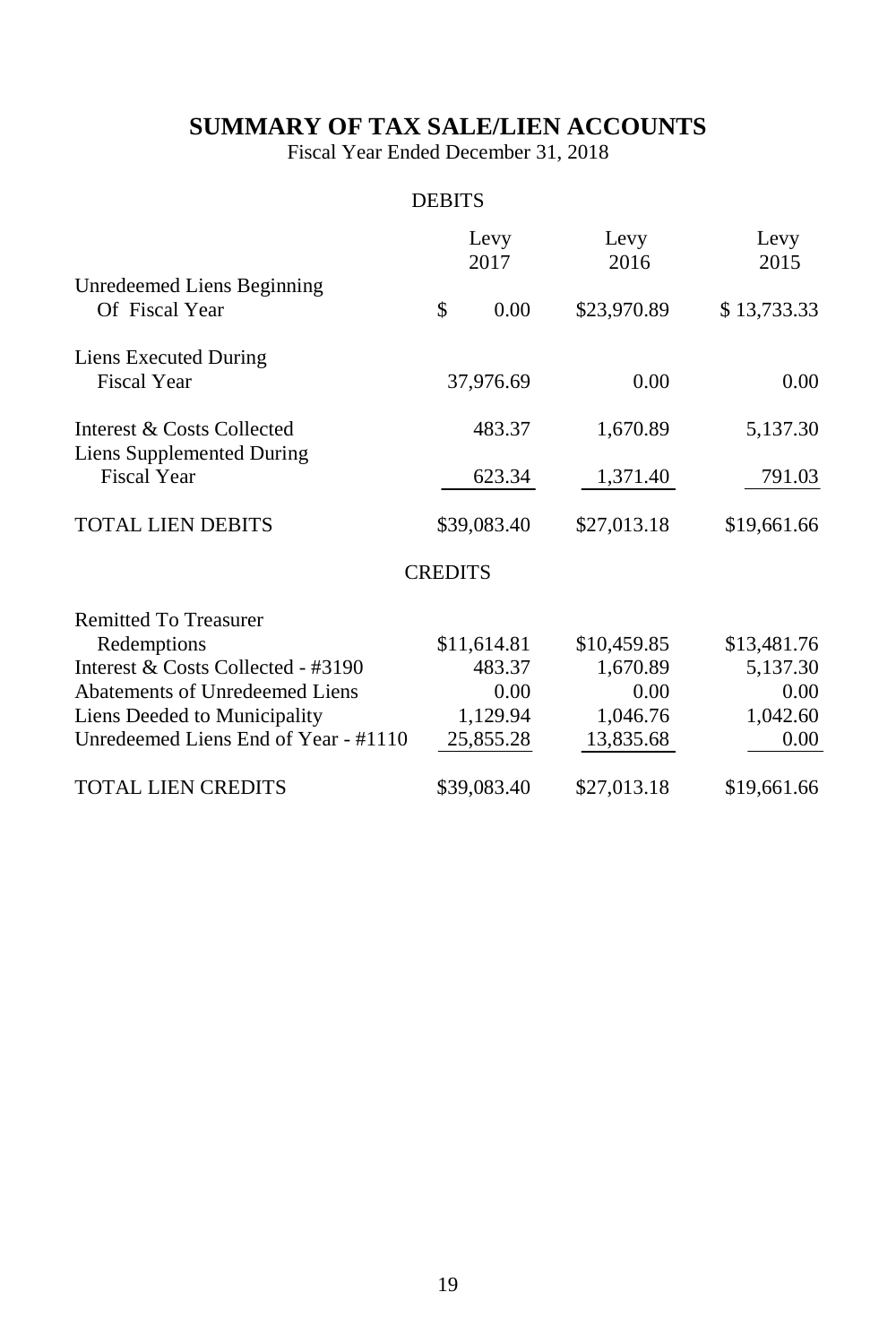### **TREASURER**

#### Fiscal Year Ended December 31, 2018

The Town borrowed one sum of \$600,000.00 from the Woodsville Guaranty Savings Bank at the interest rate of 2.69% per annum. The tax anticipation note, in the form of a line of credit, was issued on June 4, 2018 and was due on December 27, 2018 in the amount of \$609,109.15. This line of credit plus interest was paid in full on December 6, 2018 in the amount of \$605,284.16, saving \$3,824.99 in interest.

The Town's General Fund checking account with Woodsville Guaranty Savings Bank earned \$78.29 in interest and shows a balance of \$137,149.28 as of December 31, 2018.

The NOW account with Woodsville Guaranty Savings Bank is holding a balance of \$50,000.00. Any interest and other deposits over the \$50,000.00 are automatically swept into the Insured Cash Sweep account. The NOW account earned \$57.21 in interest and the Insured Cash Sweep account earned \$164.84 in interest, totaling \$222.05. As of December 31, 2018 the NOW account has \$50,000.00 and the Insured Cash Sweep has a balance of \$250,597.71.

The Lyman Housing Improvement Program account with Woodsville Guaranty Savings Bank earned \$8.90 in interest and shows a balance of \$17,748.08 as of December 31, 2018.

> Respectfully submitted, Celine Presby Treasurer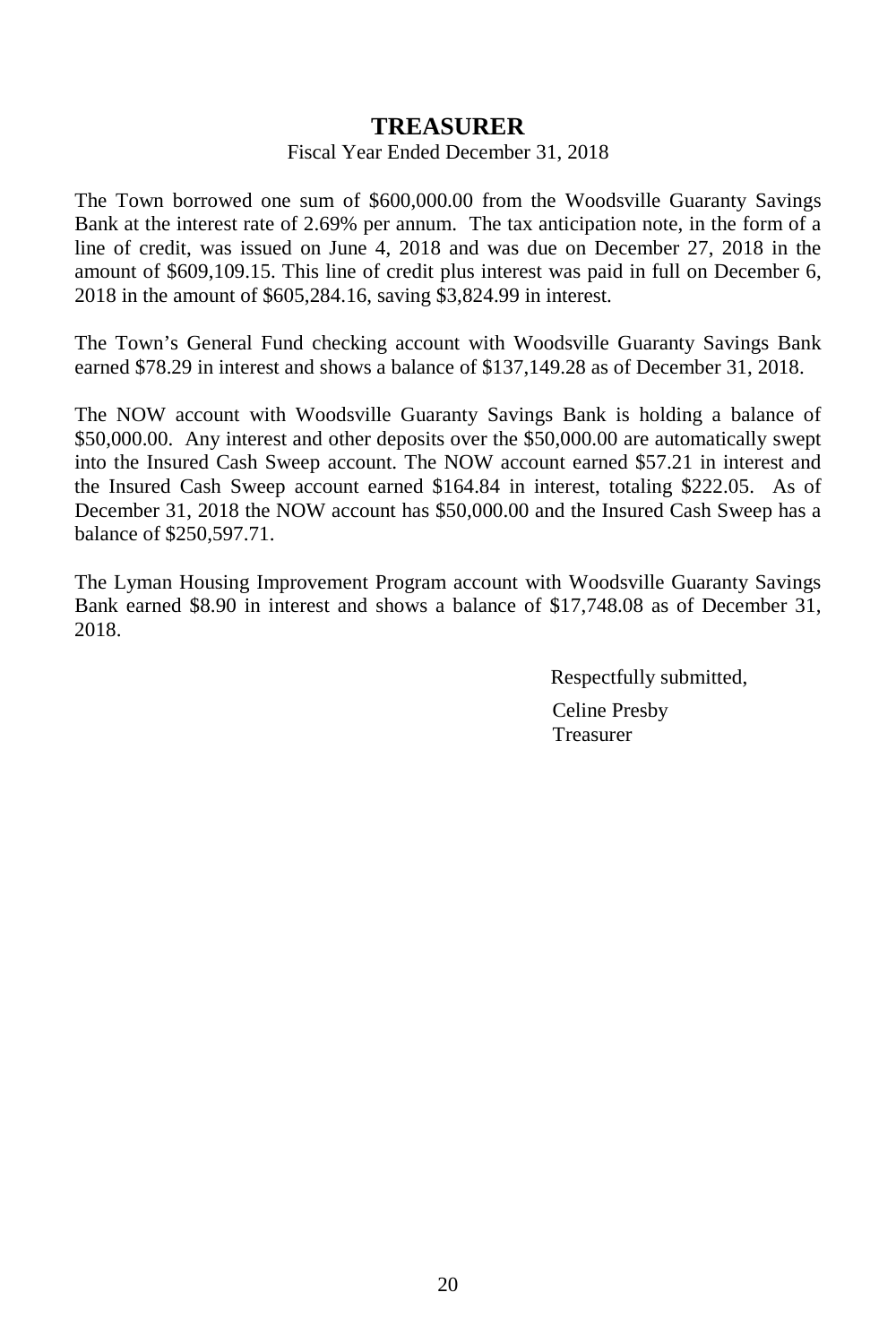## **TREASURER'S BALANCE SHEET**

| Woodsville Guaranty Savings Bank - Checking Account                                    |                |     |                 |
|----------------------------------------------------------------------------------------|----------------|-----|-----------------|
| Beginning Balance as of January 1, 2018                                                |                | \$  | 90,433.38       |
| Month                                                                                  | Receipts $(+)$ |     | Orders $(-)$    |
|                                                                                        |                | \$  | 177,323.92      |
|                                                                                        |                |     | 34,412.69       |
|                                                                                        |                |     | 109,419.42      |
|                                                                                        |                |     | 184,942.23      |
|                                                                                        |                |     | 34,238.41       |
|                                                                                        |                |     | 148,945.96      |
|                                                                                        |                |     | 262,367.27      |
|                                                                                        |                |     | 34,663.95       |
|                                                                                        |                |     | 121,334.58      |
|                                                                                        |                |     | 125,603.70      |
|                                                                                        |                |     | 663,301.83      |
|                                                                                        |                |     | 344,568.19      |
| January – December Totals                                                              | \$2,287,838.05 |     | \$2,241,122.15  |
| <b>Beginning Balance</b>                                                               |                | \$. | 90,433.38       |
| + Total Receipts                                                                       |                |     | $+2,287,838.05$ |
| Subtotal                                                                               |                |     | 2,378,271.43    |
| - Total Orders Paid                                                                    |                |     | $-2,241,122.15$ |
| Balance as of December 31, 2018<br>Woodsville Guaranty Savings Bank - Checking Account |                | \$. | 137,149.28      |
| Woodsville Guaranty Savings Bank - Now Account                                         |                | \$  | 50,000.00       |
| Woodsville Guaranty Savings Bank - Insured Cash Sweep                                  |                | \$. | 250,597.71      |

Always bear in mind that the "Receipts" and "Orders" columns include:

- 1) Money transferred periodically between the Town's General Fund Checking Account and the Insured Cash Sweep.
- 2) Proceeds from Tax Anticipation Notes (lines of credit) and their repayments.
- 3) Income from the Tax Lien Process (July): Paid by the Town to the Town's Tax Collector for the purpose of converting outstanding property taxes into tax liens.

Respectfully submitted, Celine Presby Treasurer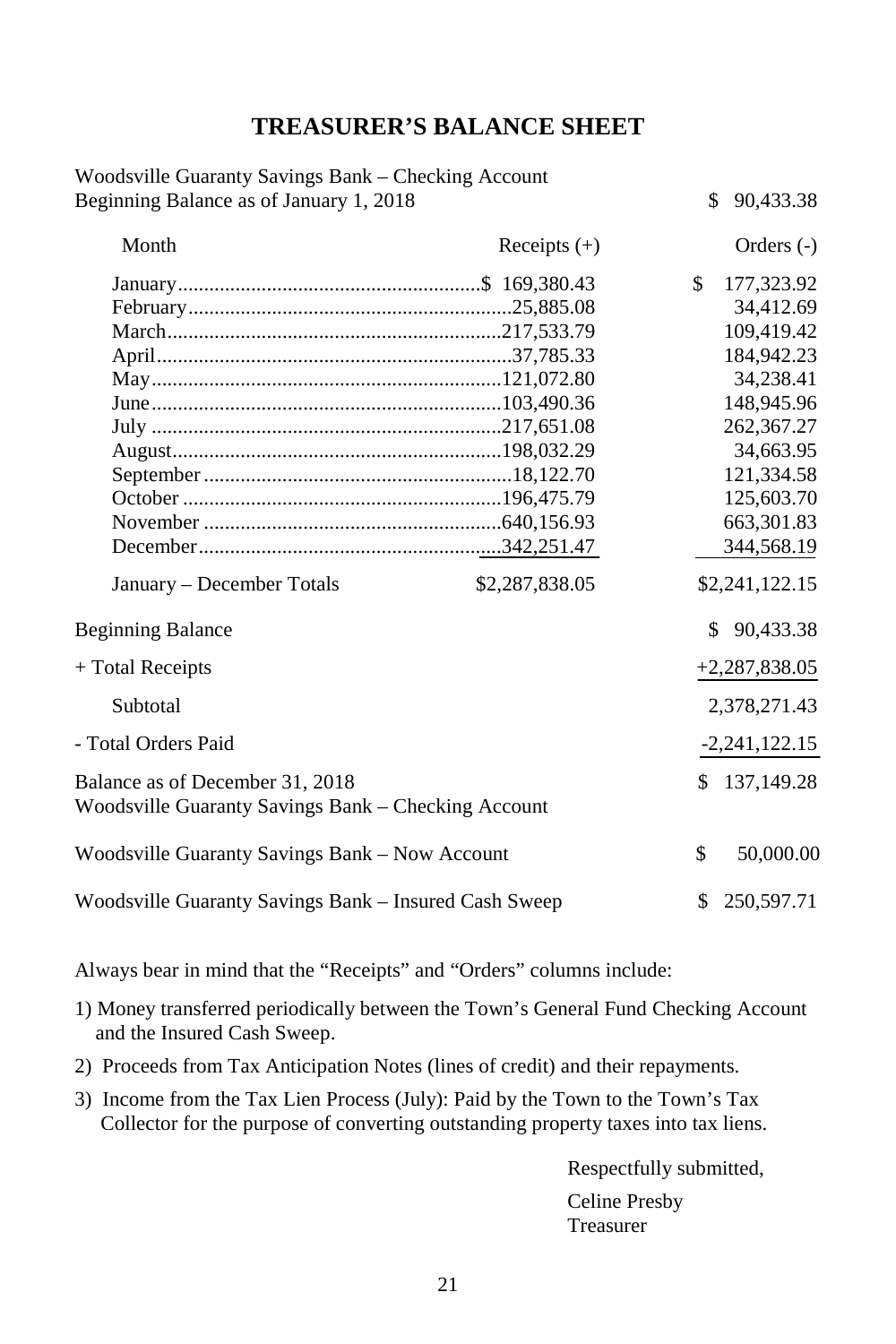## **2018 SUMMARY OF RECEIPTS (Pre-Audit)**

| From Tax Collector:                                                                    |                       |
|----------------------------------------------------------------------------------------|-----------------------|
| Property Tax Current Year 2018                                                         | \$1,180,035.84        |
| Property Tax Interest Current Year 2018                                                | 206.10                |
| Property Tax Previous Years                                                            | 138,929.86            |
| Property Tax Interest Previous Years                                                   | 10,294.27             |
| Yield Tax 2018                                                                         | 5,055.84              |
| <b>Current Land Use</b>                                                                | 4,600.00              |
| TXC Overpayments/Prepayments                                                           | 228.02                |
| Property Tax Lien: Property Taxes                                                      | 34,618.87             |
| Interest                                                                               | 2,886.82              |
| <b>Costs and Fees</b>                                                                  | 471.00                |
| Subtotal                                                                               | 1,377,326.62          |
| From Town Clerk:                                                                       |                       |
| <b>Motor Vehicles</b>                                                                  | 124,322.00            |
| <b>Motor Vehicle Titles</b>                                                            | 308.00                |
| <b>State Motor Vehicle Registration Fees</b>                                           | 2,865.00              |
| <b>UCCs</b>                                                                            | 180.00                |
| Dog Licenses                                                                           | 1,098.50              |
| Dog License Penalties & Fines                                                          | 36.00                 |
| <b>Vital Statistics</b>                                                                | 45.00                 |
| <b>Other Fees</b>                                                                      | 241.70                |
| Subtotal                                                                               | 129,096.20            |
| From State of New Hampshire:                                                           |                       |
| <b>Highway Block Grant</b>                                                             | 82,547.82             |
| Rooms & Meals Tax Distribution                                                         | 27,874.66             |
| Subtotal                                                                               | 110,422.48            |
| From Other Sources:                                                                    |                       |
| Selectmen's Office                                                                     | 87.00                 |
| Planning Board                                                                         | 1,175.00              |
| Zoning Board of Adjustment                                                             | 155.00                |
| <b>Building Permits</b>                                                                | 135.00                |
| <b>Pistol Permits</b>                                                                  | 90.00                 |
| <b>Trash Bags and Dump Stickers</b>                                                    | 820.00                |
| Lyman's Share of 2018 Recycling Center Revenue                                         | 31,220.23             |
| <b>Forest Fire Reimbursement</b>                                                       | 104.02                |
| Miscellaneous                                                                          | 286.20                |
| Cemetery Lots and Items                                                                | 1,303.02              |
| HealthTrust Insurance Reimbursement (Elected Officials)<br>Sale of Tax Deeded Property | 15,195.27<br>7,441.72 |
|                                                                                        |                       |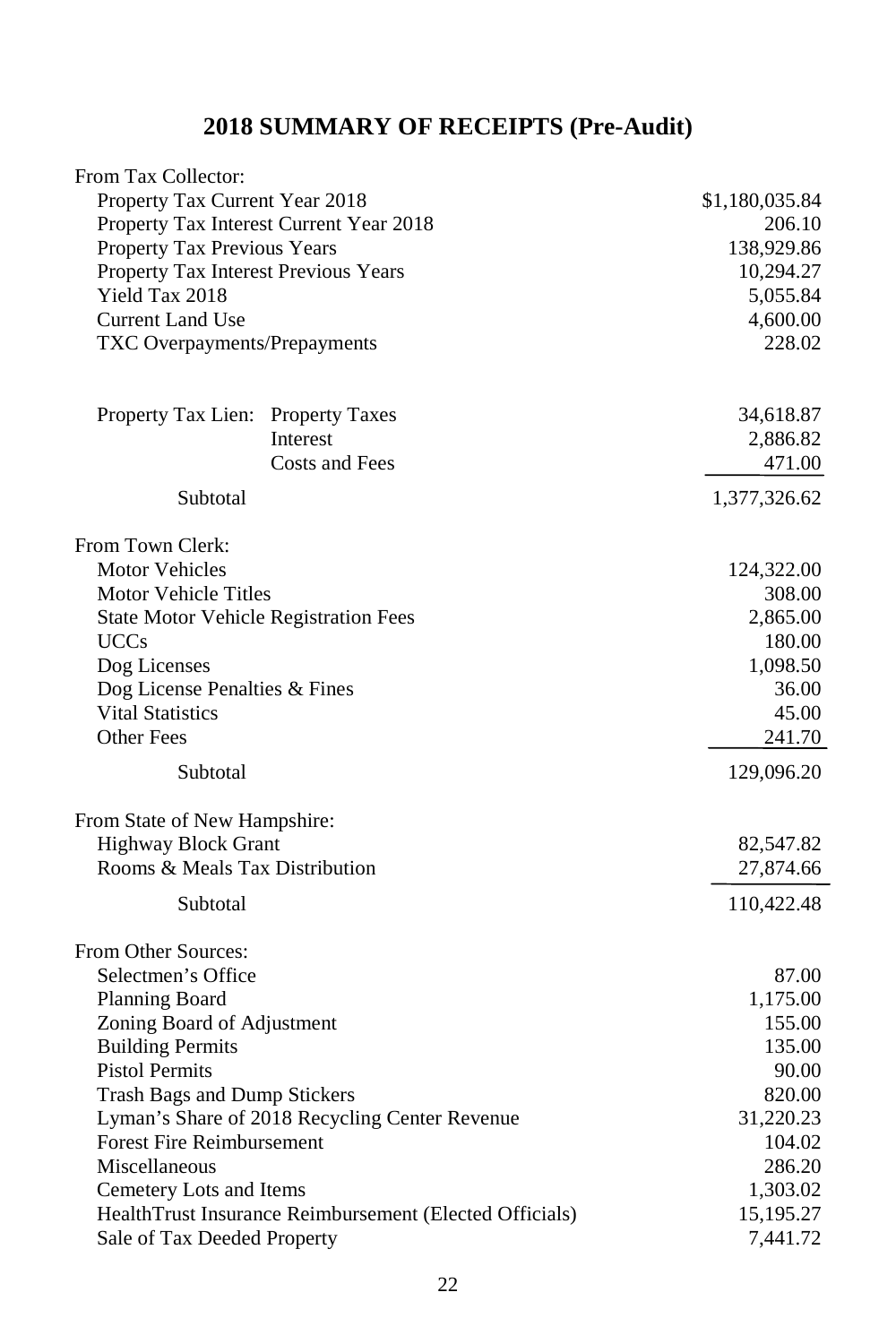| Tax Anticipation Notes/Line of Credit     | 600,000.00     |
|-------------------------------------------|----------------|
| <b>WGSB NOW Account Interest</b>          | 78.29          |
| Transfers To/From WGSB Insured Cash Sweep | 65,000.00      |
| <b>Transfer To Trust Funds</b>            | $-83,000.00$   |
| <b>Transfer From Trust Funds</b>          | 30,932.00      |
| <b>Insufficient Check-Bank Charges</b>    | $-30.00$       |
| Subtotal                                  | 670.992.75     |
| From Tax Collector                        | 1,377,326.62   |
| From Town Clerk                           | 129,096.20     |
| From State of New Hampshire               | 110,422.48     |
| <b>From Other Sources</b>                 | 670,992.75     |
| <b>Total Receipts</b>                     | \$2,287,838,05 |

Respectfully submitted,

Celine Presby Treasurer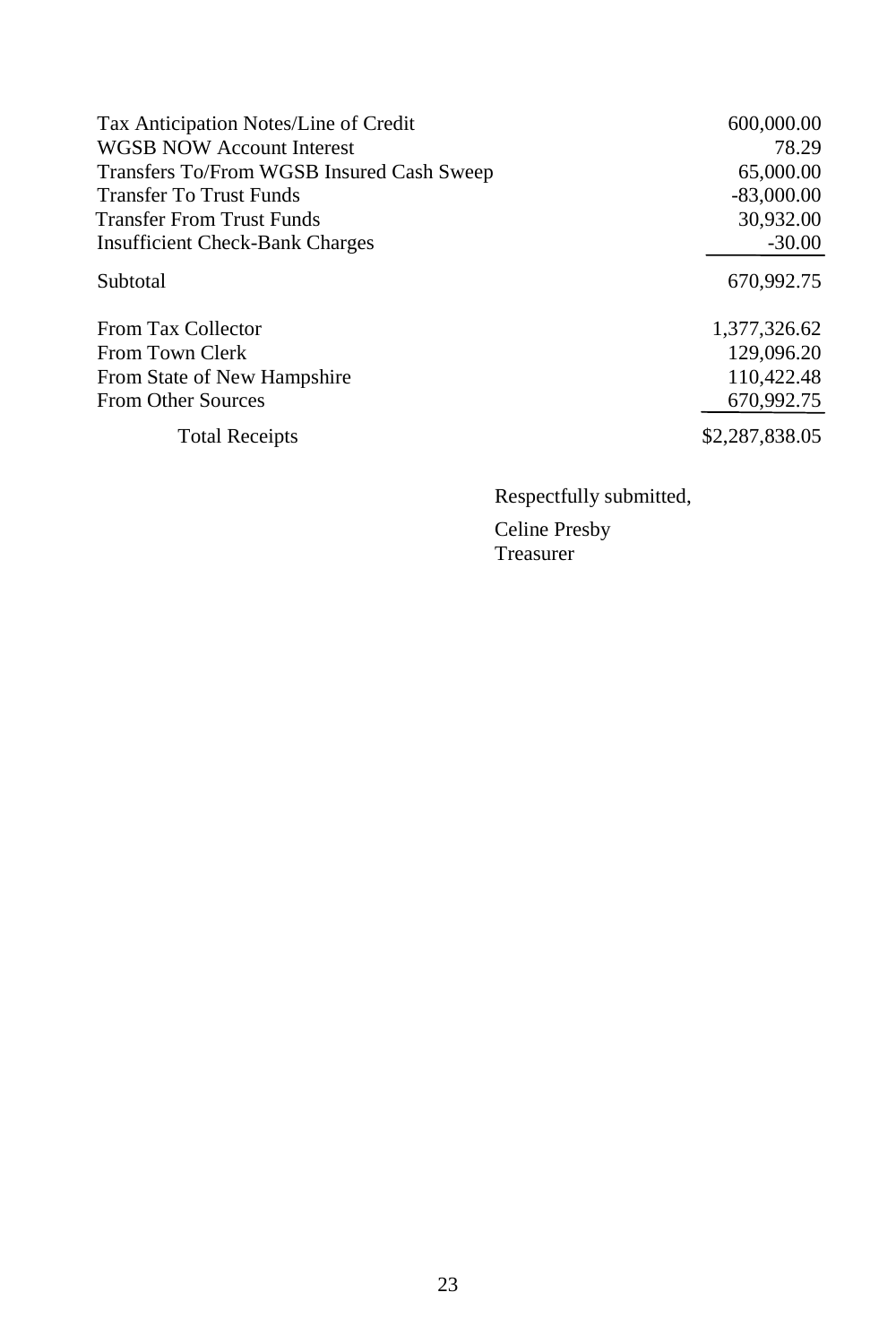## **2017 AUDIT REPORT**



# **PLODZIK & SANDERSON**

**Professional Association/Accountants & Auditors** 

193 North Main Street • Concord • New Hampshire • 03301-5063 • 603-225-6996 • FAX-224-1380

#### *INDEPENDENT AUDITOR'S REPORT*

To the Members of the Board of Selectmen Town of Lyman Lyman, New Hampshire

#### *Report on the Financial Statements*

We have audited the accompanying financial statements of the governmental activities, major fund, and aggregate remaining fund information of the Town of Lyman, New Hampshire as of and for the year ended December 31, 2017, and the related notes to the financial statements, which collectively comprise the Town's basic financial statements as listed in the table of contents.

#### *Management's Responsibility for the Financial Statements*

Management is responsible for the preparation and fair presentation of these financial statements in accordance with accounting principles generally accepted in the United States of America; this includes the design, implementation, and maintenance of internal control relevant to the preparation and fair presentation of financial statements that are free from material misstatement, whether due to fraud or error.

#### *Auditor's Responsibility*

Our responsibility is to express opinions on these financial statements based on our audit. We conducted our audit in accordance with auditing standards generally accepted in the United States of America. Those standards require that we plan and perform the audit to obtain reasonable assurance about whether the financial statements are free of material misstatement.

An audit involves performing procedures to obtain audit evidence about the amounts and disclosures in the financial statements. The procedures selected depend on the auditor's judgment, including the assessment of the risks of material misstatement of the financial statements, whether due to fraud or error. In making those risk assessments, the auditor considers internal control relevant to the entity's preparation and fair presentation of the financial statements in order to design audit procedures that are appropriate in the circumstances, but not for the purpose of expressing an opinion on the effectiveness of the entity's internal control. Accordingly, we express no such opinion. An audit also includes evaluating the appropriateness of accounting policies used and the reasonableness of significant accounting estimates made by management, as well as evaluating the overall presentation of the financial statements.

We believe that the audit evidence we have obtained is sufficient and appropriate to provide a basis for our audit opinions.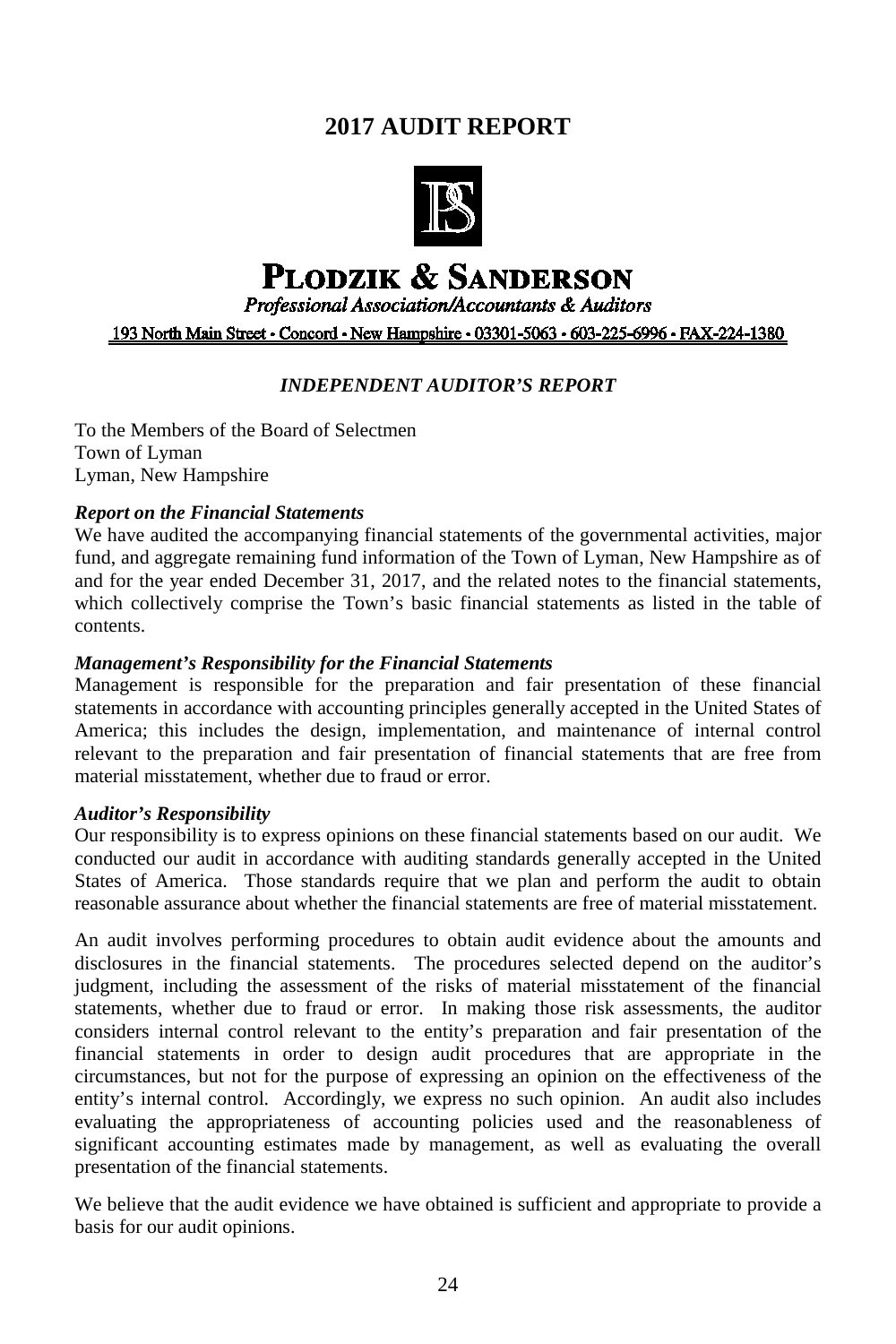#### *Summary of Opinions*

| <b>Opinion Unit</b>                         | Type of Opinion |
|---------------------------------------------|-----------------|
| Governmental Activities                     | Adverse         |
| General Fund                                | Unmodified      |
| <b>Aggregate Remaining Fund Information</b> | Unmodified      |

#### *Basis for Adverse Opinion on Governmental Activities*

As discussed in Note 1-B to the financial statements, management has not recorded the capital assets and related accumulated depreciation in the governmental activities, and accordingly, has not recorded depreciation expense on those assets. Accounting principles generally accepted in the United States of America require that capital assets, including infrastructure, be capitalized and depreciated, which would increase the assets, net position, and expenses of the governmental activities. The amount by which this departure would affect the assets, net position, and expenses of the governmental activities is not readily determinable

#### *Adverse Opinion*

In our opinion, because of the significance of the matter described in the "*Basis for Adverse Opinion on Governmental Activities"* paragraphs, the financial statements referred to above do not present fairly the financial position of the government-wide financial statements of the Town of Lyman as of December 31, 2017, or the changes in the financial position thereof for the year then ended in accordance with accounting principles generally accepted in the United States of America.

#### *Unmodified Opinion*

In our opinion, the financial statements referred to above present fairly, in all material respects, the respective financial position of the major fund and aggregate remaining fund information of the Town of Lyman as of December 31, 2017, and the respective changes in financial position and the respective budgetary comparison for the general fund for the year then ended in accordance with accounting principles generally accepted in the United States of America.

#### *Other Matters*

**Management's Discussion and Analysis** - Management has omitted a Management's Discussion and Analysis that accounting principles generally accepted in the United States of America require to be presented to supplement the basic financial statements. Such missing information, although not a part of the basic financial statements, is required by the Governmental Accounting Standards Board who considers it to be an essential part of financial reporting for placing the basic financial statements in an appropriate operational, economic, or historical context. Our opinion on the basic financial statements is not affected by the missing information.

**Other Information** - Our audit was conducted for the purpose of forming opinions on the financial statements that collectively comprise the Town of Lyman's basic financial statements. The combining and individual fund schedules are presented for purposes of additional analysis and are not a required part of the basic financial statements.

The combining and individual fund schedules are the responsibility of management and were derived from and relate directly to the underlying accounting and other records used to prepare the basic financial statements. Such information has been subjected to the auditing procedures applied in the audit of the basic financial statements and certain additional procedures, including comparing and reconciling such information directly to the underlying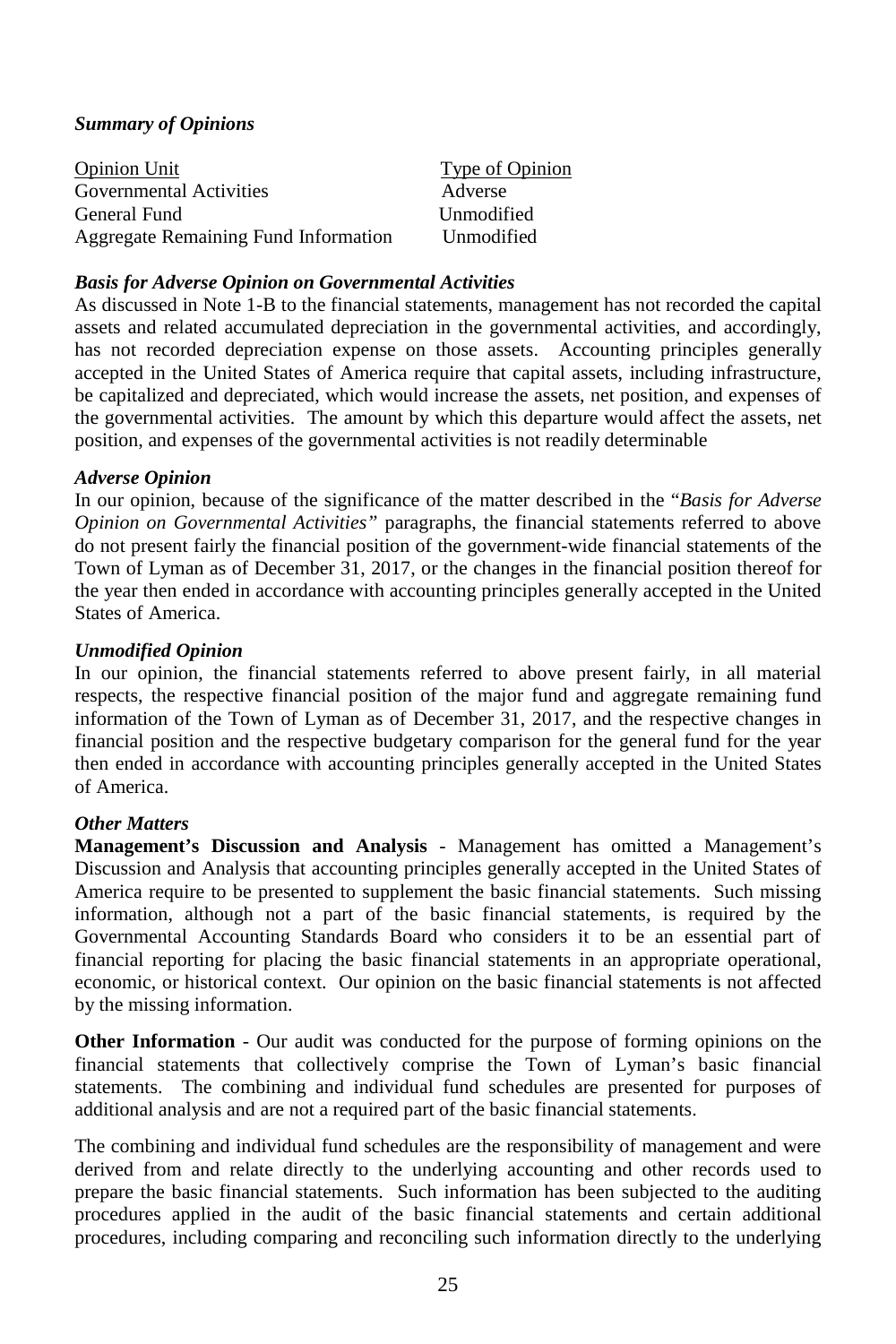accounting and other records used to prepare the basic financial statements or to the basic financial statements themselves, and other additional procedures in accordance with auditing standards generally accepted in the United States of America. In our opinion, the combining and individual fund financial schedules are fairly stated, in all material respects, in relation to the basic financial statements as a whole.

#### **Plodzik & Sanderson Professional Association – May 30, 2018**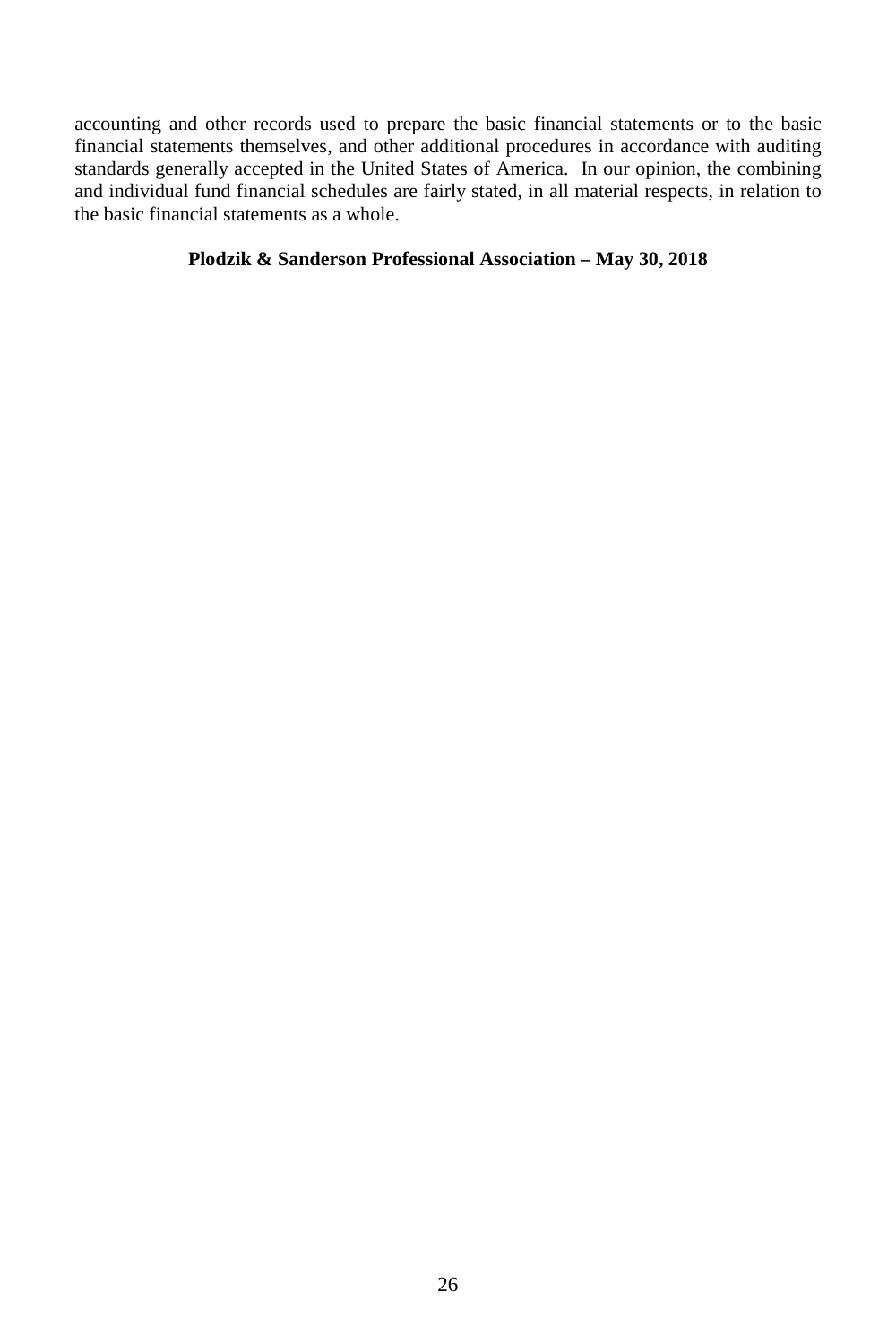## **SELECTMEN'S REPORT 2018**

It has been a busy year for the Selectmen's Office.

Scott Stuart retired after 14 years of invaluable service on our Road Crew. Scott always answered the call for help from anyone. He always stepped up when Tom Smith called for help on our roads, day or night. Scott will certainly be missed. We were fortunate to find Ed Parker from Littleton to step into Scott's place. He will be Tom Smith's right hand man from now on. We will also be leaning on Richard Hubbard when additional help is needed. We count our blessings when we think of the people that we have on our Lyman Road Crew.

Carol Messner will retire from the Town Clerk/Tax Collector's Office in March 2019 after 13 years of service. She brought many improvements to her office during that time. Most notable to residents was when she became a Municipal Agent in 2008 which meant people no longer needed to travel to Twin Mountain to complete most transactions and also made it possible to renew registrations by mail. She spent much time making sure she had a well-trained Deputy, Beth Carignan, to cover for her when needed. We appreciate her years of dedication to the Town and wish her well in her retirement. She will be greatly missed!

Steve Moscicki will retire from the Board of Selectmen in March of this year. He has served on this board for 14 years and his valuable input will be missed. We look forward to electing someone to fill this position and are hopeful that they will possess a similar level of dedication and wisdom that Steve has brought to this position through the years.

Tabbetha Shosa has stepped up to help us on both the Planning Board and the Zoning Board of Adjustment, as the Recording Secretary and Coordinator. Tabbetha has helped to lift some of the time consuming paperwork from Donna Clark's already very busy schedule. We look forward to her continued support and help in the coming years.

We were able to grind up the old pavement on Pettyboro Road. A coat of our ledge pack was placed on the surface before frost arrived. The surface will be re-graded and rerolled in the spring and will provide one more road surfaced in this superior material. We experimented with a new form of fabric used to control mud on the roads in the spring. A sample of this new product was installed on Bobbin Mill Road and we are looking forward to favorable results.

Per an amended warrant article passed at the 2018 Town Meeting, the Board of Selectmen appointed a School Tax Rate Stabilization and Quality Education Committee comprised of seventeen residents and Selectman/School Board member Jim Trudell. The Committee eventually settled down to thirteen active members and met thirteen times in 2018. The Committee presented its findings at a public meeting in October and also to the Lisbon Regional School Board. While the Committee's request for support of a warrant article to change the current apportionment formula was denied, the School Board agreed to place an article on the 2019 Annual School Warrant to increase Lyman's representation on the School Board from two members to three members. The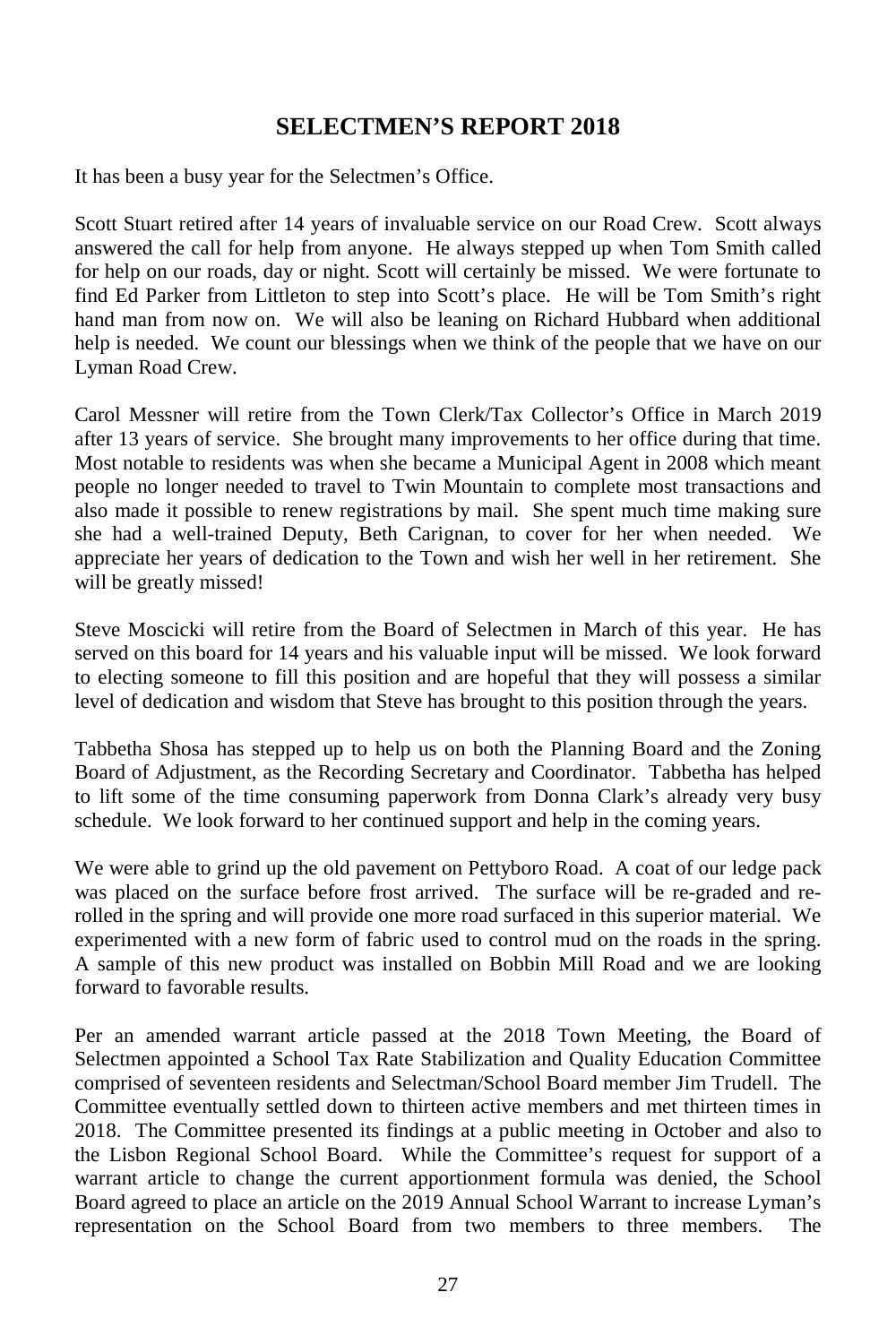Committee is continuing its mandate of investigating and evaluating ways to stabilize school taxes. Minutes of these meetings are available on the Town website.

There are so many people that make the Town of Lyman such a special place. These volunteers and elected officials faithfully fill in the voids and do the jobs that are needed here in our Town. These include our Planning Board members, Zoning Board of Adjustment members, School Board members, Conservation Commission members, Cemetery Committee members, Fire Wardens, Town Moderator, Supervisors of the Checklist and Ballot Clerks, Trustees of the Trust Funds, our Animal Control Officer, our Emergency Management Director and our Health Officer. Thank you all for working so hard to make this a great town.

Our employees and elected officials always give their best to ensure that no stone is unturned and no errors are made on their watch. These include the people in our Town Hall - Administrative Assistant Donna Clark, Town Clerk/Tax Collector Carol Messner, Deputy Town Clerk/Tax Collector Beth Carignan, Planning & Zoning Board Coordinator Tabbetha Shosa, and Treasurer Celine Presby. Our outstanding Highway Department includes Road Agent Tom Smith and Road Crewmen Ed Parker and Richard Hubbard.

Don't forget to visit our town web site at lymannh.org for information, legal notices, maps, and changes that are constantly being updated for your information and pleasure.

> Respectfully submitted, Lyman Board of Selectmen

Bruce Beane Jim Trudell Steve Moscicki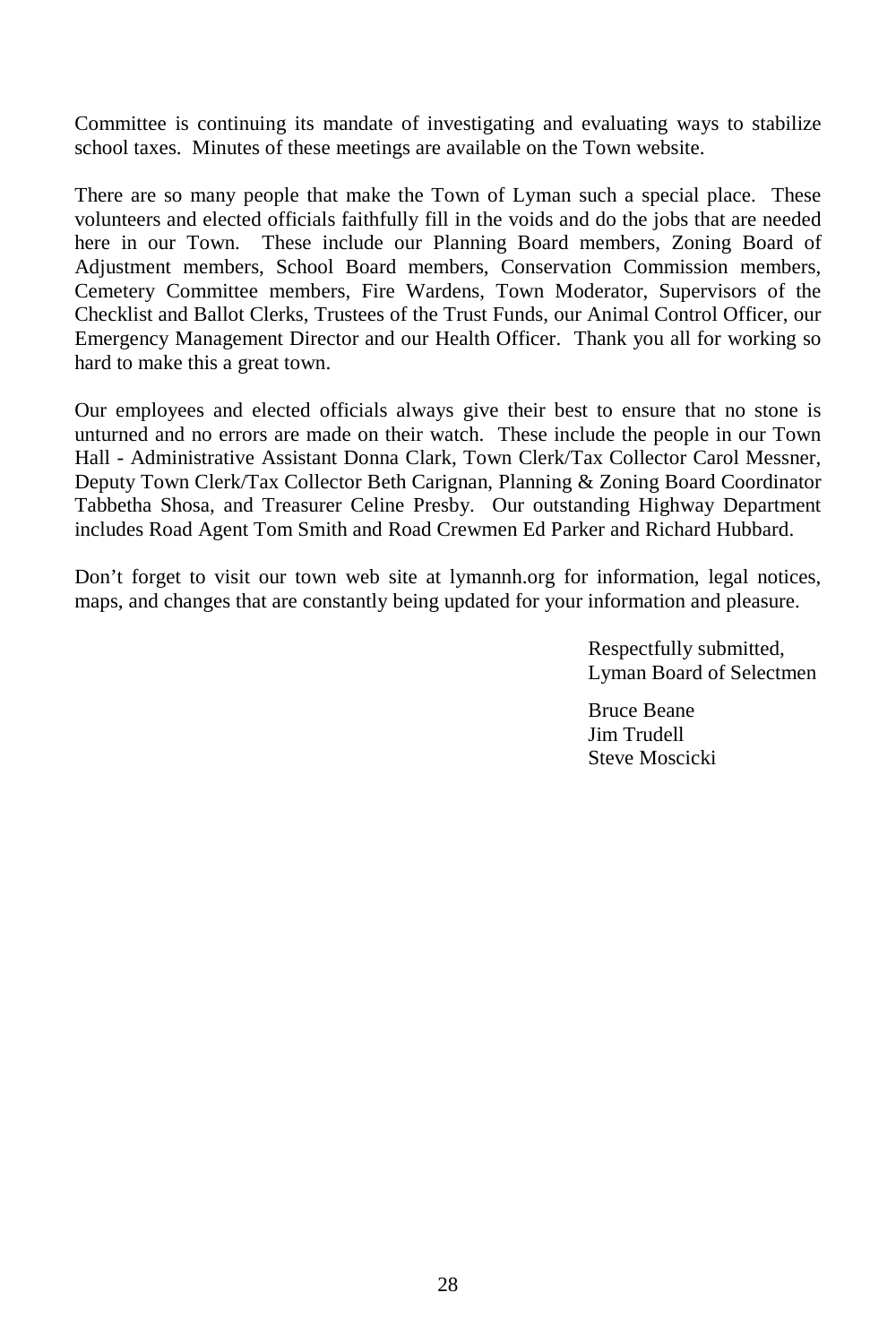## **2018 GENERAL FUND - UNAUDITED Statement of Appropriations and Expenditures (Non-GAAP Budgetary Basis)**

|                                       | Appropriations<br>2018 | Expenditures<br>Net of<br>Refunds |
|---------------------------------------|------------------------|-----------------------------------|
| Current:                              |                        |                                   |
| General Government:                   |                        |                                   |
| Executive                             | \$55,840.00            | \$51,802.00                       |
| Election and Registration             | 45,060.00              | 40,722.00                         |
| Financial Administration              | 42,685.00              | 37,942.00                         |
| Legal                                 | 5,000.00               | 6,545.00                          |
| <b>Personnel Administration</b>       | 61,855.00              | 60,395.00                         |
| Planning and Zoning                   | 8,115.00               | 5,514.00                          |
| <b>General Government Buildings</b>   | 35,365.00              | 23,359.00                         |
| Cemeteries                            | 11,500.00              | 10,472.00                         |
| Insurance, not otherwise allocated    | 12,656.00              | 12,652.00                         |
| Advertising and Regional Associations | 2,450.00               | 2,839.00                          |
| Other                                 | 700.00                 | .00.                              |
| <b>Total General Government</b>       | 281,226.00             | 252,242.00                        |
| Public Safety:                        |                        |                                   |
| Ambulance                             | 7,862.00               | 7,862.00                          |
| Fire Department                       | 25,500.00              | 27,986.00                         |
| <b>Emergency Management</b>           | 5,245.00               | 2,536.00                          |
| <b>Total Public Safety</b>            | 38,607.00              | 38,384.00                         |
| Highways and Streets:                 |                        |                                   |
| Administration                        | 119,385.00             | 118,711.00                        |
| Highways & Streets                    | 133,650.00             | 117,359.00                        |
| <b>Street Lighting</b>                | 600.00                 | 540.00                            |
| <b>Total Highways and Streets</b>     | 253,635.00             | 236,610.00                        |
| Sanitation:                           |                        |                                   |
| Solid Waste Disposal                  | 40,850.00              | 40,842.00                         |
|                                       |                        |                                   |
| <b>Total Sanitation</b>               | 40,850.00              | 40,842.00                         |
| Health:                               |                        |                                   |
| Administration                        | 1,180.00               | 820.00                            |
| Animal Control                        | 2,120.00               | 1,755.00                          |
| <b>Health Agencies</b>                | 5,284.00               | 5,284.00                          |
| <b>Total Health</b>                   | 8,584.00               | 7,859.00                          |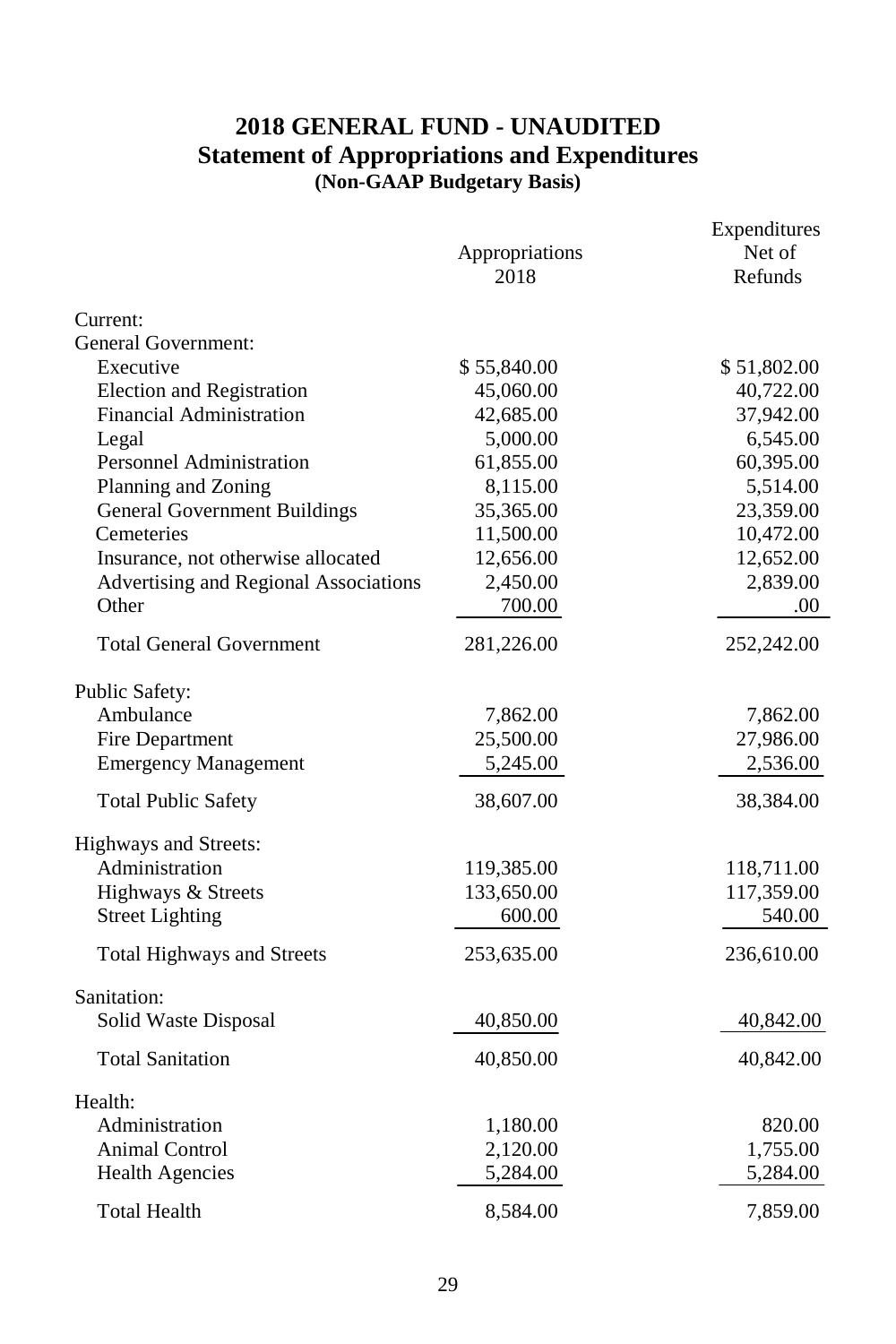| Welfare:                                     |              |              |
|----------------------------------------------|--------------|--------------|
| Administration                               | 670.00       | 30.00        |
| <b>Vendor Payments</b>                       | 2,900.00     | 264.00       |
| <b>Total Welfare</b>                         | 3,570.00     | 294.00       |
| Culture and Recreation:                      |              |              |
| Parks and Recreation                         | 110.00       | 0.00         |
| Library                                      | 1,500.00     | 1,500.00     |
| <b>Patriotic Purposes</b>                    | 150.00       | 0.00         |
| Other                                        | 2,450.00     | 2,453.00     |
| <b>Total Culture and Recreation</b>          | 4,210.00     | 3,953.00     |
| Conservation:                                |              |              |
| Administration                               | 200.00       | .00.         |
| <b>Total Conservation</b>                    | 200.00       | .00          |
| Debt Service:                                |              |              |
| Principal of Long-Term Debt                  | 8,275.00     | 8,271.00     |
| Interest on Long-Term Debt                   | 2,550.00     | 2,548.00     |
| <b>Interest on Tax Anticipation Notes</b>    | 3,500.00     | 5,284.00     |
| <b>Total Debt Service</b>                    | 14,325.00    | 16,103.00    |
| Capital Outlay:                              |              |              |
| Machinery, vehicles and equipment            | 30,932.00    | 30,932.00    |
| <b>Total Capital Outlay</b>                  | 30,932.00    | 30,932.00    |
| Other Financing Uses:                        |              |              |
| Transfers out:                               |              |              |
| Capital Reserve Funds                        | 83,000.00    | 83,000.00    |
| <b>Total Other Financing Uses</b>            | 83,000.00    | 83,000.00    |
| <b>Total Appropriations and Expenditures</b> | \$759,139.00 | \$710,219.00 |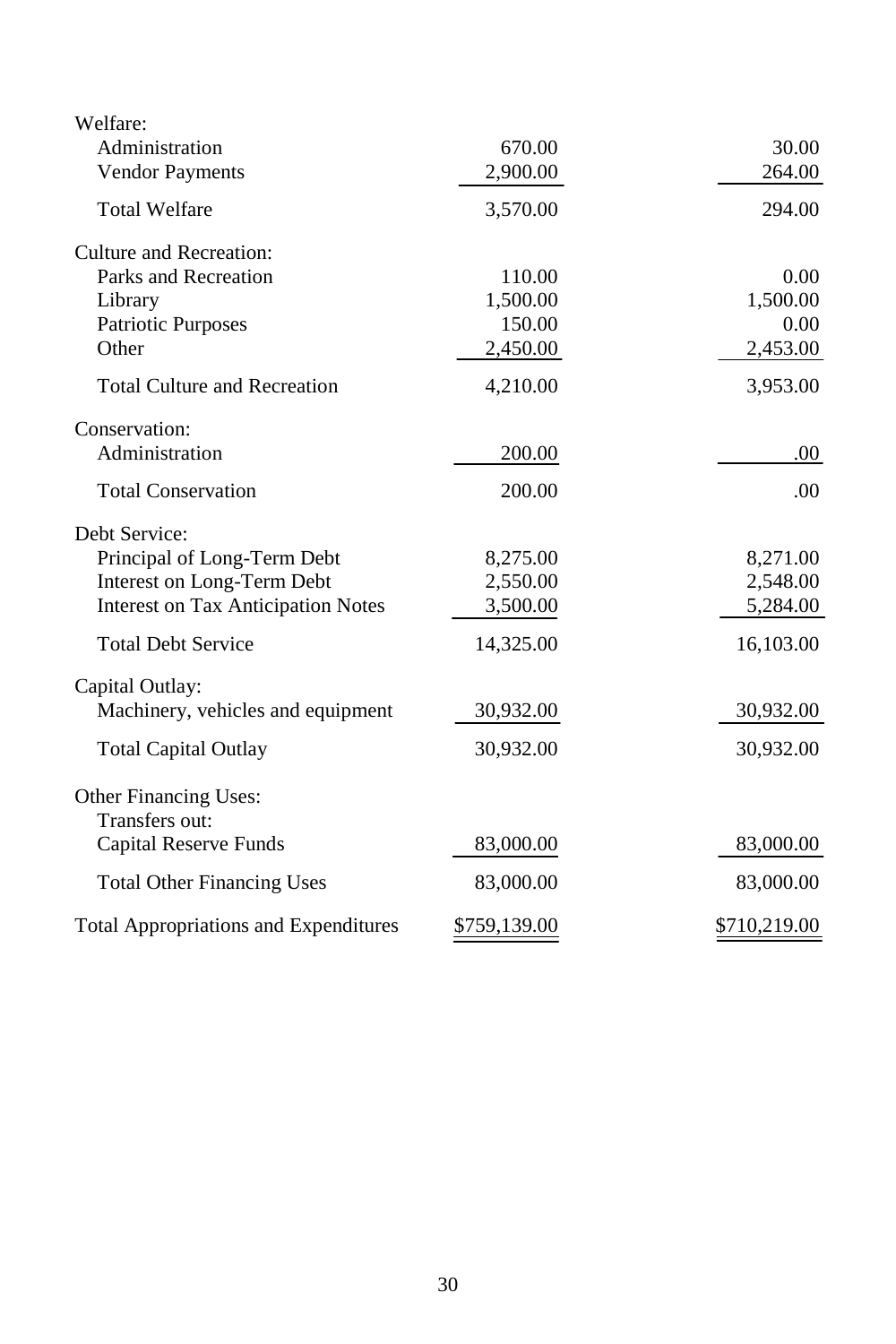## **2018 GENERAL FUND - UNAUDITED Statement of Estimated and Actual Revenues**

## **(Non-GAAP Budgetary Basis)**

|                                                                    | Estimated    | Actual       |
|--------------------------------------------------------------------|--------------|--------------|
| Taxes:                                                             |              |              |
| Property                                                           | \$298,686.00 | \$352,549.00 |
| Land Use Change                                                    | 7,000.00     | 10,603.00    |
| Timber/Yield                                                       | 5,000.00     | 4,600.00     |
| <b>Interest and Penalties on Taxes</b>                             | 10,000.00    | 10,501.00    |
| <b>Total Taxes</b>                                                 | 320,686.00   | 378,253.00   |
| Licenses, Permits and Fees:                                        |              |              |
| Business Licenses, Permits and Fees                                | 150.00       | 180.00       |
| Motor Vehicle Permit Fees                                          | 125,800.00   | 127,495.00   |
| <b>Building Permits</b>                                            | 150.00       | 165.00       |
| Other                                                              | 1,250.00     | 1,270.00     |
| Total Licenses, Permits and Fees                                   | 127,350.00   | 129,110.00   |
| Intergovernmental:<br>State:                                       |              |              |
| <b>Meals and Rooms Distribution</b>                                | 27,875.00    | 27,875.00    |
| <b>Highway Block Grant</b>                                         | 82,576.00    | 82,548.00    |
| Total Intergovernmental                                            | 110,451.00   | 110,423.00   |
|                                                                    |              |              |
| <b>Charges For Services:</b>                                       |              |              |
| Income from Departments                                            | 33,220.00    | 32,425.00    |
| <b>Total Charges For Services</b>                                  | 33,220.00    | 32,425.00    |
| Miscellaneous:                                                     |              |              |
| Sale of Municipal Property                                         | 8,700.00     | 8,742.00     |
| <b>Interest on Investments</b>                                     | 150.00       | 300.00       |
| Other                                                              | 650.00       | 206.00       |
| <b>Total Miscellaneous</b>                                         | 9,500.00     | 9,248.00     |
| Other Financing Sources:                                           |              |              |
| <b>Transfers</b> In                                                | 30,932.00    | 30,932.00    |
| <b>Total Other Financing Sources</b>                               | 30,932.00    | 30,932.00    |
| <b>Total Revenues and Other Financing Sources</b>                  | 632,139.00   | 690,391.00   |
| Unassigned Fund Balance Used To Reduce Tax Rate                    | 127,000.00   |              |
| Total Revenues, Other Financing Sources and<br>Use of Fund Balance | \$759,139.00 |              |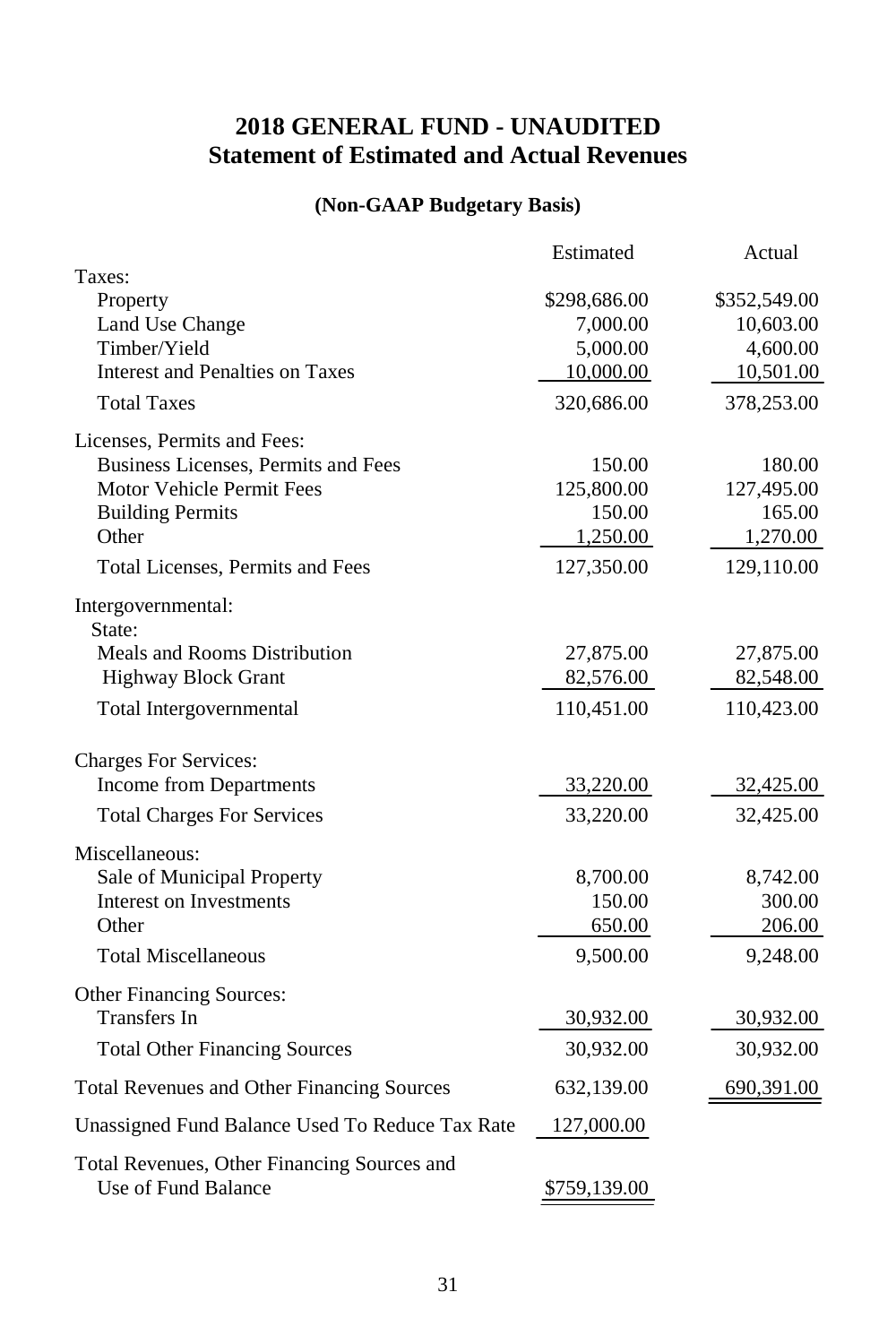## **2018 COMBINED BALANCE SHEET - UNAUDITED Governmental Funds**

|                                            | <b>General</b><br>Fund | Other<br>Funds <sup>*</sup> | Total<br><b>Governmental Governmental</b><br><b>Funds</b> |
|--------------------------------------------|------------------------|-----------------------------|-----------------------------------------------------------|
| <b>ASSETS</b>                              |                        |                             |                                                           |
| Cash and Cash Equivalents                  | \$438,222.00           | \$20,024.00                 | \$458,246.00                                              |
| <b>Taxes Receivable</b>                    | 178,946.00             |                             | 178,946.00                                                |
| Intergovernmental Receivable               | 29,976.00              |                             | 29,976.00                                                 |
| <b>Restricted Assets: Investments</b>      | 164,953.00             |                             | 164,953.00                                                |
| <b>Total Assets</b>                        | \$812,097.00           | \$20,024.00                 | \$832,121.00                                              |
| <b>LIABILITIES</b>                         |                        |                             |                                                           |
| <b>Accounts Payable</b>                    | \$<br>337.00           | \$                          | \$<br>337.00                                              |
| <b>Accrued Salaries and Benefits</b>       | 618.00                 |                             | 618.00                                                    |
| <b>Intergovernmental Payable</b>           | 429,693.00             |                             | 429,693.00                                                |
| <b>Total Liabilities</b>                   | \$430,648.00           | \$                          | \$430,648.00                                              |
| <b>FUND BALANCES</b>                       |                        |                             |                                                           |
| Nonspendable                               |                        |                             |                                                           |
| Permanent Fund (principal)                 | \$                     | \$<br>1,100.00              | \$1,100.00                                                |
| Restricted                                 |                        |                             |                                                           |
| Permanent Fund (interest)                  |                        | 1,176.00                    | 1,176.00                                                  |
| Committed                                  |                        |                             |                                                           |
| <b>Expendable Trust Funds</b>              | 164,953.00             |                             | 164,953.00                                                |
| Housing Improvement                        |                        | 17,748.00                   | 17,748.00                                                 |
| Unassigned                                 | 206,725.00             |                             | 206,725.00                                                |
| <b>Total Fund Balances</b>                 | \$381,449.00           | \$20,024.00                 | $\overline{$401,473.00}$                                  |
| <b>Total Liabilities and Fund Balances</b> | \$812,097.00           | \$20,024.00                 | \$832,121.00                                              |

Other Governmental Funds includes Housing Improvement Program and Permanent Funds.

Statements do not include deferral of property taxes not collected within 60 days of year end.

The notes to the basic financial statements are an integral part of this statement.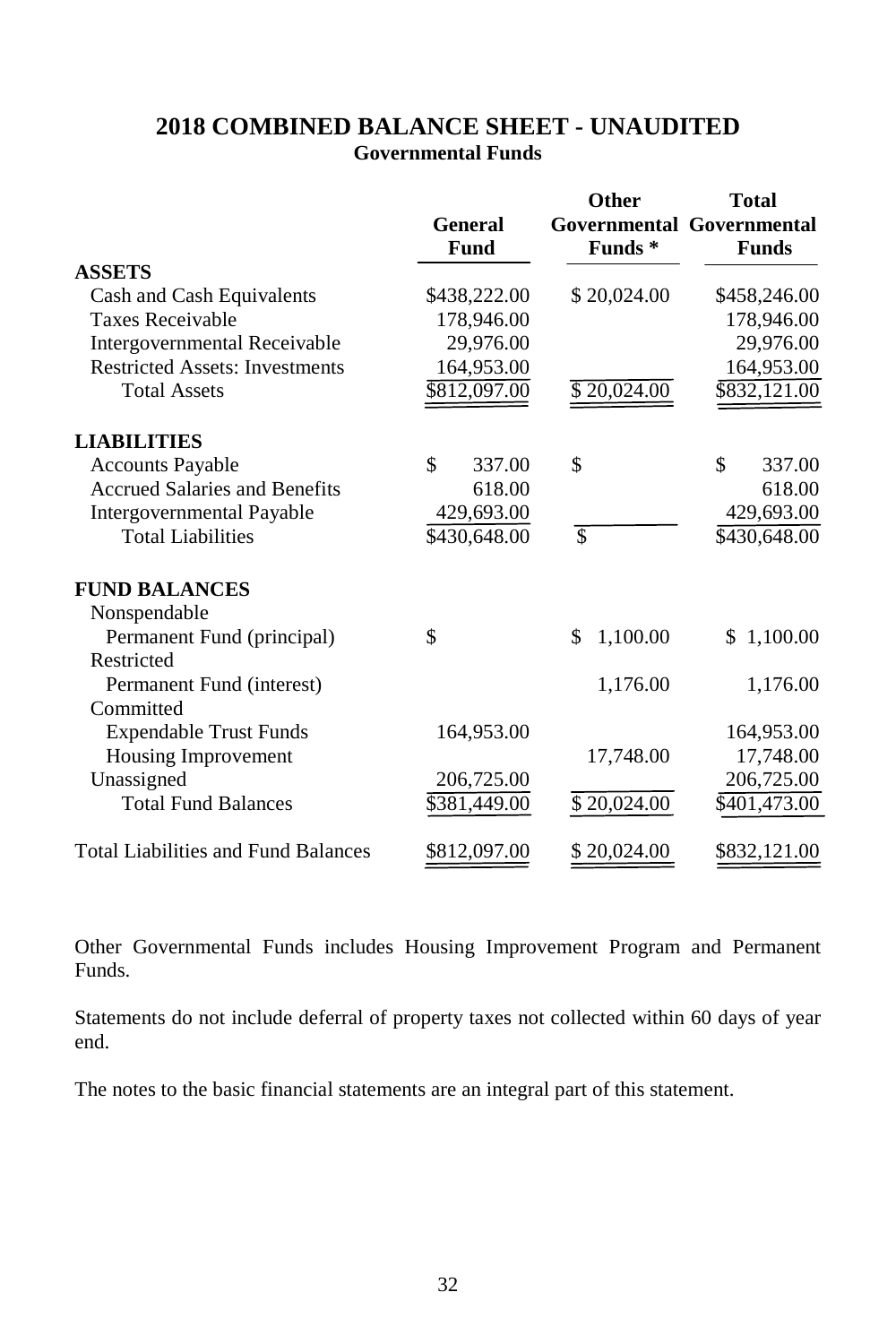## **AMORTIZATION OF ALL GENERAL OBLIGATION**

| <b>Fiscal Year Ending</b><br>December 31, 2018 | Principal   | Interest   | Total       |
|------------------------------------------------|-------------|------------|-------------|
| 2019                                           | 8,271.00    | 2,229.00   | 10,500.00   |
| 2020                                           | 8,271.00    | 1,916.00   | 10,187.00   |
| 2021                                           | 8,271.00    | 1,592.00   | 9,863.00    |
| 2022                                           | 8,272.00    | 1,274.00   | 9,546.00    |
| 2023                                           | 8,272.00    | 955.00     | 9,227.00    |
| 2024                                           | 8,272.00    | 639.00     | 8,911.00    |
| 2025                                           | 8,272.00    | 318.00     | 8,590.00    |
| Totals                                         | \$57,901.00 | \$8,923.00 | \$66,824.00 |

## **LONG-TERM DEBT**

Changes in the Town's long-term obligations during the year ended December 31, 2018 consisted of the following:

|                                 | <b>Balance</b><br>Beginning | Additions | Reductions | <b>Balance</b><br>Ending |
|---------------------------------|-----------------------------|-----------|------------|--------------------------|
| <b>General Obligation Notes</b> | \$66,172.00                 | .00.      |            | $$8,271.00 \$57,901.00$  |

## **AMORTIZATION OF LONG-TERM DEBT**

Long-term debt payable at December 31, 2018 is comprised of the following:

|                                         | Original<br>Amount | Issue<br>Date | Maturity<br>Date | Interest<br>Rate<br>$\%$ | Outstanding<br>at<br>12/31/18 |
|-----------------------------------------|--------------------|---------------|------------------|--------------------------|-------------------------------|
| <b>General Obligation Notes Payable</b> |                    |               |                  |                          |                               |
| Dodge Pond Dam<br>Total                 | 165,425.00         | 2005          | 2025             | 3.85                     | \$57,901.00<br>\$57,901.00    |

## **INTERGOVERNMENTAL PAYABLE**

Amounts due to other governments at December 31, 2018 consist of the balance of the 2018-2019 district assessment due to the Lisbon Regional School District in the amount of \$431,693.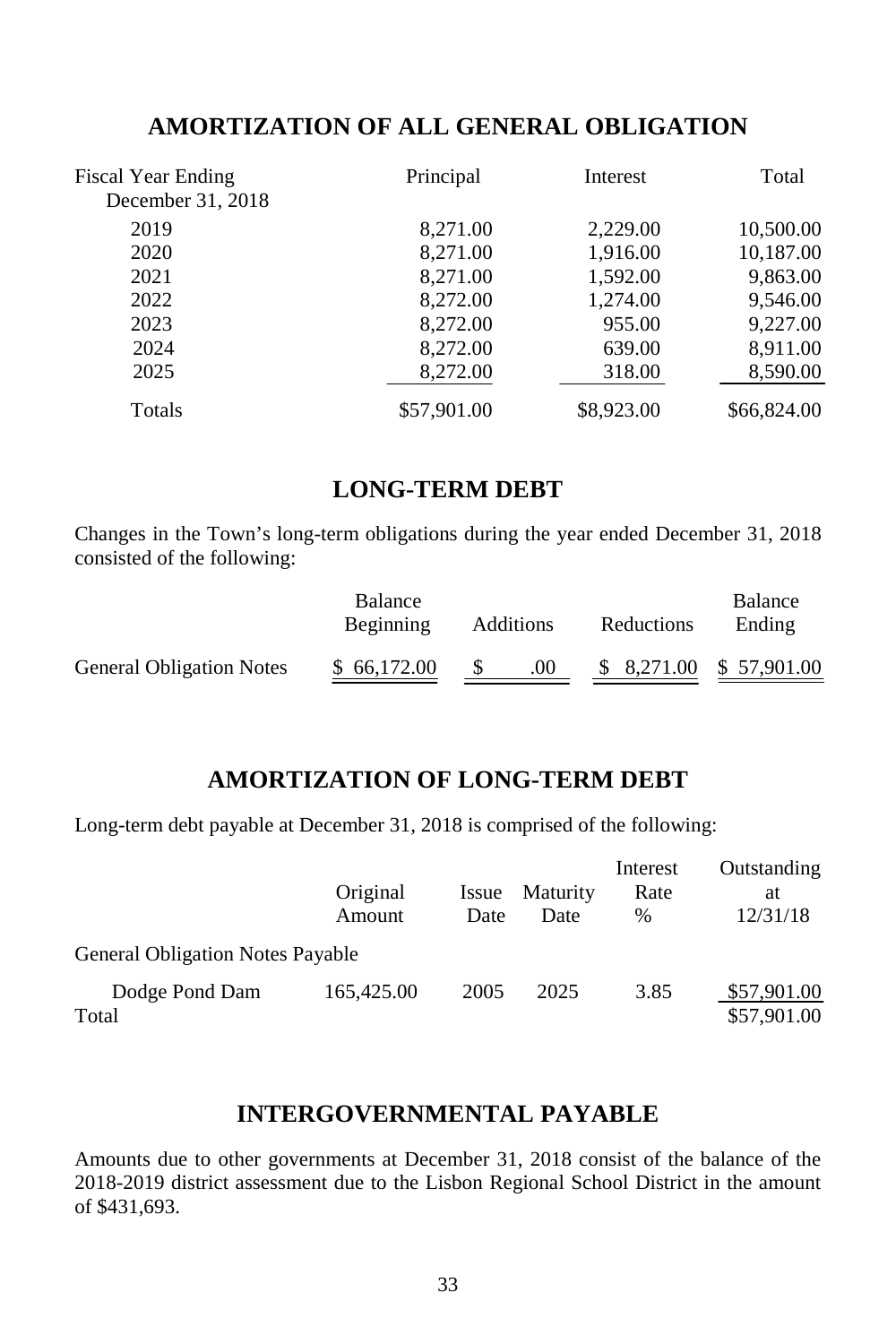## **ROAD AGENT'S REPORT 2018**

The year started off with the usual winter road maintenance tasks of plowing, sanding and salting. Road work began in the spring with grading, rolling and spraying as well as ditching 2.3 miles of Pettyboro Road in preparation for grinding up the old pavement. When that process was complete, we graded and rolled the material back down and let it set for a while, then in July and August we put 3,000 yards of ledge pack down in place the of the pavement. Annual roadside mowing was done in July with a rental tractor.

About 500 feet of geogrid material was put on a wet section of Bobbin Mill Road along with 8 inches of ledge pack. If it solves that drainage issue, it will be installed in other problem areas. Culverts were replaced and repaired on Skinny Ridge Road. We hauled our supply of winter sand in from the Presby pit in Lisbon. A new Tenco body was purchased and installed on the 2008 International 10-wheel truck.

Our road crewmen, Scott Stuart and Richard Hubbard, were instrumental in maintaining and improving roads in the Town of Lyman.

Scott Stuart, with his 14 years of service to the Town of Lyman, retired in October. Working with Scott for 11 years, we were able to get each job done and move on to the next. Thank you Scott, and your wife Sue, for your service and commitment to the Town of Lyman.

Ed Parker was hired in mid-November to fill the road crew position. He is proving to be a great fit for Team Lyman.

In 2019, we are planning to blast and crush more ledge at the quarry. Intentions are to put down approximately 3,000 yards a year until all of the town roads are covered.

With the Board of Selectmen's support, we will continue to maintain the roads, quarry, equipment and buildings in Town.

> Respectfully submitted, Tom Smith, Road Agent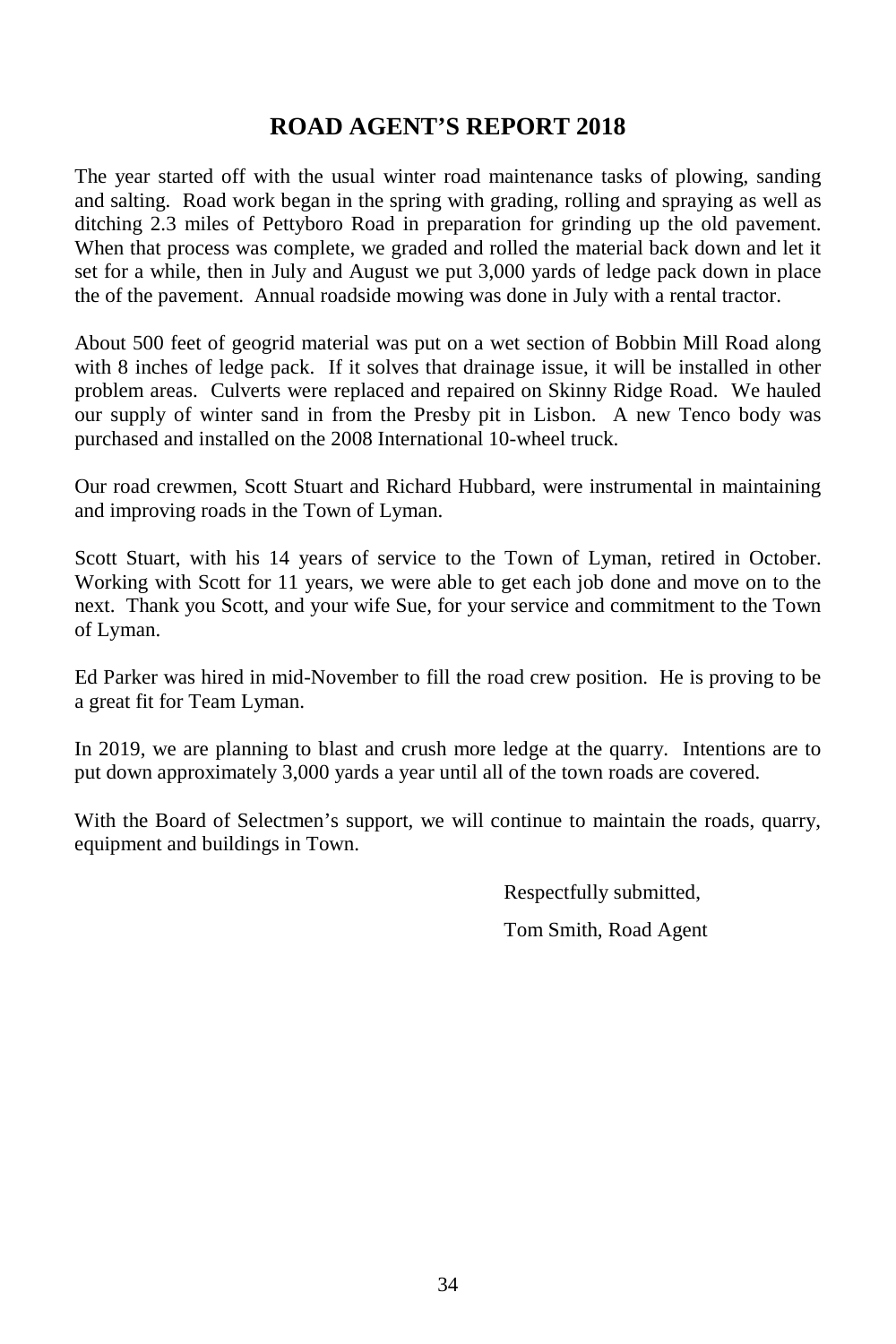## **TRUSTEES OF THE TRUST FUNDS**

### **The following trust fund activity occurred in 2018**

#### **June-July, 2018 per the 2018 Town Meeting Warrant:\**

- 1. Article 4 Added \$50,000 to the Town's existing Highway Equipment Fund.
- 2. Article 5 Established a new account titled Road Material Capital Reserve Fund (CRF) and added \$25,000 to the fund.
- 3. Article 6 Added \$5,000 to the Town's existing Building Repair and Maintenance Capital Reserve Fund.
- 4. Article 7 Added \$3,000 to the Town's existing Property Tax Revaluation Capital Reserve Fund.

**Actions per order of the Lyman Selectboard:** The following actions were completed in accordance with votes by the Lyman Board of Selectmen.

1. November 19, 2018 vote of the Board: Transferred \$30,932 from the Highway Equipment CRF to the Town's General Fund maintained at Woodsville Guaranty Savings Bank (WGSB). This amount represented the amount paid to Tenco Industries, Inc for the replacement body on the 2007 International 10 wheel truck.

**Other activity:** The Trustees met three times. Minutes of our meetings can be viewed at the Town Offices. In general, the Trustee meetings consist of reviewing transactions initiated by March town vote and those by the Selectboard.

In addition to the Town's CRFs, the Trustees also oversee six cemetery trust funds that were established decades ago. According to our records, the oldest fund dates back to 1900. The newest was created in 1925. Due to WGSB policy, a dormancy fee has been applied from time to time when there is no activity on the accounts for a period of 2 years. WGSB has graciously worked with the Trustees to ensure these fees are waived, but unfortunately, we did not act promptly in 2018 to avoid the charges. The Trustees will be working with WGSB to determine if the fees can still be waived. They total \$85 for all six accounts. In 2019, the Trustees will be investigating options for restructuring these six accounts as a means of avoiding further fees and simplifying our oversight effort.

The Trustees wish to thank our fellow Lyman residents for the opportunity to serve. We also wish to extend a very special thank you to Donna Clark for all her help throughout the years and for her indispensable attention to detail.

Respectfully submitted,

Beth Hubbard Nancy Landry Lisa Linowes

Trustees of the Trust Funds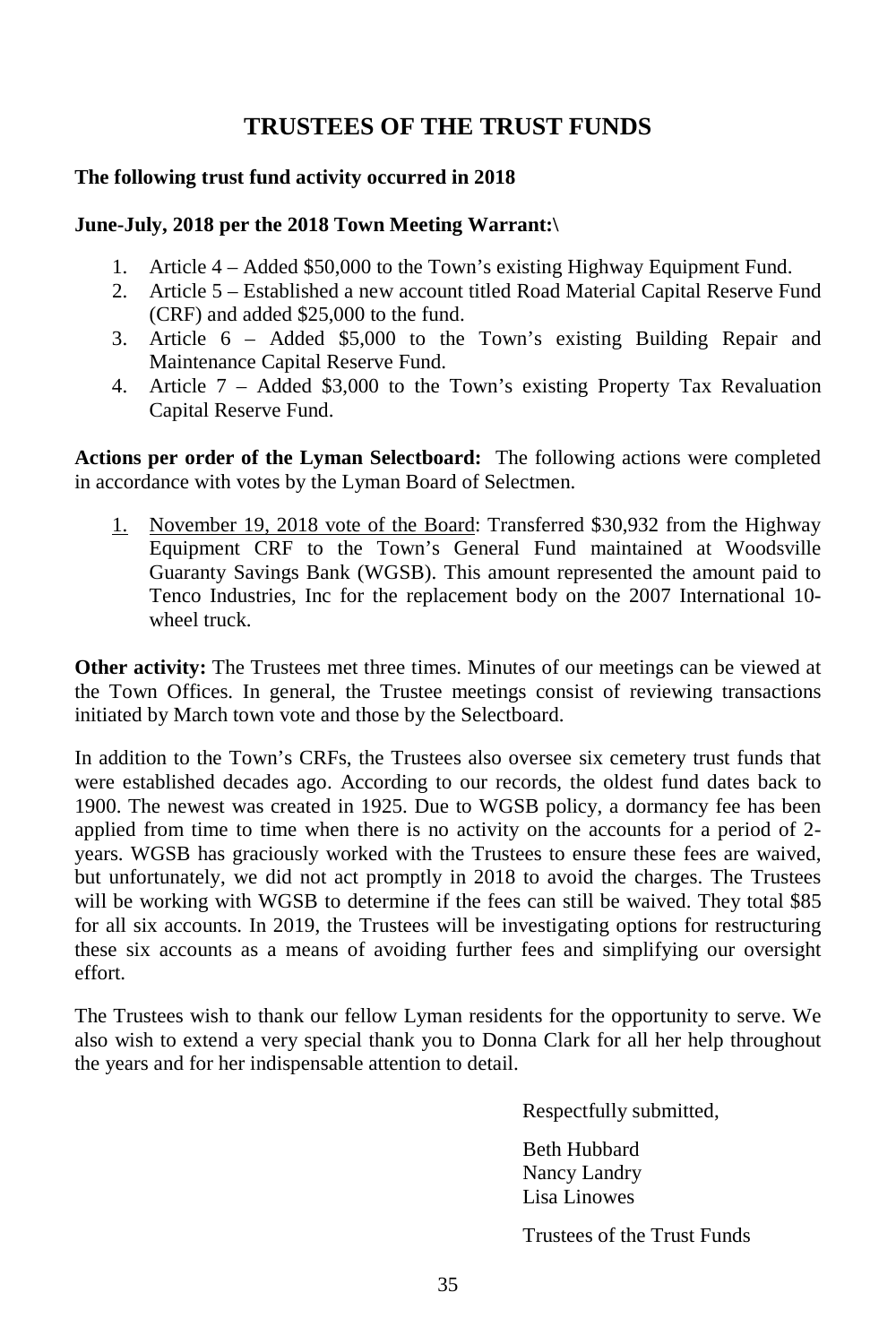## **REPORT OF THE TRUSTEES OF THE TRUST FUNDS**

#### **PRINCIPAL**

| Date of<br><b>Creation</b> | <b>Name of Fund:</b>                          | <b>Balance</b><br><b>Beginning</b><br>of Year | <b>New</b><br><b>Funds</b><br><b>Created</b> | <b>Cash Gains</b><br>or (Losses)<br>on Securities |              |
|----------------------------|-----------------------------------------------|-----------------------------------------------|----------------------------------------------|---------------------------------------------------|--------------|
| 10/20/13                   | Frye Fund                                     | \$<br>250.00                                  | \$<br>0.00                                   | \$                                                | 0.00         |
| 08/13/17                   | C. Miner Fund                                 | 200.00                                        | 0.00                                         |                                                   | 0.00         |
| 11/27/18                   | J.E. Richardson Fund                          | 200.00                                        | 0.00                                         |                                                   | 0.00         |
| 06/21/21                   | A. Dow Fund                                   | 100.00                                        | 0.00                                         |                                                   | 0.00         |
| 01/03/22                   | E. Thornton Fund                              | 200.00                                        | 0.00                                         |                                                   | 0.00         |
| 10/26/25                   | H.H. Porter Fund<br><b>TOTALS</b>             | 150.00<br>\$<br>1,100.00                      | 0.00<br>\$<br>0.00                           | \$                                                | 0.00<br>0.00 |
| 03/31/75                   | Capital Reserve Equip.<br>Fund (Hwy. Equip.)  | \$54,959.35                                   | \$50,000.00                                  | \$                                                | 0.00         |
| 03/14/90                   | Town of Lyman<br>(Welfare & Gen. Asst.)       | 10,098.03                                     | 0.00                                         |                                                   | 0.00         |
| 06/20/91                   | Lyman Cemetery Fund<br>(Cemetery Maintenance) | 828.53                                        | 0.00                                         |                                                   | 0.00         |
| 03/30/94                   | Legal Expense                                 | 10,689.40                                     | 0.00                                         |                                                   | 0.00         |
| 07/03/95                   | Property Tax Revaluation                      | 20,384.05                                     | 3,000.00                                     |                                                   | 0.00         |
| 05/04/98                   | Forest Fire Equipment                         | 2,659.42                                      | 0.00                                         |                                                   | 0.00         |
| 03/19/01                   | <b>Landfill Monitoring</b>                    | 3,756.85                                      | 0.00                                         |                                                   | 0.00         |
| 12/21/06                   | <b>Future Land Acquisition</b>                | 306.68                                        | 0.00                                         |                                                   | 0.00         |
| 05/27/07                   | Office & Computer Equip.                      | 5,408.84                                      | 0.00                                         |                                                   | 0.00         |
| 05/20/14                   | Hwy Bridge Replace & Rep                      | 613.86                                        | 0.00                                         |                                                   | 0.00         |
| 06/13/17                   | Transfer Station Equip & Rep                  | 290.80                                        | 0.00                                         |                                                   | 0.00         |
| 06/26/18                   | Road Material                                 | 0.00                                          | 25,000.00                                    |                                                   | 0.00         |
| 07/12/18                   | Building Repair & Maintenance                 | 25.43                                         | 5,000.00                                     |                                                   | 0.00         |
|                            | <b>EXPENDABLE TOTALS</b>                      | \$110,021.24                                  | \$83,000.00                                  | \$                                                | 0.00         |
|                            | <b>GRAND TOTAL OF ALL FUNDS</b>               | \$111,121.24                                  | \$83,000.00                                  | \$                                                | 0.00         |

Notes:

[1] Acct NH-01-0018 incorrectly named when created. Corrected in 2018 by creating Acct NH-01-0427-0022 and transferring all funds from 0018 into the new account.

[2] Cemetery accounts incurred bank dormancy fees. Some of these fees were waved and refunded in Q1 2019.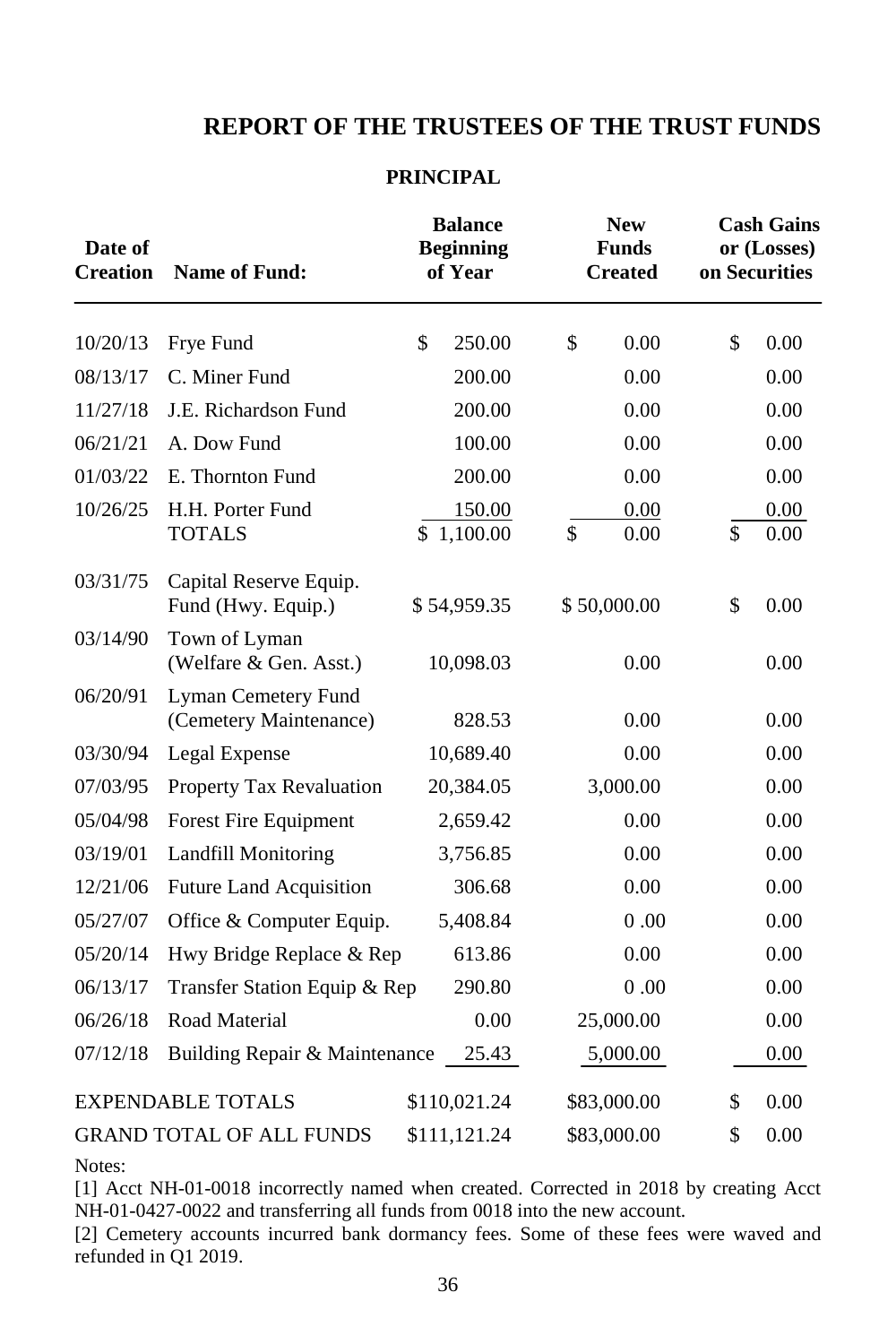# **December 31, 2018**

### **INCOME**

|                 | <b>Withdrawals</b> | <b>Balance</b><br>End of<br>Year | <b>Balance</b><br><b>Beginning</b><br>of Year |    | <b>During</b><br>Year | <b>Income Expended</b><br><b>During</b><br>Year | <b>Balance</b><br>End of<br>Year | <b>Grand Total</b><br>of Principal<br>& Income at<br><b>End of Year</b> |
|-----------------|--------------------|----------------------------------|-----------------------------------------------|----|-----------------------|-------------------------------------------------|----------------------------------|-------------------------------------------------------------------------|
| \$              | 0.00               | \$<br>250.00                     | \$<br>415.24                                  | \$ | .67                   | $-5.00$                                         | \$<br>410.91                     | \$<br>660.91                                                            |
|                 | 0.00               | 200.00                           | 72.22                                         |    | .24                   | $-5.00$                                         | 67.46                            | 267.46                                                                  |
|                 | 0.00               | 200.00                           | 318.29                                        |    | .48                   | $-50.00$                                        | 268.77                           | 468.77                                                                  |
|                 | 0.00               | 100.00                           | 155.29                                        |    | .24                   | $-5.00$                                         | 150.53                           | 250.53                                                                  |
|                 | 0.00               | 200.00                           | 72.33                                         |    | .24                   | $-5.00$                                         | 67.57                            | 267.57                                                                  |
| $\overline{\$}$ | 0.00<br>0.00       | \$<br>150.00<br>1,100.00         | 225.36<br>\$1,258.73                          | \$ | .36<br>2.23           | $-15.00$<br>$$ -85.00$                          | 210.72<br>$\sqrt{1,175.96}$      | \$<br>360.72<br>2,275.96                                                |
|                 | \$-30,932.00       | \$74,027.35                      | \$                                            |    | 0.00 \$ 1,490.73      | \$<br>0.00\$                                    | 1,490.73                         | \$75,518.08                                                             |
|                 | 0.00               | 10,098.03                        | 0.00                                          |    | 187.10                | 0.00                                            | 187.10                           | 10,285.13                                                               |
|                 | 0.00               | 828.53                           | 0.00                                          |    | 15.35                 | 0.00                                            | 15.35                            | 843.88                                                                  |
|                 | 0.00               | 10,689.40                        | 0.00                                          |    | 198.07                | 0.00                                            | 198.07                           | 10,887.47                                                               |
|                 | 0.00               | 23,384.05                        | 0.00                                          |    | 409.73                | 0.00                                            | 409.73                           | 23,793.78                                                               |
|                 | 0.00               | 2,659.42                         | 0.00                                          |    | 49.28                 | 0.00                                            | 49.28                            | 2,708.70                                                                |
|                 | 0.00               | 3,756.85                         | 0.00                                          |    | 69.60                 | 0.00                                            | 69.60                            | 3,826.45                                                                |
|                 | 0.00               | 306.68                           | 0.00                                          |    | 5.66                  | 0.00                                            | 5.66                             | 312.34                                                                  |
|                 | 0.00               | 5,408.84                         | 0.00                                          |    | 100.21                | 0.00                                            | 100.21                           | 5,509.05                                                                |
|                 | 0.00               | 613.86                           | 0.00                                          |    | 11.38                 | 0.00                                            | 11.38                            | 625.24                                                                  |
|                 | 0.00               | 290.80                           | 0.00                                          |    | 5.40                  | 0.00                                            | 5.40                             | 296.20                                                                  |
|                 | 0.00               | 25,000.00                        | .00                                           |    | 267.11                | .00                                             | 267.11                           | 25,267.11                                                               |
|                 | 0.00               | 5,025.43                         | 0.00                                          |    | 53.89                 | 0.00                                            | 53.89                            | 5,079.32                                                                |
|                 | \$-30,932.00       | \$162,089.24                     | \$<br>0.00                                    |    | \$2,863.51            | \$<br>0.00                                      | \$2,863.51                       | \$164,952.75                                                            |
|                 | \$-30,932.00       | \$163,189.24                     | \$1,258.73                                    |    | \$2,865.74 \$         | $-85.00$                                        | \$4,039.47                       | \$167,228.71                                                            |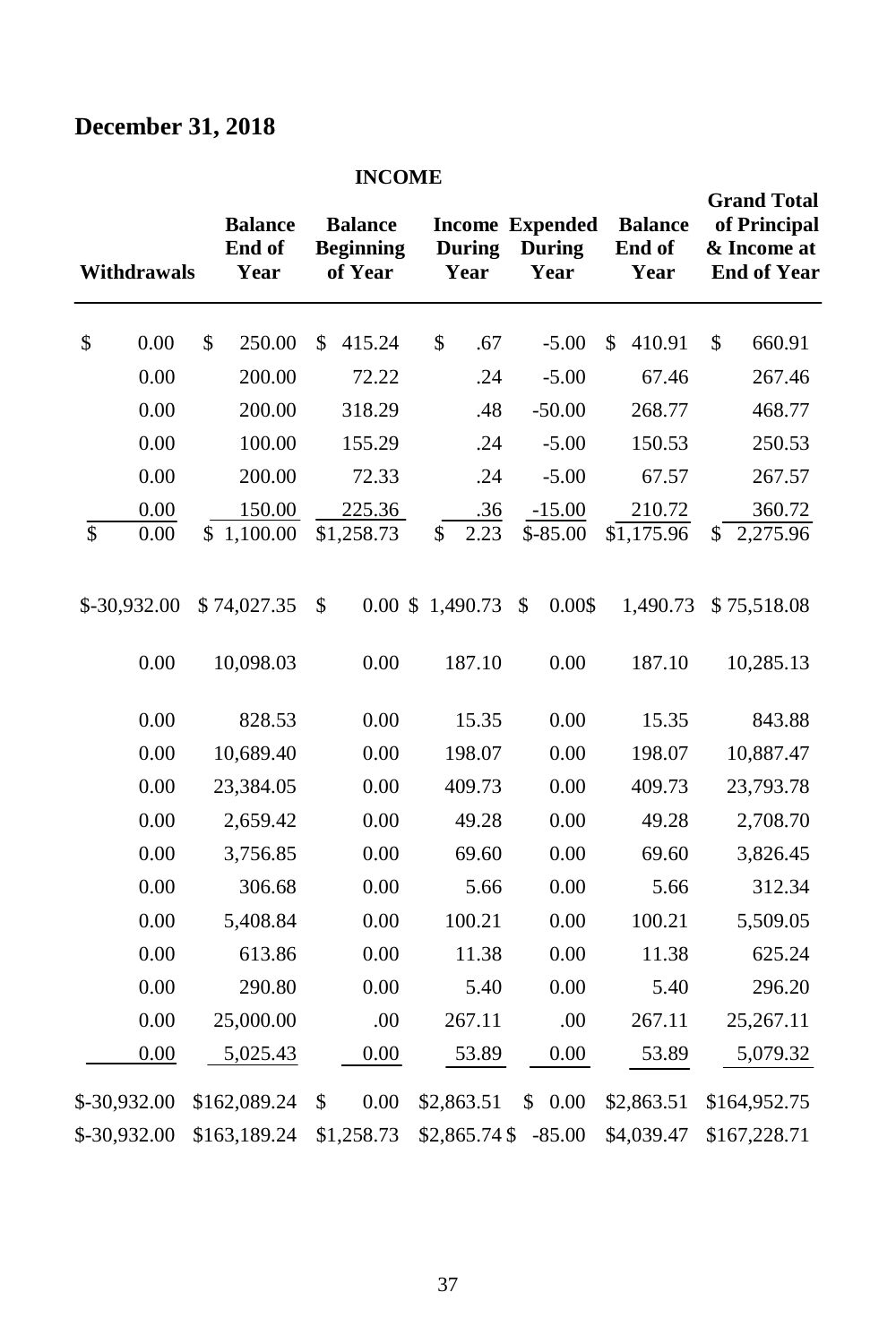## **FOREST FIRE WARDEN AND STATE FOREST RANGER**

This past year we were fortunate enough to have favorable weather conditions in the spring and summer which limited the amount of wildfire activity throughout the state. Your local fire departments and the Division of Forests & Lands worked throughout the year to protect homes and the forests. The statewide system of 16 fire lookout towers continues to operate on high fire danger days. Our fire lookouts are credited with keeping many fires small due to their quick and accurate spotting capabilities. The towers' fire detection efforts were supplemented by the NH Civil Air Patrol when the fire danger was especially high.

Many homes in New Hampshire are located in the wildland urban interface, which is the area where homes and flammable wildland fuels intermix. Several of the fires during the 2018 season threatened structures and one structure was destroyed, a constant reminder that wildfires burn more than just trees. Homeowners should take measures to prevent a wildfire from spreading to their home. Precautions include keeping your roof and gutters clear of leaves and pine needles, and maintaining adequate green space around your home free of flammable materials. Additional information and homeowner recommendations are available at [www.firewise.org.](http://www.firewise.org/) Please help Smokey Bear, your local fire department, and the state's Forest Rangers by being fire wise and fire safe!



In 2019, we will be recognizing Smokey Bear's  $75<sup>th</sup>$  birthday! Dressed in a ranger's hat, belted blue jeans, and carrying a shovel, he has been the recognized wildfire prevention symbol since 1944. The NH Forest Protection Bureau and local Fire Departments will be celebrating Smokey Bear's 75 years of wildfire prevention throughout the year. Smokey's message has always been about personal responsibility – remember his ABC's **A**lways **B**e **C**areful with fire. If you start a fire, put it out when you are done. "**Remember, Only You Can Prevent Wildfires!"**

As we prepare for the 2019 fire season, please remember to contact your local Forest Fire Warden or Fire Department to determine if a fire permit is required before doing ANY outside burning. Under State law (RSA 227-L:17) a fire permit is required for all outside burning, unless the ground is completely covered with snow. Fire permits are also available online in most towns and may be obtained by visiting [www.NHfirepermit.com.](http://www.nhfirepermit.com/)  The burning of household waste is prohibited by the Air Resources Division of the Department of Environmental Services (DES). You are encouraged to contact the local fire department or DES at 603-271-3503 or [www.des.nh.gov](http://www.des.nh.gov/) for more information. Safe open burning requires your diligence and responsibility. Thank you for helping us to protect New Hampshire's forest resources. For more information, please contact the Division of Forests & Lands at (603) 271-2214, or online a[t www.nhdfl.org.](http://www.nhdfl.org/)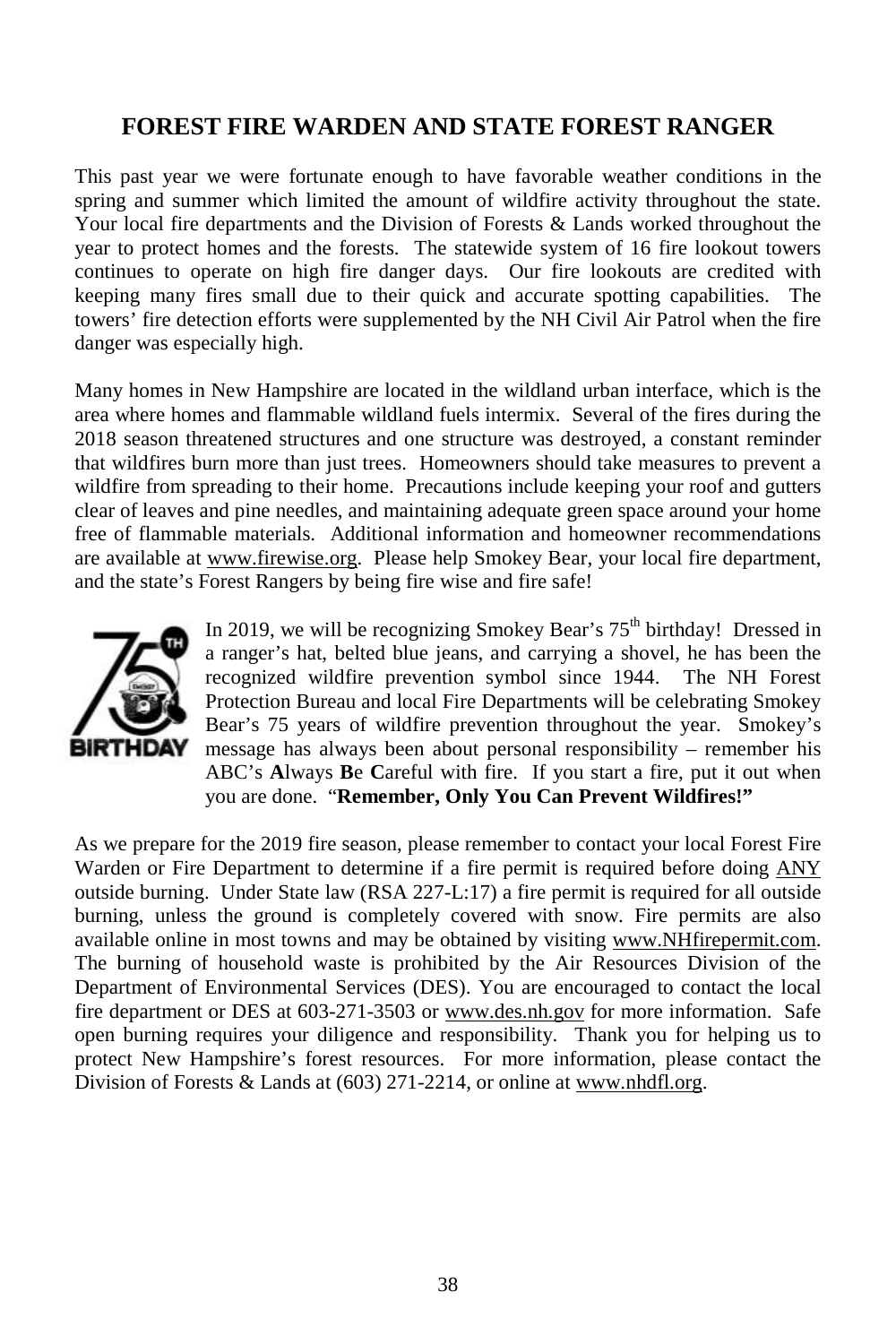## **2018 WILDLAND FIRE STATISTICS**

(All fires reported as of December 2018)



|                | Year           | Number of<br>Wildfires          | Acres Burn<br>Wildfire | Number of<br>Unpermitted<br>Fires*                     |  |
|----------------|----------------|---------------------------------|------------------------|--------------------------------------------------------|--|
|                | 2018           | 53                              | 46                     | 91                                                     |  |
|                | 2017           | 65                              | 134                    | 100                                                    |  |
|                | 2016           | 351                             | 1090                   | 159                                                    |  |
|                | 2015           | 143                             | 665                    | 180                                                    |  |
|                | 2014           | 112                             | 72                     | 53                                                     |  |
| cres           |                | <b>CAUSES OF FIRES REPORTED</b> |                        |                                                        |  |
| rson           | 1              | Debris                          | 10                     |                                                        |  |
| ampfire        | $\overline{4}$ | Children                        | 1                      |                                                        |  |
| moking         | 5              | Railroad                        | $\overline{0}$         |                                                        |  |
| iquipment 6    |                | Lightning                       | 2                      |                                                        |  |
| Aiscellaneous* |                |                                 | 24                     |                                                        |  |
|                |                |                                 |                        | (*Misc.: powerlines, fireworks, electric fences, etc.) |  |

|                |  | <b>CAUSES OF FIRES REPORTED</b> |
|----------------|--|---------------------------------|
| $\Lambda$ anno |  |                                 |

| Acres                 |   |               |    |      |     |      |
|-----------------------|---|---------------|----|------|-----|------|
| Arson                 |   | <b>Debris</b> | 10 | 2018 | 53  | 46   |
| Campfire              | 4 | Children      |    | 2017 | 65  | 134  |
| Smoking               | 5 | Railroad      |    | 2016 | 351 | 1090 |
| Equipment 6 Lightning |   |               |    | 2015 | 143 | 665  |
| $Miscellaneous*$      |   |               | 24 | 2014 | 112 | 72   |
|                       |   |               |    |      |     |      |

**Total Fires Total**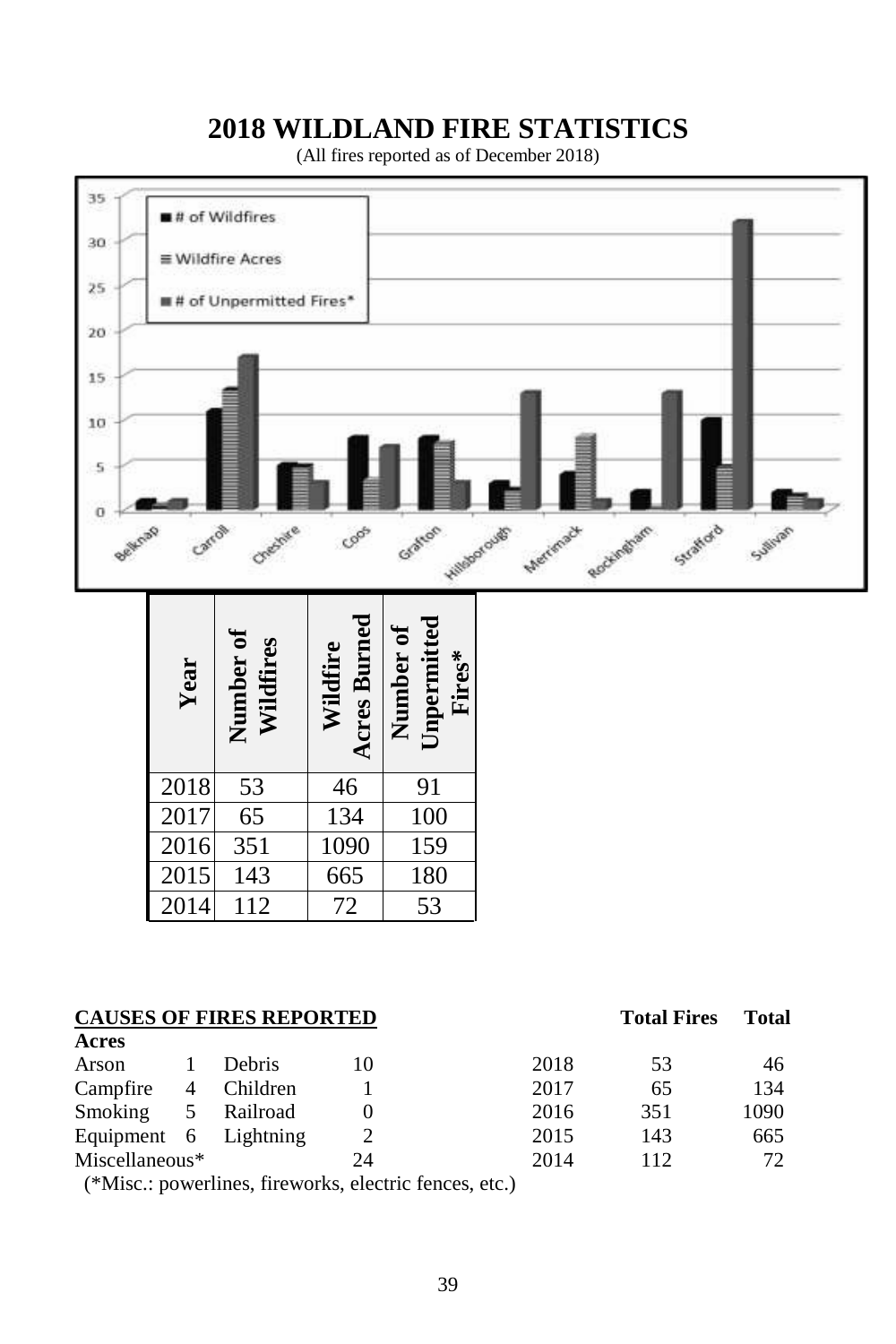## **PLANNING BOARD**

The Planning Board meets at the Lyman Town Hall on the first Wednesday of the month at 6:00 pm. All Planning Board meetings are open to the public.

Applications for Subdivisions, Lot Line Adjustments and Lot Mergers as well as copies of the Master Plan, Lyman Subdivision Regulations and Lyman Zoning Ordinance are available at the Selectmen's Office. Much of this information is also available on the Town website at lymannh.org. You may contact the Planning Board at 838-5900 with questions concerning these forms or procedures. All questions regarding Town planning should be addressed to the Planning Board at their regular monthly meeting.

Four Lot Line Adjustments were approved in 2018.

The Planning Board worked extensively to prepare the Excavation Regulations that would be added to the current Subdivision Regulations. Members spent quite a bit of time learning about excavation law and speaking with council throughout the drafting process of the excavation regulations. Members also continued to research old records in an attempt to confirm the status of some of the old roads in Lyman.

The Planning Board thanks the Town of Lyman for its continued support.

**Planning Board Members:** Thomas Messner-Chairman, Roberta Aldrich-Vice Chairman, Bruce Beane-Ex-Officio, Michael Belanger-Secretary, Rosemary Colombi **Alternate Members:** Donna Clark, Les Poore, Allen Gombas

> Respectfully submitted, Tabbetha Shosa Planning Board Coordinator

## **ZONING BOARD OF ADJUSTMENT**

The Zoning Board of Adjustment meets as needed at the Lyman Town Hall. All hearing dates are posted and are open to the public.

Applications for variances and special exceptions are available at the Selectmen's Office, or you may call the Zoning Board of Adjustment at 838-5900.

There were no applications for variances received in 2018.

The Zoning Board of Adjustments thanks the Town of Lyman for its continued support.

**Zoning Board of Adjustment Members:** Robert Chenevert-Chairman, David Simpson-Vice Chairman, Patricia O'Brien-Clerk, Brian Santy, Michael O'Brien, Larry Schieman **Alternate Members:** None

> Respectfully submitted, Tabbetha Shosa Zoning Board Coordinator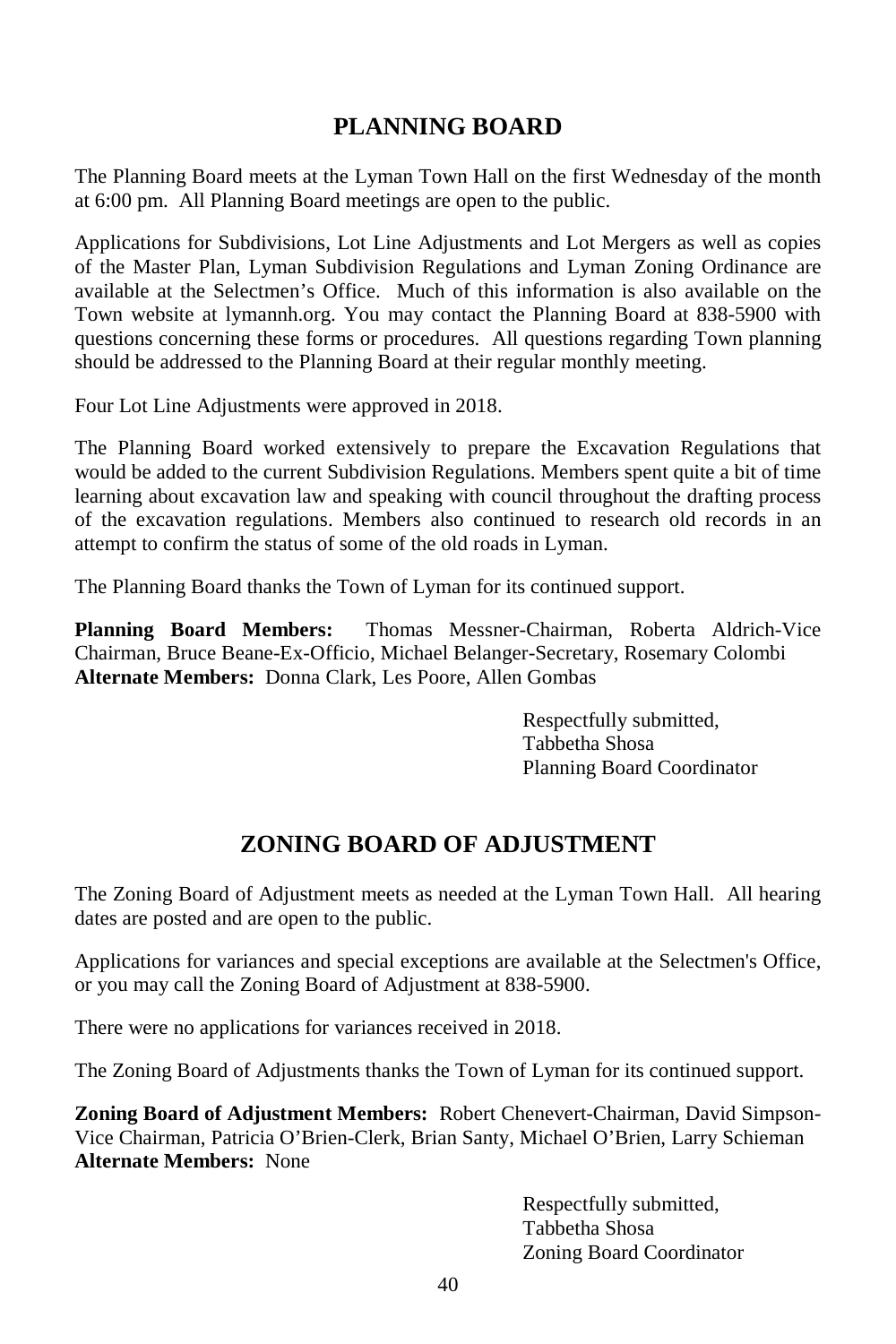## **CONSERVATION COMMISSION REPORT 2018**

Conservation Commissions were created and authorized by the State of New Hampshire to provide Towns with guidance in the use of Natural Resources within the Town.

RSA 36-A:3 requires Conservation Commissions to include a minimum of 3 people to be active. Lyman's Conservation Commission currently includes Lisa Linowes and Selectboard members James Trudell and Steve Moscicki (alternate).

Anyone in Lyman who has an interest in nature, wildlife, and the extraordinary habitat in which we live, please consider volunteering your time. Lyman is truly a rare community in the amount of wildland that we still enjoy. There is much we can do to better understand the environment around us and ways in which we can protect and sustain the abundance of wildlife living among us. If you would like to learn more about what a Conservation Commission does and how you can be an important part of our efforts, please call the town office.

Respectfully submitted,

Lisa Linowes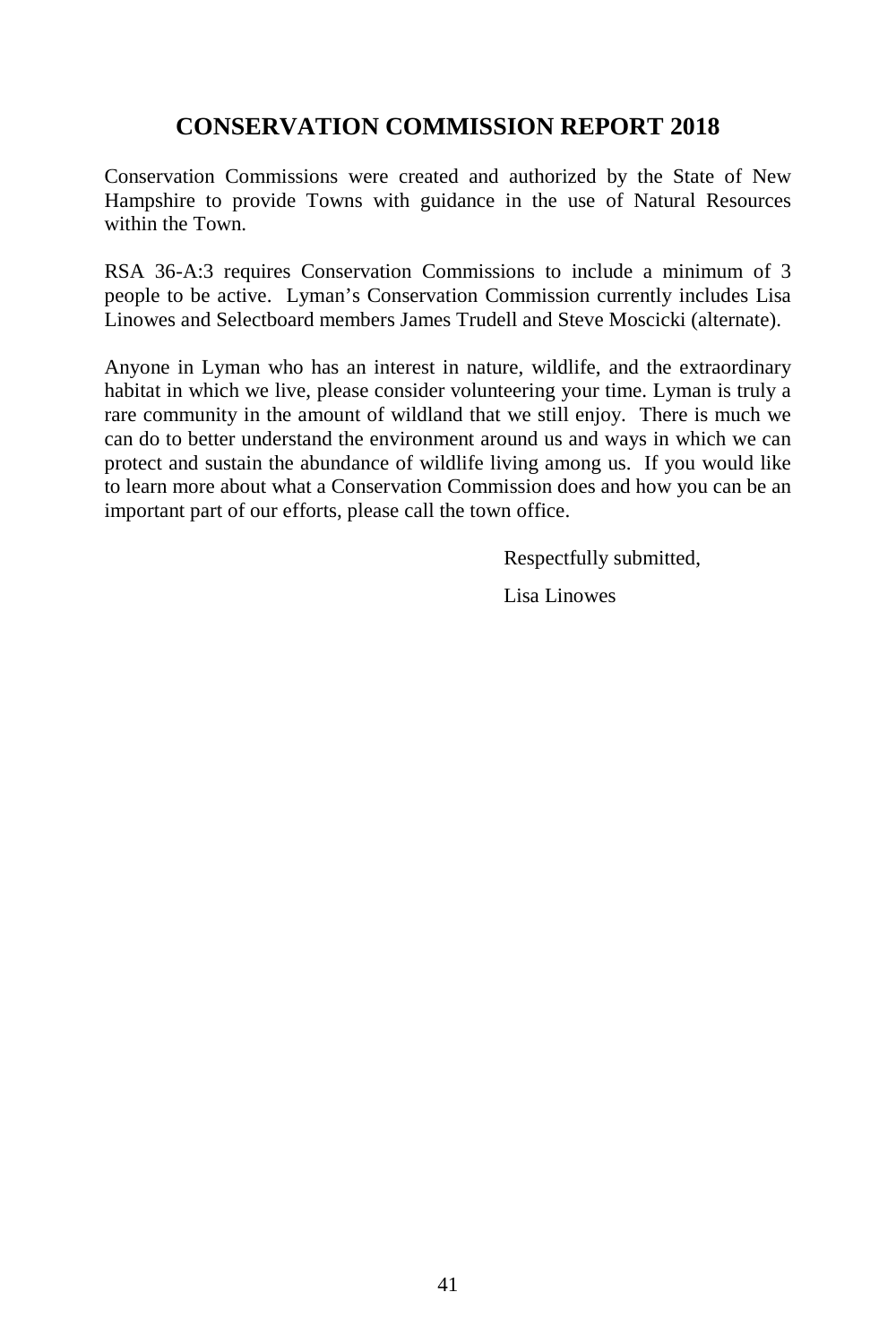## **LYMAN COMMUNITY GROUP 2018 ANNUAL REPORT**

The Lyman Community Group was very active during 2018. The Pot Luck Supper was enjoyed by about sixty Lymanites. Again Dodge Pond Day was held on shore due to the ice being too slippery. The area Cold Water Rescue Team was present and supervised three brave residents who participated in the dip: BRRR!

Ice Out ticket sales were great and the LCG voted to establish a scholarship for a Lyman senior. A Lyman resident approached the Group and said he wanted to match the amount so we were able to make two \$500 scholarships available. During the summer we had our usual two nights of Farm to Fire pizza, both very well attended.

Also, a team worked diligently to produce "A Taste of Lyman" with over 175 recipes from the good cooks of Lyman and the surrounding towns. The cookbook is available at the Town Hall or from any LCG member. Santa and Mrs. Claus were in attendance for the annual Memory Tree Lighting and presented gifts to the children.

Upcoming events and meetings are posted on the bulletin board mounted on the front of the Grange Hall. Lyman residents are encouraged to attend these events, meet new neighbors and help improve the social activity in Lyman. Meetings of the LCG are held the 3rd Tuesday of each month at the Town Hall at 6:00 pm.

And as mentioned, check out that bulletin board when passing the Grange Hall. There is always something on it.

Respectfully submitted,

Jerry Landry, Co-Chair Steve Sherry, Co-Chair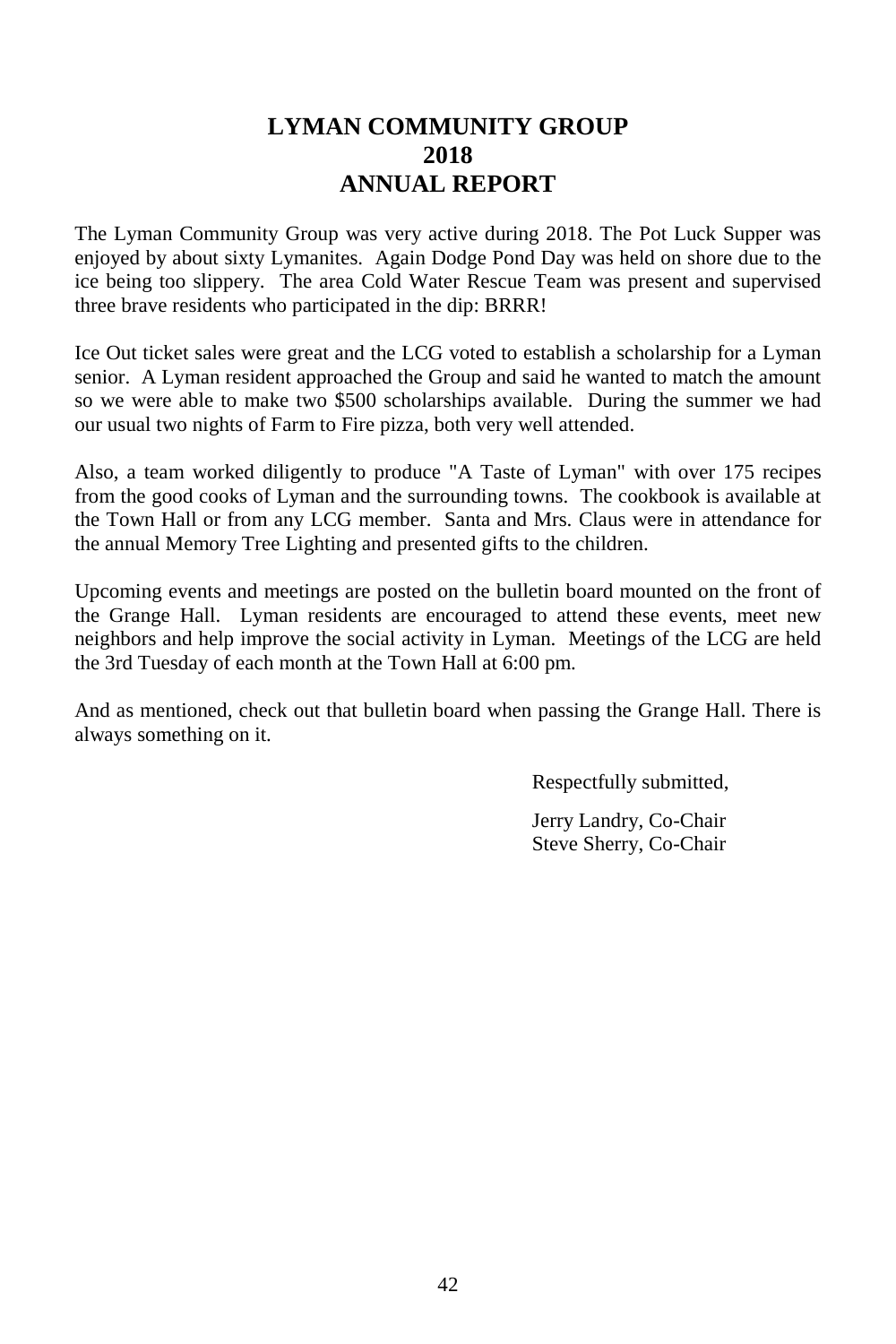## **LISBON PUBLIC LIBRARY Librarian's Report 2018**

#### **Circulation of Resources**

| Adult materials loaned      | 4.291 |
|-----------------------------|-------|
| Children's materials loaned | 802   |
|                             |       |
| Total                       | 5.093 |

Friends in Council donated money to purchase flowerbox flowers and members provided snacks for the children during our summer reading program.

Little City Thrift Store donated children's books of our choosing from Little Village Toy & Book Shop each month.

The Library hosted its fourth annual plant and bake sale in May. Once again, it was a huge success for both the Library and gardeners. The fifth annual sale will be held the on May  $17<sup>th</sup>$ . Donations of plants for the sale will be greatly appreciated.

Over the holidays, the Library helped Santa and the Lisbon Lions Club give books to area children.

Glen Stiles voluntarily keeps the Library steps snow and ice free all winter long.

In September, Jeff Warner brought his program of traditional American and English folk songs to the Library. This program, Music in My Pockets, was paid for in part by a grant from the NH Humanities Council.

Respectfully submitted,

Karla Houston Librarian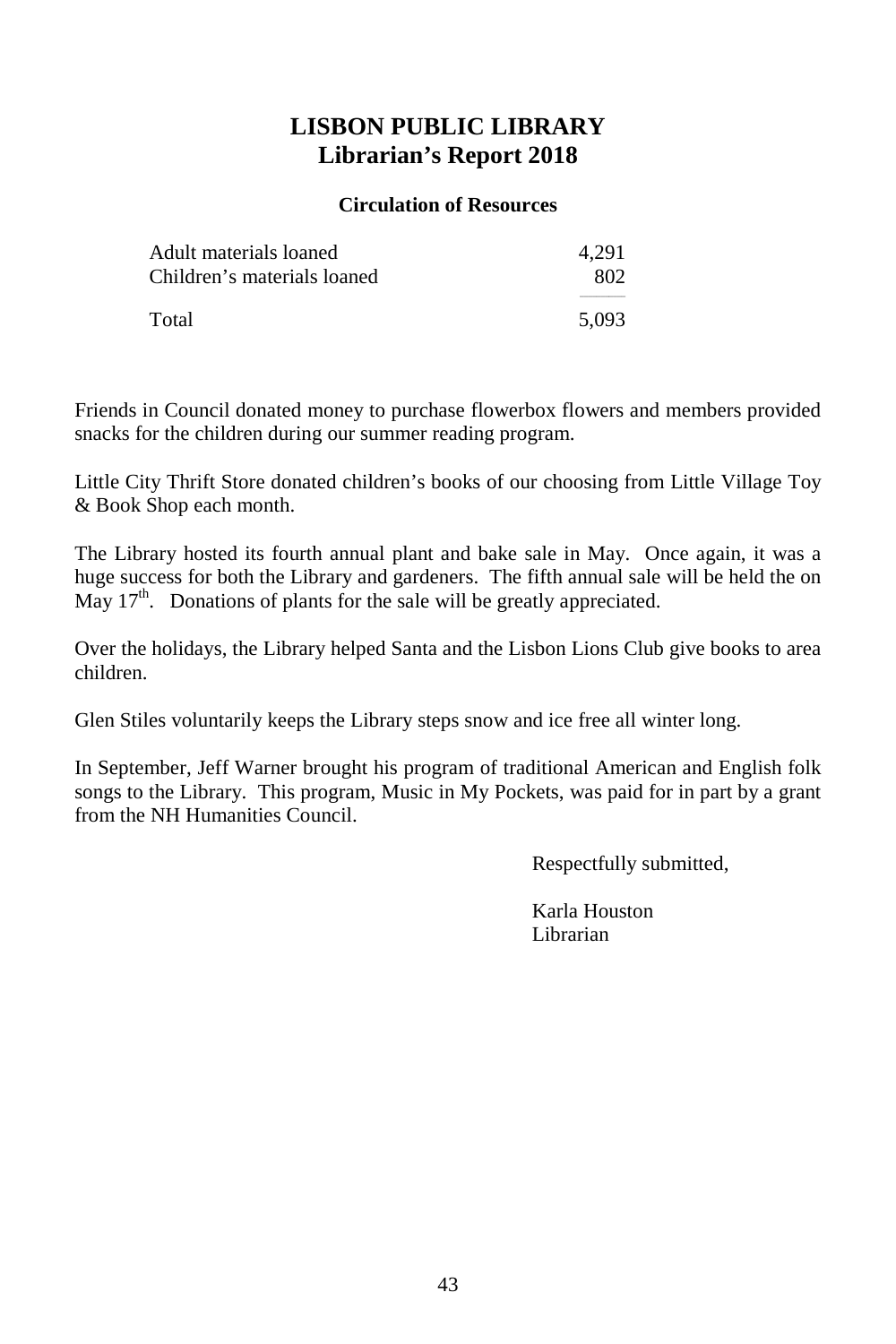## **LISBON LIONS CLUB**

The Lisbon Lions Club will celebrate its 81st anniversary this year. Our membership includes residents from Lisbon, Lyman, Landaff and Bath. Thank you to the members of our Club who have put in countless hours of volunteer time to support our numerous activities. Also, thank you to the Townspeople and Businesses in and around our communities. Your support and spirit enables us to continue to provide support to a wide range of programs for local youth and senior citizens, and to assist others in our communities with sight and hearing needs. The Club would also like to thank the staff and administration at Lisbon Regional School for allowing us to use their facility for fundraisers and events and our heartfelt thanks to St. Catherine's Catholic Church for allowing us to use their facilities for some of our meetings.

The Lions Club Community Field and Pool continue to provide an essential service to the community and school system. We support athletic programs for youths in soccer, basketball, baseball, and softball as well as swimming and skiing lessons. We also provide tennis and basketball courts next to New England Wire Technologies. In conjunction and with the continued support of NEWT, we have been able to maintain these facilities. The new swimming pool constructed on the community field in 2012 continues to provide hours of recreation for children and adults from Lisbon, Landaff, Lyman and beyond.

In addition to athletic programs, the Club hosts a spring time Senior Citizens Dinner, a Senior Holiday Dinner, Santa's Hotline, Santa's Christmas Eve visits, and we make a donation from tree sales proceeds to our local food banks including the PALS food drive at Lisbon Regional School. We also provide funds towards eyeglasses and hearing equipment for local community members who are in need and donate to a variety of local worthy causes, especially those involving children.

The Lions Club asks for your participation in the following fund-raisers: Christmas Tree Sale, the Tip-Off Classic Basketball Tournament, the Kick-Off Classic Soccer Tournament, and of course, our famous Sausage Concessions.

We thank the Towns of Lisbon, Landaff, and Lyman for their continued support.

Respectfully submitted, Tucker Clark President, Lisbon Lions Club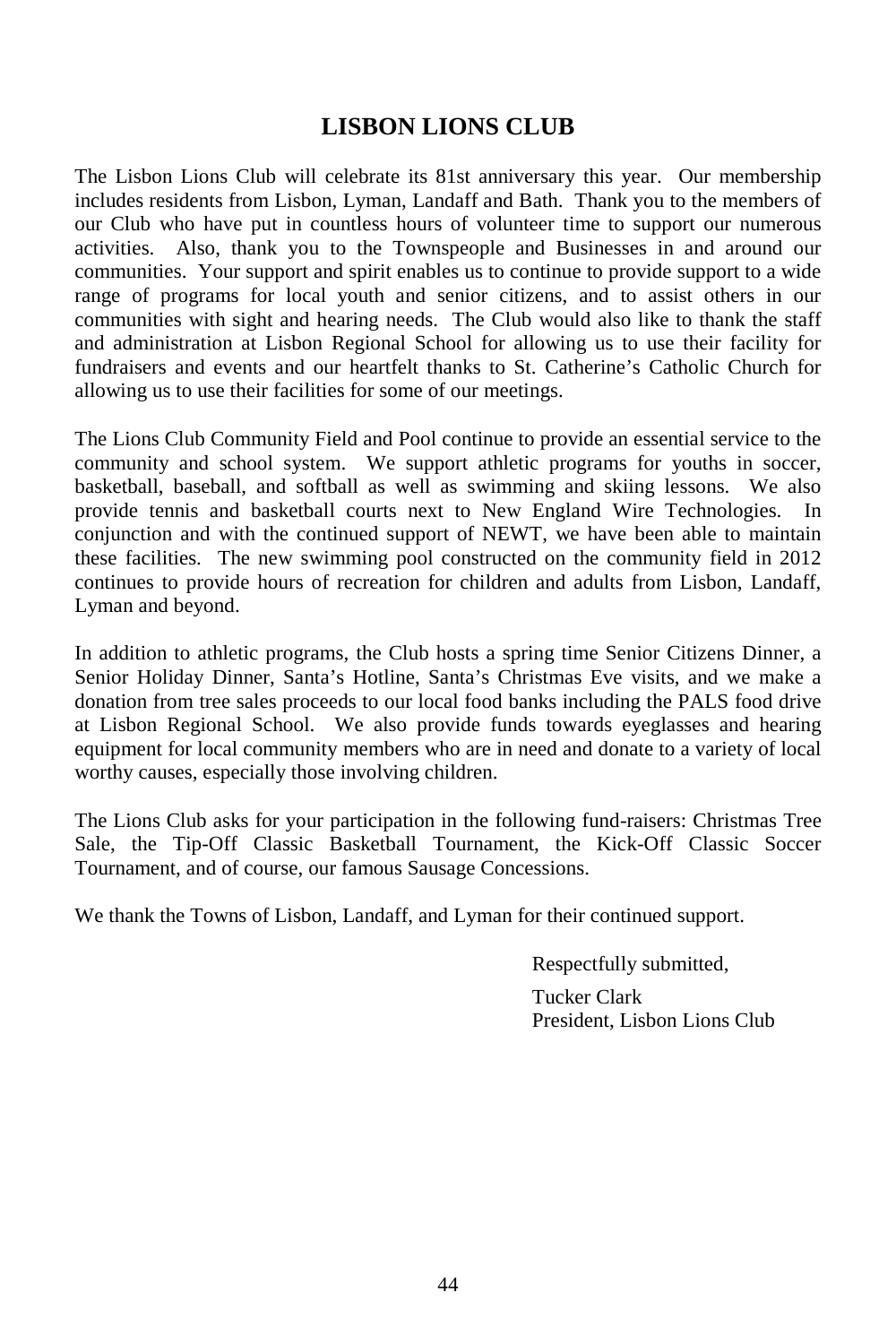## **LISBON LIFE SQUAD**

Another year has passed and we would like to thank all the residents in our coverage area for their support. We would also like to thank the area businesses for allowing our members to respond to incidents within our coverage area. Their backing is key in allowing us to serve our community.

The new Fire/EMS/EOC Station has been completed. We are so appreciative to the community for giving us the opportunity to construct the new station. It will prove to be a great asset to the Town. Our EMS personnel and our Fire personnel can now enter the building and have room to safely move around. They do not have to wait for one piece of equipment to leave before being able to get to a second piece of equipment and we do not have to leave any remaining equipment outside on the street. We are now able to come back from a call and wash the equipment and perform any necessary maintenance.

The Norumbega Trail Riders group donated an AED and case to the Departments to be mounted in the new station. We are very thankful to have received these items.

We were fortunate enough to receive numerous donations during the year. Many of the donations were made in memory of friends and family that have passed. We will be using those donations to purchase needed equipment.

The Life Squad responded to 300 calls in 2018. This was an increase in calls from the 234 we had in 2017. In Lisbon alone, this year we had 217 calls, Lyman we had 32 calls, Landaff we had 28 calls, 10 in Haverhill, 4 in Bath, 4 in Littleton, 2 in Franconia, 2 in Wells River and 1 in Monroe.

The members of the Life Squad would like to recognize and extend our condolences to the family of Laurie Guilmette and Joan Guilmette. Laurie dedicated many years to the Life Squad and community and Joan was the sole dispatch center for the community for many years. They will both be missed.

Dave Combs-EMT Audrey Champagne-AEMT Jeremy Dodge-Paramedic Matthew Champagne-EMT Cindy Taylor-AEMT Gary Gagnon-Paramedic Kyle Lyndes-EMT Tom Hartwell-AEMT Jeff Dodge-EMR Kevin VanNorden-EMT Conner Quinn-AEMT Scott Champagne-EMR

Mark Taylor-EMT Kristyna Sullivan-AEMT Edward Daniels-Paramedic

Respectfully submitted,

Dave Combs Director, Lisbon Life Squad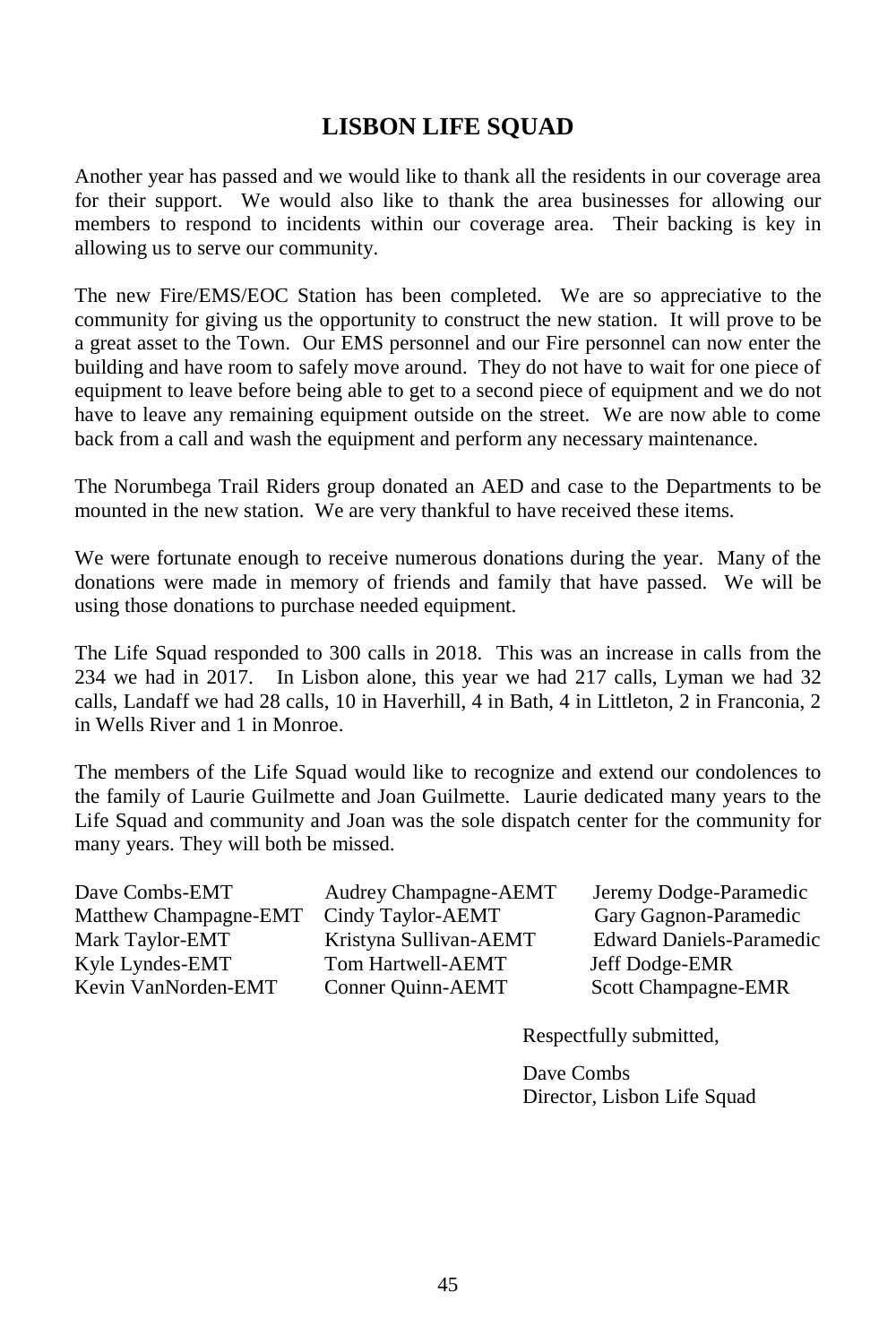## **LISBON MAIN STREET, INC 2018 Annual Report**

We would like to thank you for your past support of Lisbon Main Street, Inc. (LMSI). Without your donation it would be difficult for us to continue to provide the year round events that we put on and organize for our community. With this being said we at LMSI would like to ask for your continued support. LMSI continues to provide services and offerings to residents of Lyman along with Lisbon and Landaff. Our board members encourage participation by residents of all three towns. To help further support our activities we would like to ask the town of Lyman for a generous donation of \$400.00 for the 2019 year.

Lisbon Main Street Inc.'s philosophy emphasizes economic development, enriching community activities, helping to make our downtown attractive for our town's people and visitors, and helping to promote strong communities. LMSI uses your generous donation for a wide variety of events throughout our community. Below are just a few of the events and activities we have done in 2018:

- Published two issues of the Lisbon BizNews, delivered at no-charge.
- Organized Lisbon's annual Lilac Festival in May.
- Hosted the weekly Farmers' Market from June through October.
- Coordinated the annual September Flea Market.
- Organized the annual Pumpkin Festival and Costume Contest.
- Hosted five summer concerts at the church on Main Street from June to October.
- Organized Shop Lisbon Day, Memorial Tree Lighting and Caroling.
- Hosted the annual Holiday Lights Contest in December.
- Conducted landscaping, decorating, and cleanup in Lisbon's downtown.
- Hosted the fourth annual Volunteer Appreciation Dinner.
- Established an area community calendar for local organizations to post their happenings.
- In the process of creating an online searchable database of local businesses, to give businesses with no online presence a landing page and help those looking for services in the area a place to find a comprehensive list.

In the New Year we hope to continue the activities listed above and hope that you will consider continuing to support your community's Main Street Program with a generous donation. At Lisbon Main Street Inc. we all feel strongly that building an interactive community that includes Lisbon, Lyman, and Landaff can bring everyone together, making us a stronger and more successful community as a whole. Thank you for helping us to make all this happen for our community.

Please, if you have any questions, concerns or comments about Lisbon Main Street Inc, don't hesitate to call us. We are open to hearing any ideas or suggestions.

> Respectfully submitted, Brett Jock President, Lisbon Main Street, Inc.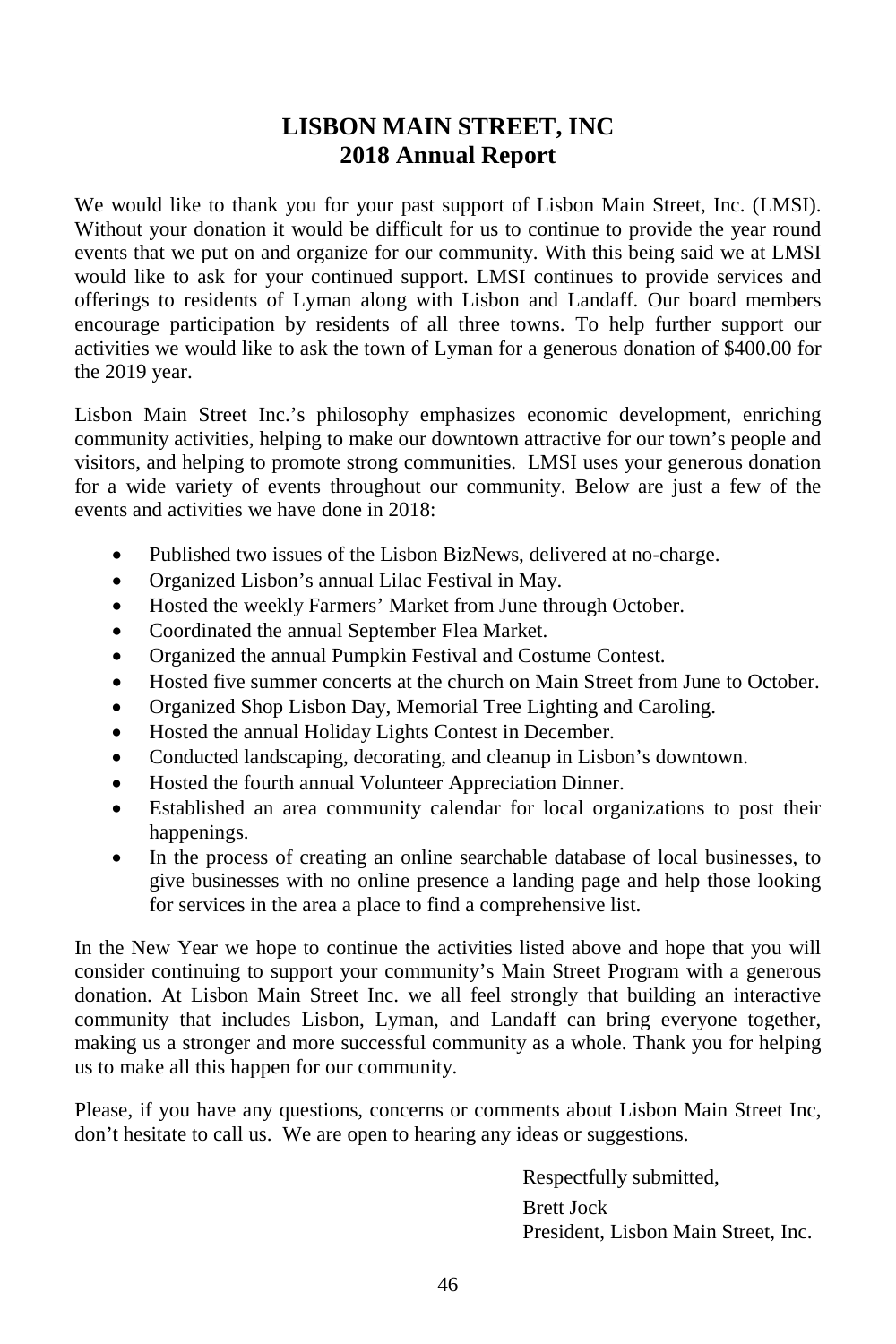## **NORTH COUNTRY HOME HEALTH & HOSPICE AGENCY 2018 Annual Report for Town of Lyman**

North Country Home Health & Hospice Agency provides quality services that include home health, hospice, nursing, rehabilitation, social services, homemaking and long-term care in 48 towns, covering all of Coos County and northern Grafton County. **In 2018, for the Town of Lyman, we provided 541 visits with services to 23 clients (4 of which were Hospice and the remaining were Home Health and Long-Term Care clients).** We are committed to our community in that we provide community health clinics and screenings such as blood pressure checks and foot care clinics, health education programs, and a bereavement support group.

Hospice Care focuses on quality of life and provides support to the patient and their caregivers in achieving their goals and wishes. Our compassionate team, made up of physicians, nurses, social workers, home health aides, spiritual counselors, therapists and volunteers, work with the patient to achieve their goal. Services provided to the patient and their caregivers include: management of pain and symptoms, assisting patients with the emotional, spiritual and psychosocial aspects of dying, and provides needed medications, medical equipment and medical supplies. Also included is family/caregiver education on the provision of care and short-term inpatient treatment for management of symptoms that cannot be managed in the home environment or is needed for caregiver respite. Bereavement counseling for surviving family members and friends is also provided. An individual electing hospice care is not giving up on living, rather, making the decision to focus on quality of life. Hospice care provides a high level of quality medical care with a different focus from the traditional medical model.

Home Health Care is critical to serving the growing health care needs of this community. Our skilled clinical team can monitor health problems and provide disease management within the comfort of the home setting, which helps prevent more costly health care such as hospitalization and long term institutional care.

North Country Home Health & Hospice Agency and our Board of Directors are extremely grateful to the Town of Lyman for its support of our agency. This allows us to fulfill our mission to provide services to all individuals regardless of their ability to pay. North Country Home Health & Hospice Agency is committed to providing services in Lyman to support clients and their families to remain in the comfort of their homes, in a safe and supportive environment, and to improve overall health outcomes in the community.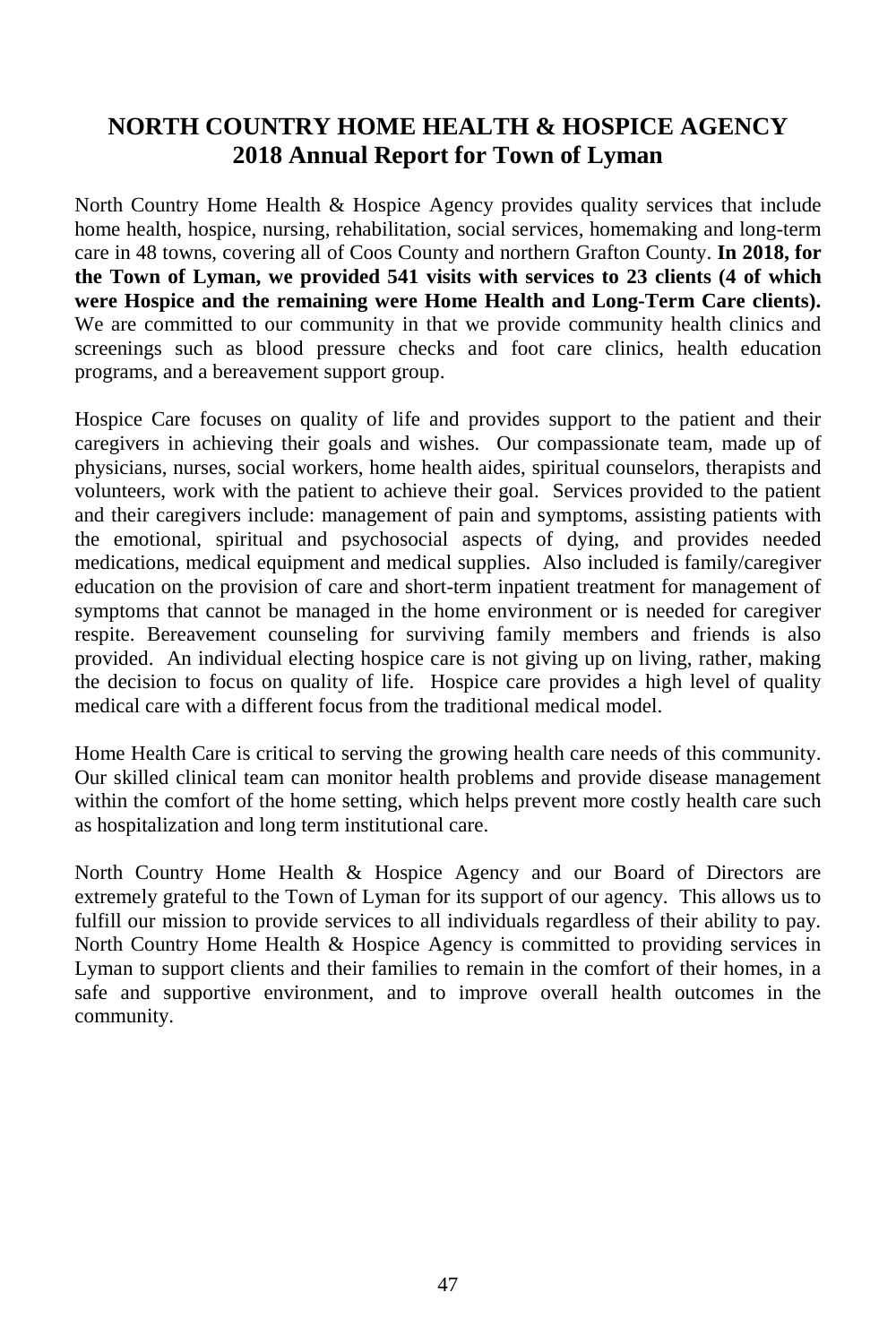## **AMERICAN RED CROSS**

The mission of the American Red Cross is to prevent and alleviate human suffering in the face of emergencies by mobilizing the power of volunteers and the generosity of donors. We are a non-profit organization dedicated to helping local communities prepare for, respond to and recover from local disasters, most commonly home fires.

Our work also includes the collection and supply of blood and blood products throughout the United States, emergency communication services for Military Service Members and their families, training courses for emergency preparedness, as well as certification courses for Licensed Nurse Assistants, babysitting, and First Aid/CPR.

In order to provide these essential services, the American Red Cross of New Hampshire and Vermont is grateful to receive municipal support from our friends in the Town of Lyman. This year, we respectfully request an appropriation of \$275.00. These funds will stay right here in our region, so that we can continue to serve your friends and neighbors during their hours of greatest need.

Last year, the American Red Cross of New Hampshire and Vermont provided the following services throughout the region:

- We assisted a local family in the face of disaster, on average, once every 17 hours, helping nearly 1,500 individuals.
- We installed more than 3,400 smoke detectors and carbon monoxide detectors in homes through our Home Fire Campaign.
- We trained 24,500 people in first aid, CPR, and water safety skills.
- We collected 90,447 units of blood at over 3,400 blood drives. All 40 hospitals in NH and VT depend on Red Cross collections.
- In NH/VT, 275 service members were connected with their families through the Emergency Communications efforts of our Service to the Armed Forces department.

As you know, a disaster or emergency can strike at any time without warning, and the American Red Cross is committed to being in the Lyman community to help your residents in times of need. Your support will go a long way to ensure that people in this region receive the support they need, when they need it.

On behalf of the 1,300 volunteers and staff throughout New Hampshire and Vermont, I thank you for your consideration of this request to support the humanitarian work that we do. While we sincerely hope that no disasters effect your area in the coming year, you can rest assured that if they do, the American Red Cross will be there.

Respectfully submitted,

Rachel Zellem Regional Development Specialist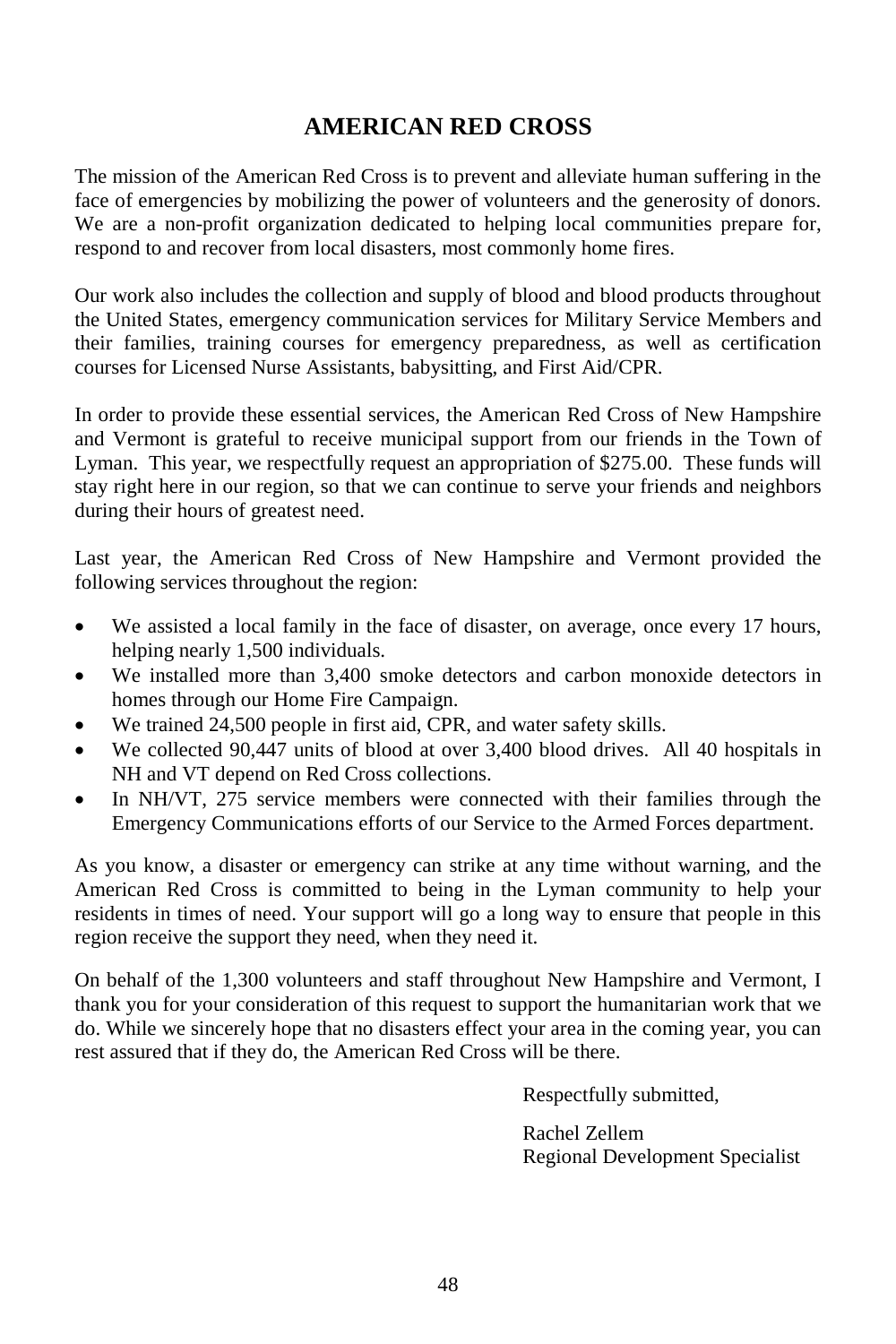## **TRI-COUNTY COMMUNITY ACTION PROGRAM, INC**

On behalf of Tri-County Community Action Program, Inc (TCCAP), I would like to request funding in the amount of \$1,250 to support the Tri-County Community Action Program, Inc Energy Services Program.

During the time period of July 1, 2017 to May 15, 2018 the TCCAP's Energy Services Program provided the below services to the residents of the Town of Lyman:

|                             |            | Dollar      |
|-----------------------------|------------|-------------|
| Service Provided            | Households | Amount      |
|                             |            |             |
| <b>Fuel Assistance</b>      | 21         | \$19,632.00 |
| Weatherization              | 3          | 6.691.02    |
| <b>Electrical Discounts</b> | 17         | 6.003.19    |

The Energy Services Program is designed to subsidize the heating cost for income eligible residents of Carroll, Coos and Grafton County. With the Town of Lyman's support for the Energy Services Program it will allow Outreach Offices to reach all residents in need through intake.

Respectfully submitted,

Sarah Wight Energy Assistance Services Manager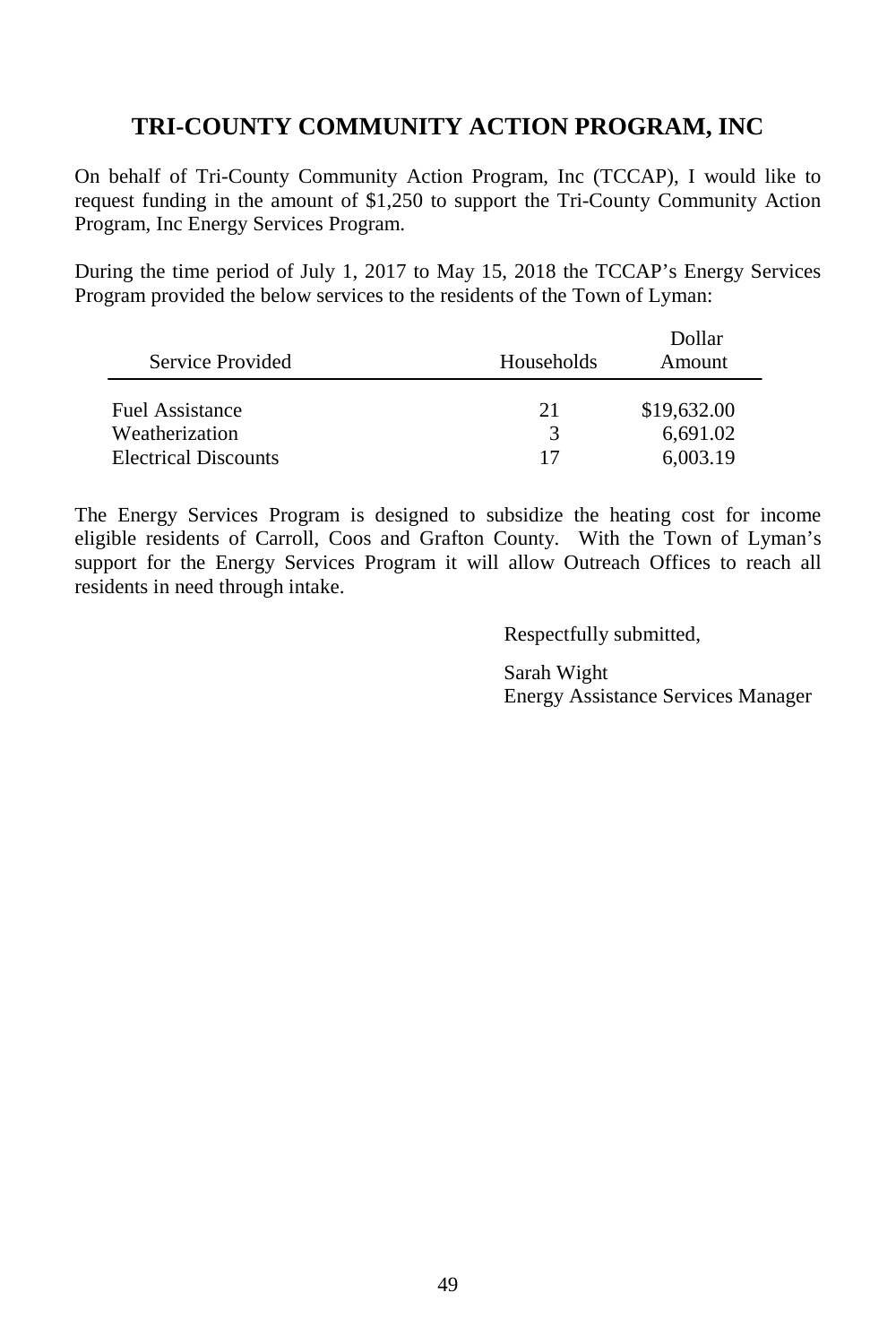## **AMMONOOSUC COMMUNITY HEALTH SERVICES 2018 Report**

In 2015, ACHS celebrated 40 years of **providing comprehensive primary preventive health care to anyone,** *regardless of their ability to pay***.** Support from the **Town of Lyman** is extremely important in our continued efforts to provide affordable health care services to the 26 rural towns in our service area. Our sliding fee scale for payment of services provides a vehicle for uninsured and underinsured patients to get the health care they need in a timely manner. Keeping just one patient out of the ER could save taxpayers \$1,000-\$1,500 (average cost of an ER visit).

Access to affordable dental and oral health care is difficult for many in the North Country who lack the means to pay for these services. Poor oral health can lead to many other serious health issues and often leads to costly hospital ER visits where the actual causes of the problem cannot be addressed. ACHS opened the first community oral health program in northern New Hampshire on the ACHS-Littleton campus in 2015. This program is available to all and we offer a sliding fee scale for payment to those who qualify. For more information about this and other ACHS programs, please visit our website: [www.ammonoosuc.org.](http://www.ammonoosuc.org/)

#### **Services Provided**

- Primary Preventive Medical Care Family Practice Prenatal Care through Geriatrics
- Family Planning Birth Control, STD and HIV Testing and Counseling
- Breast & Cervical Cancer Screening Program
- Behavioral Healthcare Counseling, Substance Misuse Disorder Assistance
- Dental & Oral Healthcare Affordable Dental care for all ages
- Clinical Pharmacy Services Medication Management, Low-Cost Drug Program
- Low Cost Vision Plan Discounted Eye Exam and Glasses for those who qualify
- Financial Services Sliding Fee Scale for eligible patients

#### **ACHS Statistics (FY 2017-2018)**

- Number of Clients Served: Medical 9,348, dental 1,088, behavioral 488
- Number of Visits: Medical 32,544, dental 3,024, behavioral 3,399
- Client/Payor Mix: 21.0% Medicaid, 26.4% Medicare, 10.6% Uninsured, 42% Insured
- Value of free medications provided to our patients: \$458,483
- Total value of discounted health care services provided to our patients: \$1,060,706

#### **Town of Lyman Statistics**

- 
- Total # of Medicare Patients 39 Total # of Self-Paying Patients 7
- Total # of Sliding Fee Scale Patients 8
- Total # of Patients 165 Total # of Medicaid Patients 5
	-

Respectfully submitted,

Edward D. Shanshala II, MSHSA, MSEd Chief Executive Officer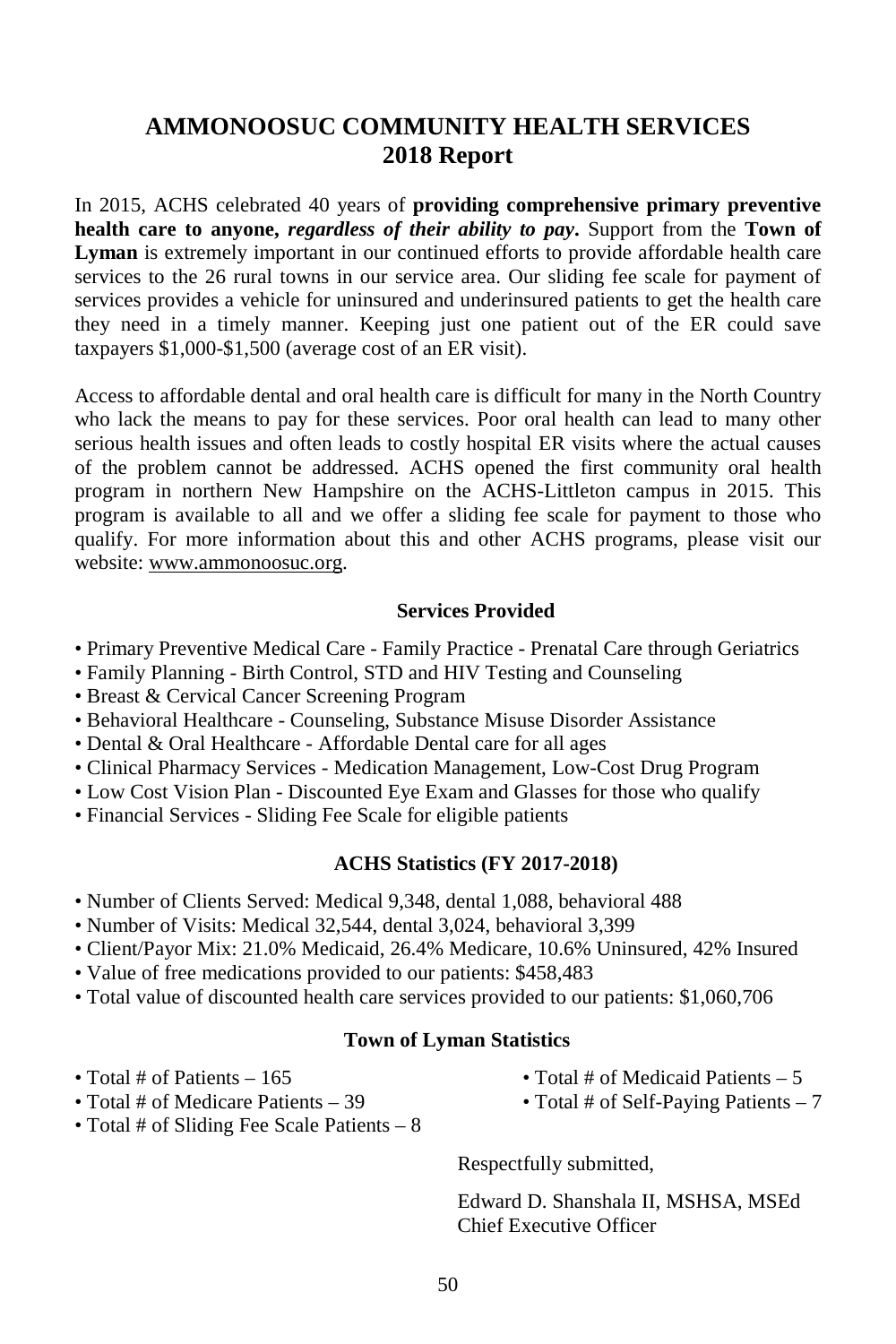## **NORTHERN HUMAN SERVICES WHITE MOUNTAIN MENTAL HEALTH 2018 Director's Report**

Accurate, early diagnosis and timely treatment saves lives. This is true for most physical illnesses like cancer, heart disease and diabetes and is equally true for mental illness like depression, anxiety and other mood and thought disorders. Anyone can suffer from mental illness; over 44 million Americans have a diagnosed mental illness and many more are undiagnosed. It is safe to say that at least 1 in 4 people in our communities suffer from a mental disorder. Unidentified and untreated illness may escalate to a life threatening condition. Suicide rates were up 48.3 percent in New Hampshire from 1999- 2016, according to a new report from The Centers for Disease Control and Prevention. Northern New Hampshire suicide rates are among the highest in our State. Sadly, this is a clear indication that untreated mental illness in both adults and young people can be fatal, and mortality is rising dramatically in our communities.

White Mountain Mental Health is the location of Northern Human Services – the Community Mental Health Center serving residents of the 22 towns in upper Grafton and lower Coos County. Each year we ask the towns we serve to contribute a small amount toward keeping our communities healthy and safe through supporting access to treatment for local residents who are uninsured or under-insured and unable to pay for the professional services we offer. Our most expensive and perhaps more critical service is 24/7 emergency assessment. This service is provided by mental health clinicians, supported by a consulting psychiatrist or psychiatric nurse practitioner. We provide this service via video to allow rapid response to every corner of our service area. This quick attention to crisis situations can and does prevent the loss of life. Town funding also enables residents of our service area to receive outpatient treatment, hopefully beginning before symptoms advance to a crisis. Early treatment saves lives.

In 2018, 2 residents of Lyman received services from White Mountain Mental Health. This number does not count the residents whose services were fully paid by Medicaid or another health insurance. Most importantly, even if the reported number of persons in your community this year is low, your funding supports the availability of crisis services whenever needed.

As we celebrate 50 years of service provision, first as White Mountain Community Services and later as White Mountain Mental Health, we are thankful to the voters in all our communities for recognizing the crucial role that the mind plays in overall health and the importance of access to mental health care for all.

Respectfully submitted,

Jane C. MacKay, LICSW Director of Behavioral Health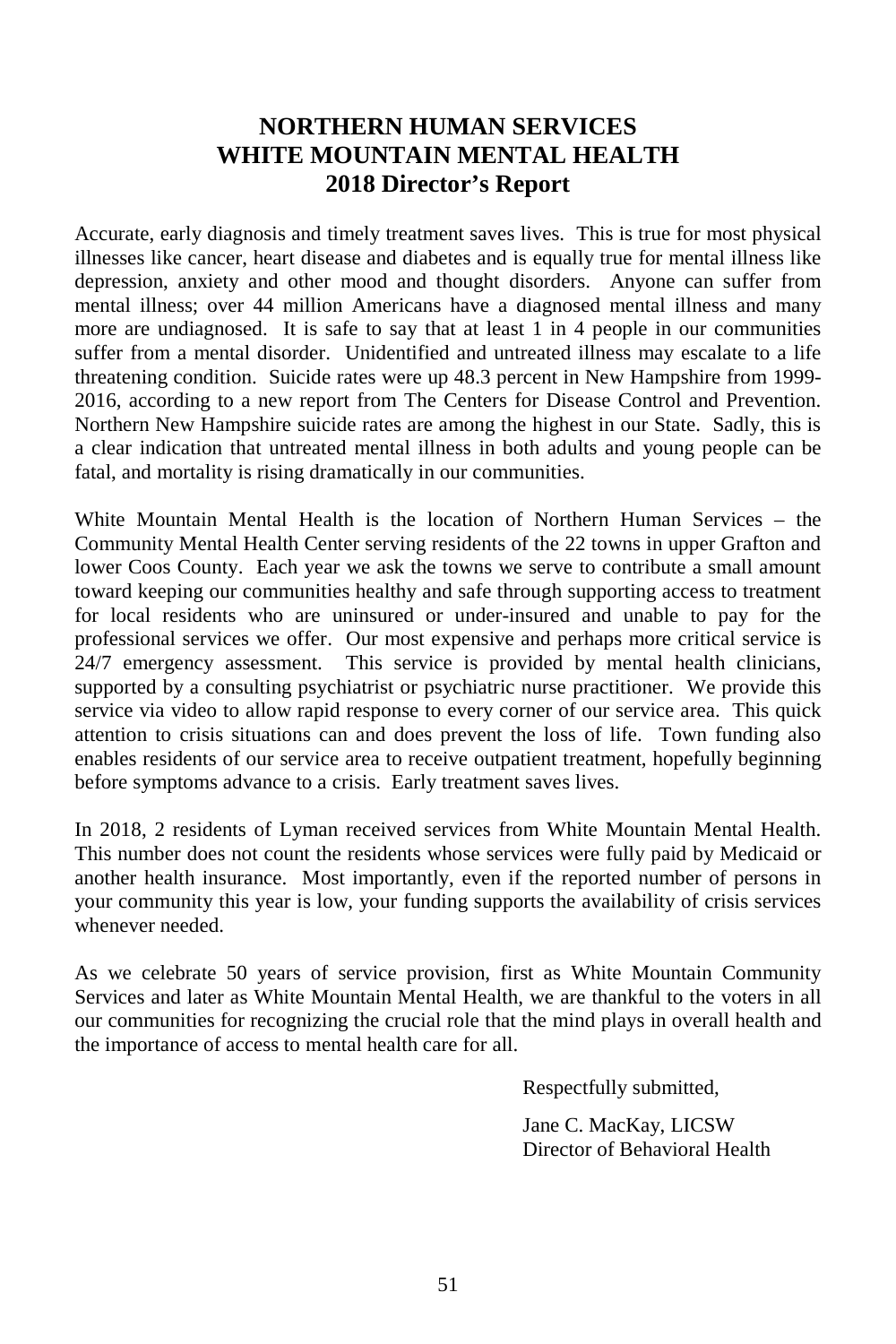## **CENTER FOR NEW BEGINNINGS 2018 Annual Report for Town of Lyman**

Thirty-three years ago, The Center for New Beginnings was founded in Littleton to provide services mainly to victims of domestic violence and sexual assault. Today our nonprofit organization is dedicated to improving the lives of people who struggle with depression, anxiety, grief, trauma, marital problems, and many other difficulties. The children and teenagers we see come with a myriad of challenges that reflect the social, cultural, and economic struggles of our time. *We are also working hard to answer the need of those suffering with addiction – a widespread problem.* Our service area covers the northern third of New Hampshire. However, we do not exclude clients outside our area who wish to travel to receive services at the Center.

We are often asked "what makes you different from Northern Human Services?" We are not a federally funded community mental health center. We are an independent nonprofit. We provide short term care for acute issues, rather than long term care for more chronic cases. There is a significant need for both types of services. We both have substantial wait lists, and are continuously looking to add more qualified providers.

Thankfully, with the Affordable Care Act, more and more of our clients have insurance coverage. However many of these policies carry high deductibles and co-pays, which are climbing higher and higher. A deductible of three, five or even seven thousand dollars is not unusual – and for many this means getting help is out of their reach.

We are asking for your help to meet the needs of your community.

In 2018, The Center for New Beginnings provided services to 462 individuals. We logged 8,700 patient appointments. *Five of our clients reside in Lyman.* We are requesting \$250 from the town for the upcoming year. When we do have extra funds available, such as these town donations, we have the flexibility to assist our clients who have difficulty meeting their high deductibles or co-pays or a loss of insurance coverage.

When people are mentally healthy they are better employees, more conscientious parents, and are able to positively contribute to their communities. Healthy children do better in school, control behaviors that are disruptive in class, and grow up to be resilient adults. Individuals who are mentally stable are much less likely to commit crimes or wreak havoc among their families, coworkers, and acquaintances. Everyone benefits from a population that is mentally healthy.

Good works have always relied upon the generosity of good people. Thank you for your support.

Board of Directors Shelli Roberts, Lancaster The Center for New Beginnings Ilma Galeote, Littleton

Sincerely, Nancy Dickowski, Bethlehem Ellen Malessa, Easton Carrie Morrill, Bethlehem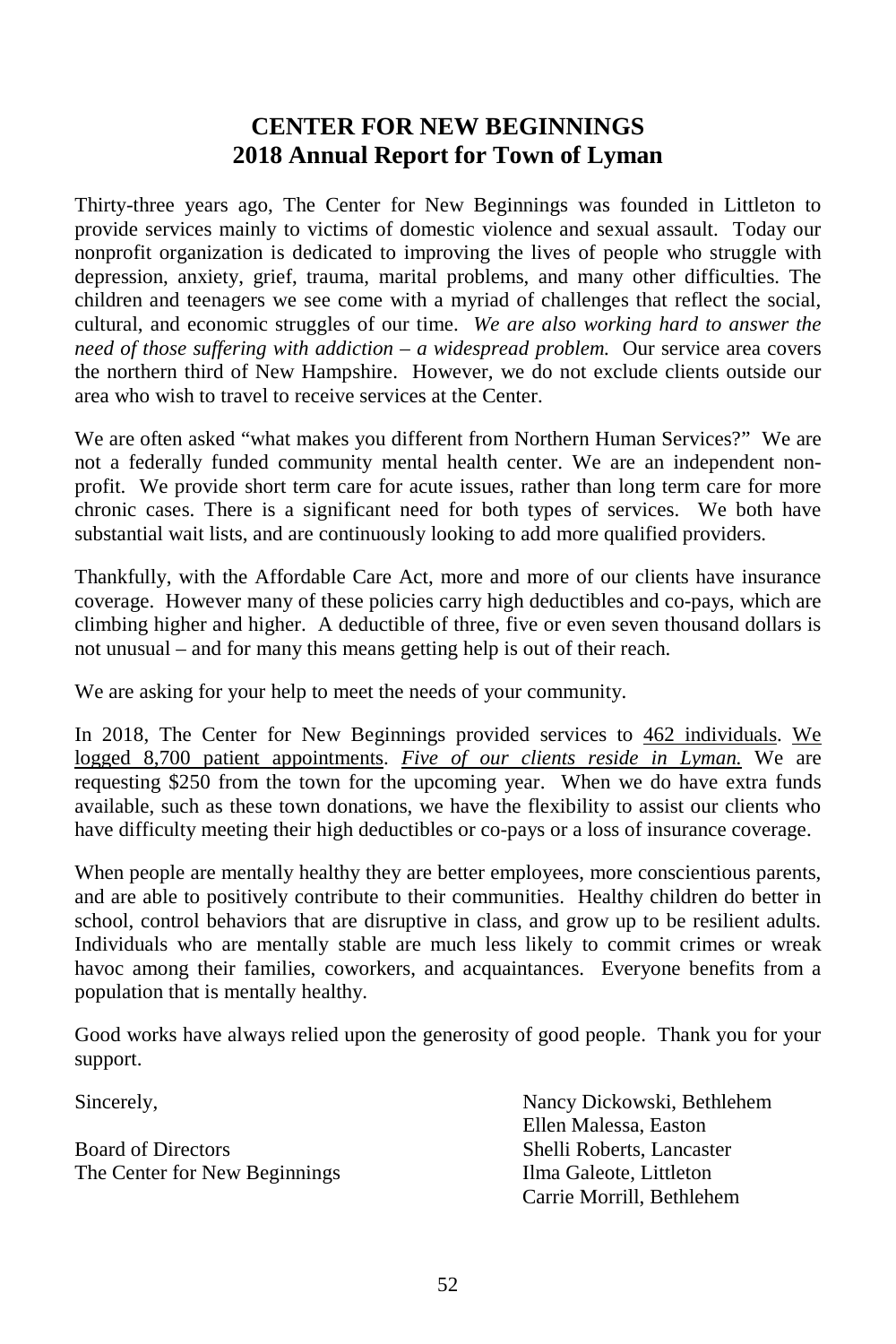## **GRAFTON COUNTY SENIOR CITIZENS COUNCIL, INC. 2018 Report**

Grafton County Senior Citizens Council, Inc. is a private nonprofit organization that provides programs and services to support the health and well being of our communities' older citizens. The Council's programs enable elderly individuals to remain independent in their own homes and communities for as long as possible.

The Council operates eight senior centers in Plymouth, Littleton, Canaan, Lebanon, Bristol, Orford, Haverhill and Lincoln; and sponsors the Grafton County ServiceLink Resource Center and RSVP's Volunteer Center. Through the centers, ServiceLink and RSVP, older adults and their families take part in a range of community-based long-term services including home delivered meals, community dining programs, transportation, outreach and counseling, chore/home repair services, recreational and educational programs, and volunteer opportunities.

During 2017-2018, 34 older residents of Lyman were served by one or more of the Council's programs offered through the Littleton Area Senior Center; ServiceLink assisted 14 Lyman residents:

- Older adults from Lyman enjoyed 499 balanced meals in the company of friends in the center's dining room.
- They received 1,337 hot, nourishing meals delivered to their homes by caring volunteers.
- Older adults and adults with disabilities accessed goods and services through 33 rides on the lift-equipped van.
- Lyman residents were assisted by the Littleton outreach worker on 6 occasions and by ServiceLink on 55 occasions.
- Lyman volunteers contributed 262 hours of time, energy and talent.

The cost to provide Council services for Lyman residents in 2017-2018 was \$19,198.25.

Such services can be critical to elderly individuals who want to remain in their own homes and out of institutional care in spite of chronic health problems and increasing physical frailty, saving tax dollars that would otherwise be expended for nursing home care. They also contribute to a higher quality of life for older friends and neighbors. As our population grows older, supportive services such as those offered by the Council become even more critical. *Lyman's population over the age of 60 has increased 88.5% over the past 20 years, according to U.S. Census data from 1990 to 2010.*

Grafton County Senior Citizens Council very much appreciates Lyman's support for our programs that enhance the independence and dignity of older citizens and enable them to meet the challenges of aging in the security and comfort of their own communities and homes.

Respectfully submitted,

Kathleen Vasconcelos Executive Director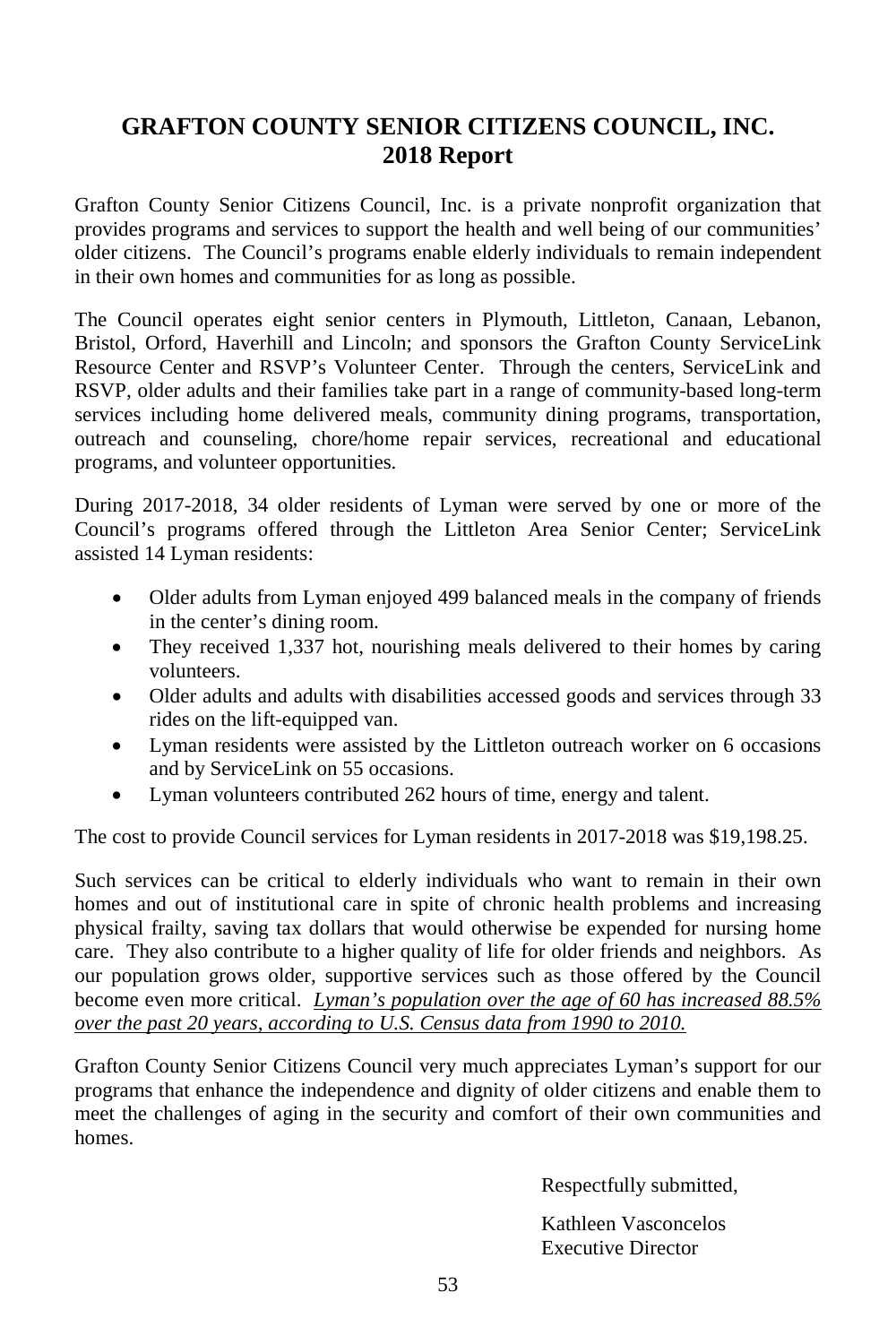## **NORTH COUNTRY COUNCIL, INC. 2018 ANNUAL REPORT**

As the Regional Planning Commission serving 50 municipalities and 25 Unincorporated Places of Northern New Hampshire, North Country Council continues to move forward as a proactive resource for our communities, partners and the region, providing professional economic development, community, regional, transportation and solid waste planning services to serve your needs. Here are some of the highlights from the past year:

- Continue to play a key role in the administration and compliance of federal regulations for funding received for infrastructure improvements at the former Wausau paper mill site in Groveton.
- Administrator for the Pemi Baker Solid Waste District.
- Provided technical assistance and staff support to the Town of Littleton Parking Commission for a study and plan for management of parking in downtown Littleton.
- Provided grant writing and technical assistance to assist communities, highlight of this work is the awarded \$500,000 CDBG to retain and create 27 jobs at the Friendship House in Bethlehem and a feasibility study for to identify the need for expanded care in the Cottage Hospital service are through Grafton County.
- Administered and provided technical assistance to communities and organization seeking Northern Border Regional Commission (NBRC) grants within the region.
- Coordinated household hazardous waste collection events serving 19 towns in the region.
- Assisted NH Fish & Game, White Mountain Community College, and the Androscoggin Watershed Council with assessments of stream crossings in the Androscoggin River Watershed, as well as outreach to municipalities to help them use them information gathered to prioritize and plan culvert improvement and replacement projects.
- Completed 199 traffic counts (160 for NHDOT and 39 locally-requested counts) throughout the region to provide consistent and reliable data for use when planning infrastructure improvements.
- Facilitated the efforts of the North Country Scenic Byways Council to steward, improve, and promote the North Country's system of scenic byways." Make the second sentence a new bullet, change to "Performed pavement condition assessments of local roads for the Towns of Groton and Wentworth to assist with planning and budgeting for roadway maintenance.
- Assisted communities in the region with the development and submittal of proposals for roadway and bicycle and pedestrian safety and improvement projects to be considered for funding through the Statewide Ten Year Transportation Plan, the Transportation Alternatives Program, and the Federal Lands Access Program.
- Assisted the Town of Littleton with development of Bicycle and Pedestrian Infrastructure Improvement Plan.
- Provide technical mapping services to various communities in the region, including assistance to the Bath Conservation Commission for an Aquatic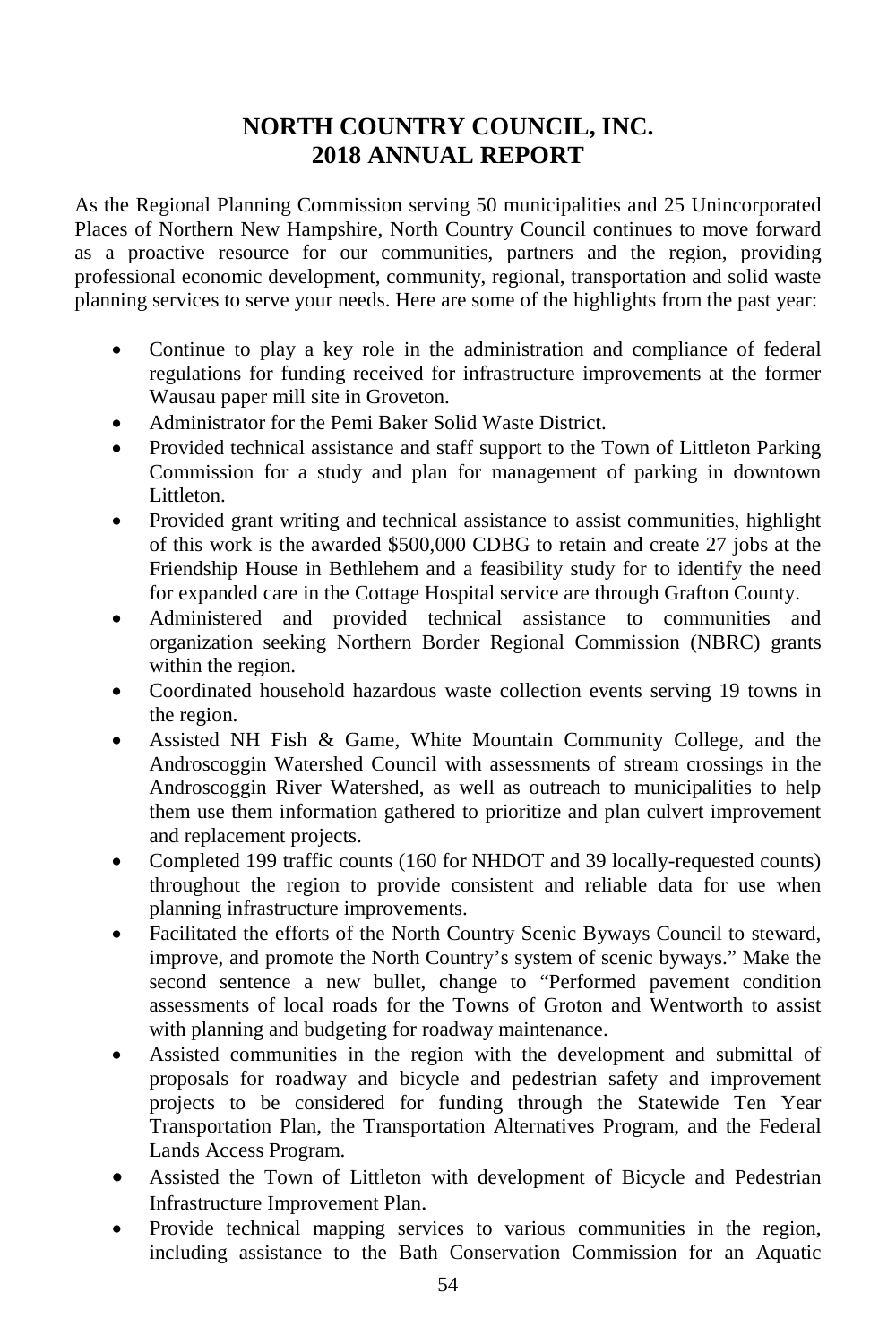Resource Mitigation (ARM) Fund grant application and to the Town of Bethlehem for a map of public parking areas.

- Provided member municipalities with guidance on records storage, prime wetlands designation, private development on federal land, bonding, interpretation of local regulations, and to several communities with the process for cell tower review, master plan updates and capital improvement programing. Dues provided match funding to enable some additional hands-on assistance with updates to local land use regulations, zoning amendments, downtown revitalization, and MTAG and hazard mitigation grant applications.
- Facilitated bulk purchase by communities of the NH Planning and Land Use Regulation books.
- In economic development we continue our strong relationship with the Department of Commerce and the Economic Development Administration (EDA) in bringing funding and project development to the region. This year's highlight of our work with EDA include continuous work with the Comprehensive Economic Development Strategy Committee meeting on a bimonthly basis to complete the five year update by December of 2018. This effort in 2019 will take a deeper dive into the regions communities the Council will host regional roundtables focused on better understanding the needs and unique assets of the regions communities. Through this funding North Country Council Staff is able to provide various types of technical assistance and project development support around the region.

All of us here at North Country Council look forward to serving your community. The Council is your organization. We are dedicated to both supporting our individual members and promoting our region's success. We look forward to working with you in the months ahead.

Respectfully submitted,

Michelle Moren-Grey Co-Executive Director & CEO

Kathleen Frenette Co-Executive Director & COO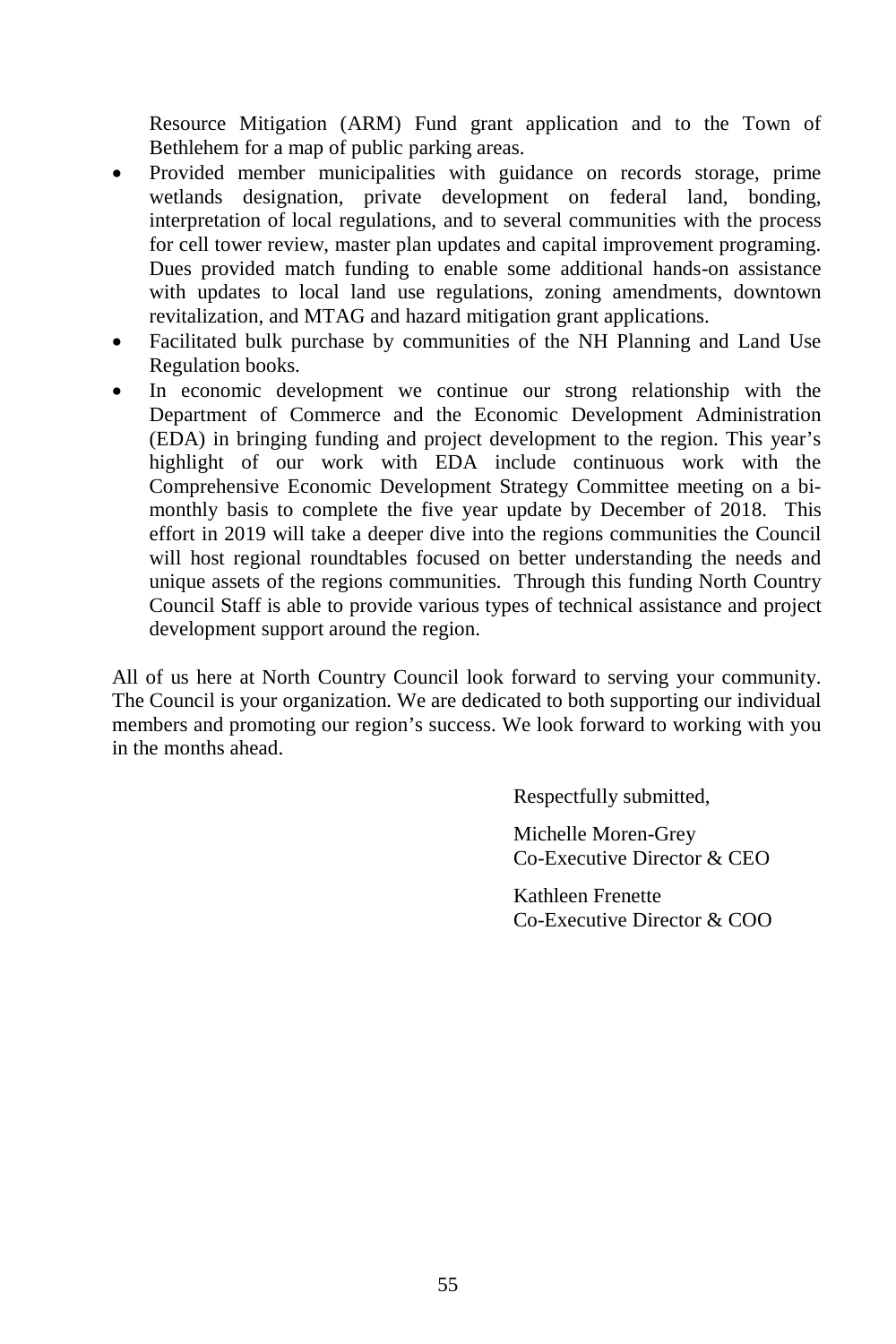## **BOYS & GIRLS CLUB OF THE NORTH COUNTRY**

In preparation for the annual Town Meeting, the Boys and Girls Club of the North Country (BGCNC) respectfully requests that the Board include a warrant article for **\$400** on the Town's ballot to help cover our operating budget for the services we provide to your community and the North Country.

Approximately 200 children from Bethlehem, Littleton, Lisbon, Landaff, Lyman, Franconia, Easton, Bath, and Sugar Hill, as well as other North Country communities, are members of the Club over the course of a year. We currently serve eight Lyman youth for our afterschool program. BGCNC's afterschool programs and vacation camps are, in many cases, the key to the development of these children and we strongly believe that we are both preparing them for a happy and productive future and, in some cases, literally saving their lives.

As is the case with most organizations that rely on fundraising and donations, raising the approximately \$320,000 per year required to operate the Club has become increasingly difficult. We are looking to the various communities to help spread the cost of operation over the wider population, as the children we serve are the future of the North Country.

We recognize that many of your taxpayers are feeling the same pressures that the Club is. However, it is important to keep in mind that the current economic times have most affected those very people who need the services that the Boys and Girls Club provides. These parents and children need our help now more than ever. Around forty percent of our members receive free/reduced lunch. Almost forty percent of vacation campers receive financial aid and even though our afterschool fees are extremely low (\$150 per school year), almost twenty percent of our members still receive aid.

Your support on this issue will be greatly appreciated and, although it cannot be specifically quantified, we strongly believe that a commitment by the Town represents an investment in the healthy future of Lyman and the North Country at large.

Thank you for your consideration. If you would like to discuss this further, please don't hesitate to contact us.

Respectfully submitted,

## **Bill Bedor**

William Bedor, CPA Chairman of the Board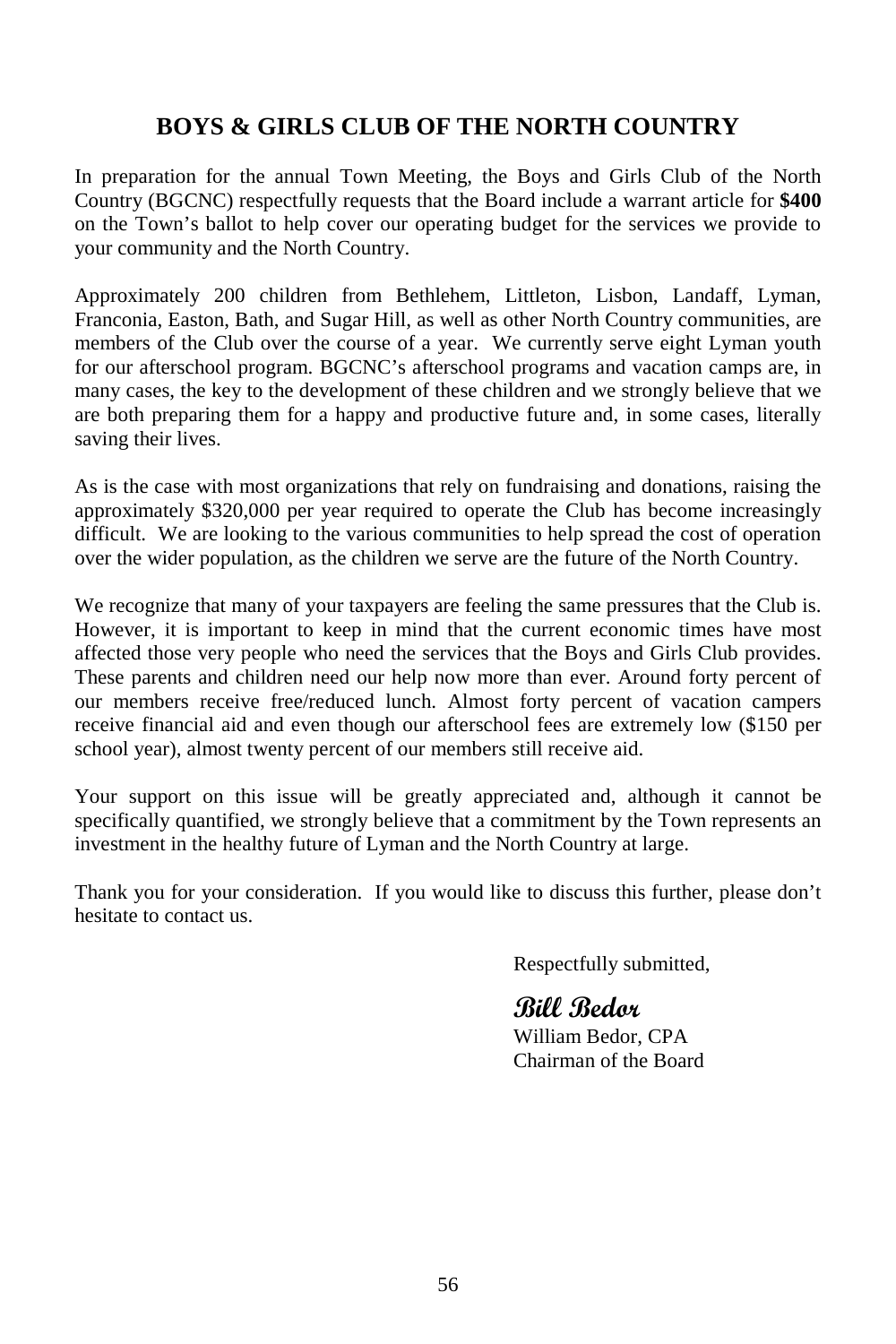## **UNH COOPERATIVE EXTENSION 2018 Annual Report**

The mission of UNH Cooperative Extension is to strengthen people and communities in New Hampshire by providing trusted knowledge, practical education and cooperative solutions. We work in four broad topic areas; Youth and Family Development, Community and Economic Development, Natural Resources, and Food and Agriculture.

A few highlights of our impacts are:

- Heather Bryant conducted 57 farm visits and is working on two on-farm research/demonstration projects in cooperation with the Grafton County Farm.
- Mary Choate taught 7 ServSafe<sup>®</sup> classes to 70 restaurant staff, 5 S.A.F.E. classes to 128 school and food pantry/community meals staff, and created and taught 4 home food safety classes.
- Lisa Ford brought nutrition education and food security lessons to more than 350 participants throughout Grafton County.
- Jim Frohn conducted 43 woodlot visits covering 6400 acres, and referred 26 landowners to consulting foresters. He led or assisted with 24 workshops, events, and meetings.
- With help from Lisa Knapton and predecessor Janene Robie, over 25 Grafton County Master Gardeners continued to educate community members with science based gardening guidance.
- Under the guidance of Donna Lee, 88 screened 4-H leaders worked with 235 youth (ages 5 to 18) on projects which enhanced their personal development and increased their life-skills.
- Michal Lunak completed work on a Tillotson Charitable Foundation grant to examine the feasibility for farmers to raise dairy beef using shelled corn as a main feed instead of forages.
- Geoffrey Sewake led a pilot program called Downtowns & Trails, which uses trails as an asset for community and economic development.

Respectfully submitted,

Heather Bryant County Office Administrator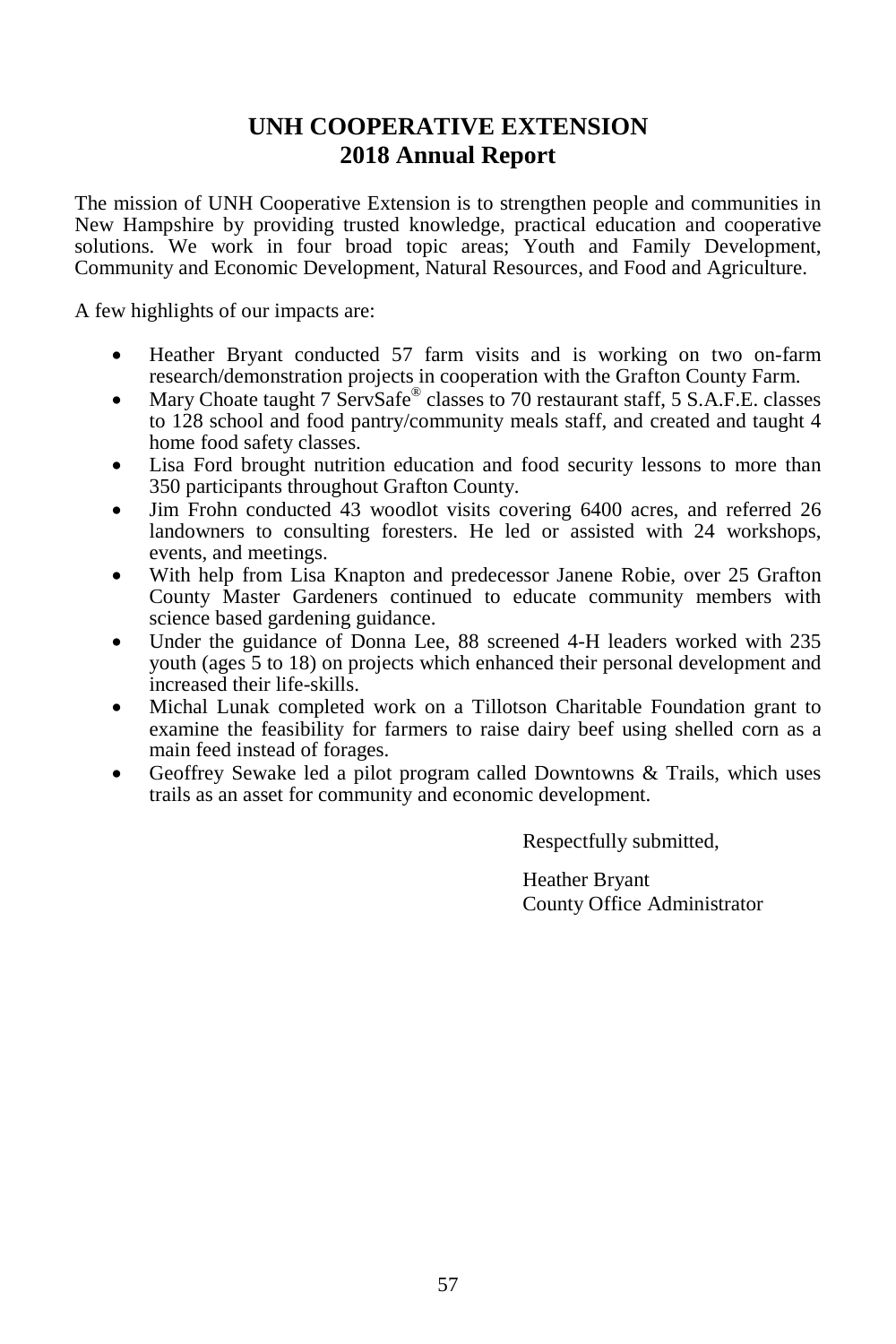## **U.S. DEPARTMENT OF VETERANS AFFAIRS**



Dear Veteran,

The White River Junction VA Medical Center is attempting to contact all Veterans in our catchment area of Vermont and New Hampshire who are not enrolled or are enrolled and no longer utilizing our services. If you currently receive our services, please pass this note on to a Veteran who may benefit.

We offer a wide variety of services including assistance to Veterans who are homeless or unemployed to providing primary and specialty care. We have a robust mental health department offering one-on-one counseling, peer support, group sessions, and more. There is a designated treatment area for our women Veterans at the Women's Comprehensive Care Clinic; a safe space.

The White River Junction VA Medical Center has seven community based outpatient clinics. They are located in Bennington, Rutland, Brattleboro, Newport and Burlington, Vermont; in New Hampshire we offer services in Keene and Littleton. We are here to serve all Veterans, please do not hesitate to contact us, if for no other reason than to register/enroll with us in case of future need.

Our eligibility office in White River Junction can be reached at 802-295-9363 extension 5118. A single form – VA form 10-10EZ – and a copy of the DD214 is all that is needed.

The American Legion, Disabled American Veterans and the Veterans of Foreign Wars have full time service officers that are knowledgeable about our programs. These independent organizations serve all Veterans including nonmembers in processing disability and pension claims. They can be reached in White River Junction at:

| American Legion            | 802-296-5166 |
|----------------------------|--------------|
| Disabled American Veterans | 802-296-5167 |
| Veterans of Foreign Wars   | 802-296-5168 |

Thank you for your service to our nation. On behalf of the White River Junction VA Medical Center team, we look forward to serving you.

Sincerely,

Laura Miraldi Acting Medical Center Director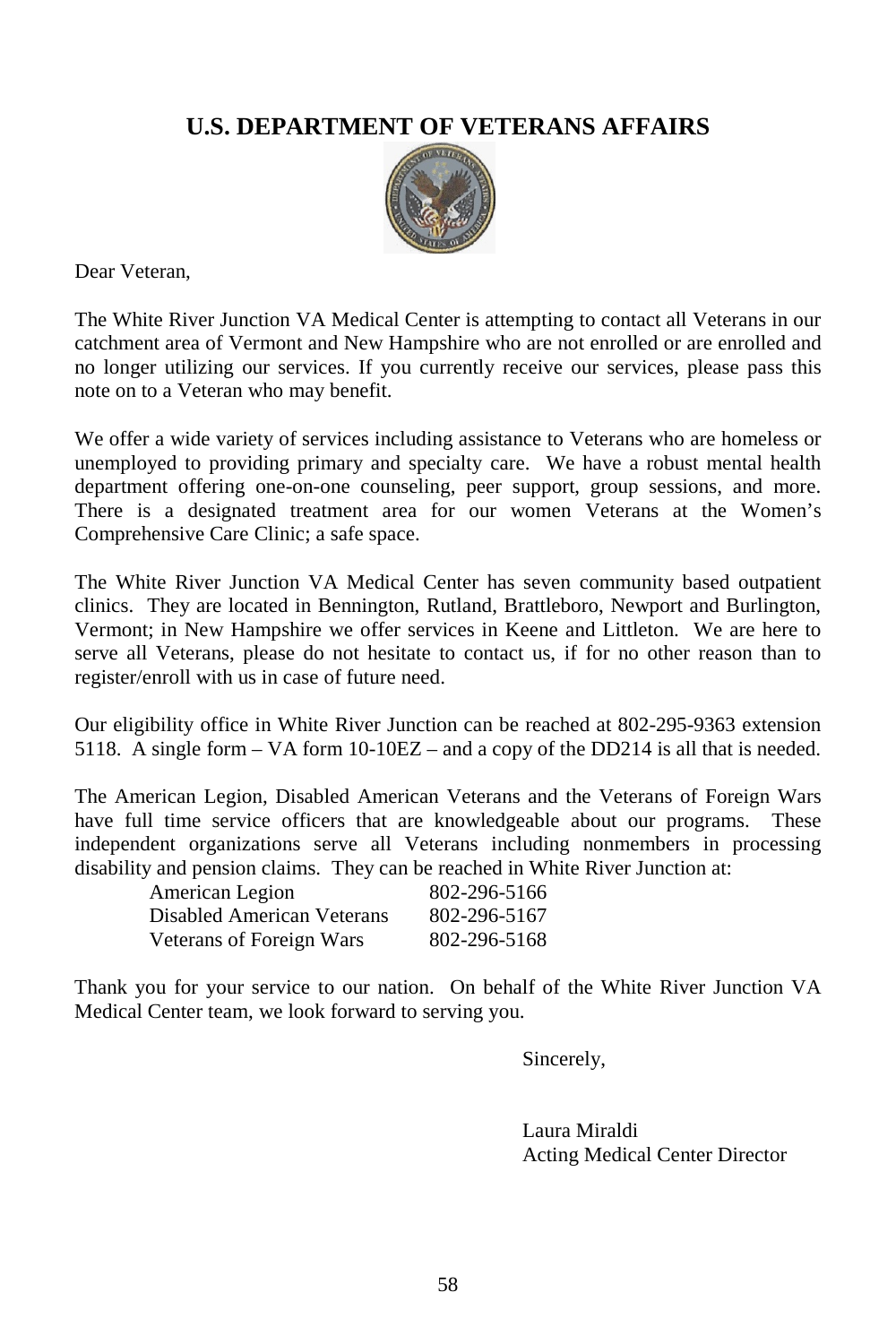## **ANNUAL REPORT OF DISTRICT ONE EXECUTIVE COUNCILOR JOSEPH KENNEY**

Moving into 2019, this will be my last year as your Executive Councilor, I have thoroughly enjoyed serving you and working with many great local, county and state officials. I have been honored and grateful to have your trust for the past five years.

The Governor, Executive Council and Legislature have worked on many important issues such as the heroin, fentanyl and opioid crisis, workforce development, infrastructure improvement, school safety infrastructure, youth and family services and protection of our natural resources.

In 2018, I was proud to be a part of the Friendship House dedication in Bethlehem, the Fifth Glen House Hotel dedication near Mount Washington, the State Liquor store dedications in Colebrook and Lancaster and state land transfer near Mascoma Lake Park in Enfield. I have worked with dozens of small business owners to assist them throughout the regulatory process to open their businesses. The State is moving forward in a positive direction to sell the Rumney and Shelburne rest stop areas that have been closed for many years. I remain close to the Lakeshore Redevelopment Planning Commission in the development of the "Old State Property" in Laconia. Many communities such as Newport, Colebrook and Bristol are going through economic development revitalization and I have assisted them with funding ideas and with state and federal contacts.

There are over a thousand volunteers who serve on our State Boards and Commissions. I have had the pleasure to vote for many of them in District 1. The Council has confirmed 6 Circuit Court Judges, 2 Superior Court Judges and 1 State Supreme Judge(s) in 2018. In 2018, there were 1.7 billion dollars in expenditures, 6.4 billion in working capital and the Council passed 1,775 contract items.

The Ten Year Transportation Improvement Plan, working with the NHDOT and the Regional Planning Commissions will commence in the New Year. The new Council will address the needs of the State and conduct hearings later in the summer and subsequently pass on a plan to the Governor for his consideration prior to it going to the NH Legislature. In the past, the plan has focused on preservation, maintenance and safety of existing pavement and bridge infrastructures throughout the state. Over \$16 million in federal funds was provided to NH for the Congestion, Mitigation, and Air Quality (CMAQ) program of which 16 grant applications were accepted. One of those grants is the Conway Rec Path Project for \$1.2 million. Contact William Watson at NHDOT for any additional details at 271-3344.

The Governor and Council are looking for volunteers to serve on the dozens of state boards and commissions. If you are interested, please send your resume to Governor Chris Sununu, State House, 107 North Main Street, Concord, NH 03301, attention Eliot Gault Director of Appointments/Liaison or at (603) 271-8790. A complete list of all state boards and commissions is available at the NH Secretary of State website at [www.sos.nh.gov/redbook/index.htm](http://www.sos.nh.gov/redbook/index.htm)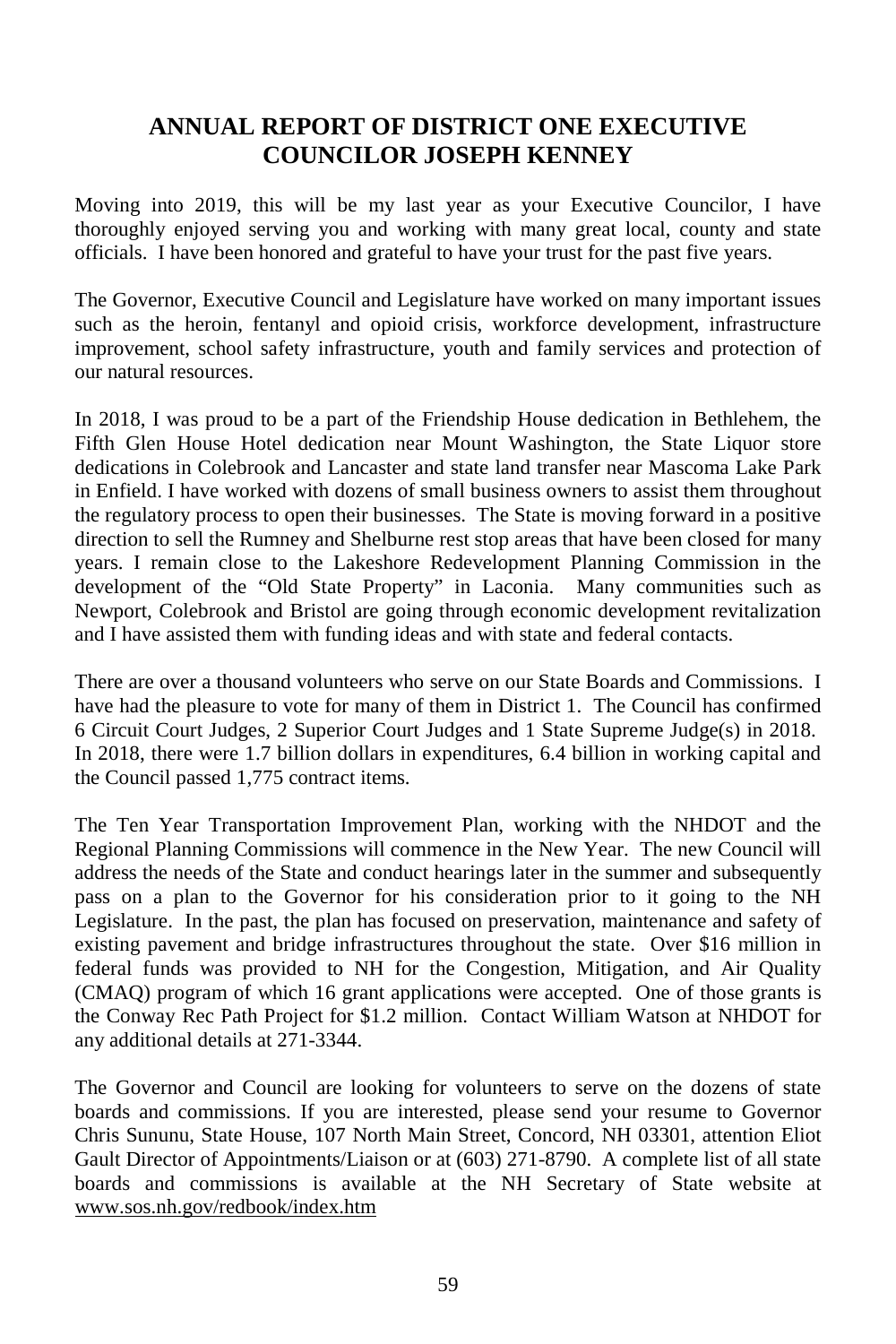The Executive Council office has available the following informational items: NH Constitutions, tourist maps, consumer protection handbooks, etc. Some Councilors periodically email their weekly schedule and other items of note. If you would like to be included on this list, contact our office at 271-3632. There is also an active internship program for college students and others who might be interested so please contact our office to discuss this with our staff at any time.

Best Regards

Joe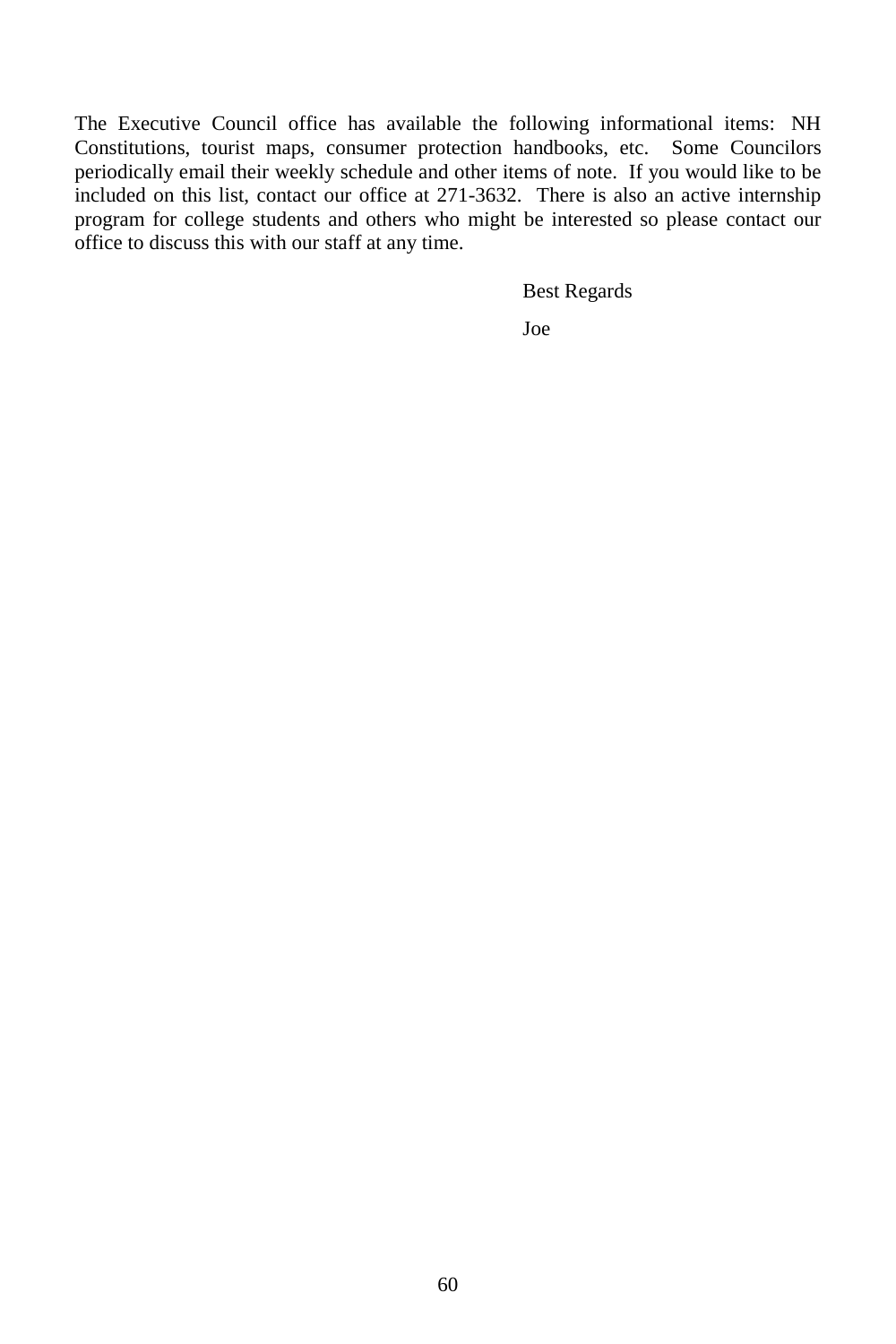## **2018 NEW HAMPSHIRE HOUSE OF REPRESENTATIVES BRAD BAILEY**

To My Constituents:

By the time you read this letter in your annual report I will no longer be your State Representative in the Grafton 14 District. I chose not to run for a fourth term. As I promised when I ran for office my priorities included a pro-jobs focus, keeping spending in check, protecting our property rights, and making sure we take care of those in need.

During my three terms I voted for, and in the legislature passed, budgets that increased funding for drug abuse services, Meals on Wheels for the elderly, and extended healthcare to low-income families. All this was done without creating a new sales or income tax.

I voted to decrease business taxes which would allow many of our North Country businesses to invest more in their operations and hire additional employees. The result has been a tremendous increase in business tax revenue above projections and an unemployment rate that has continued to drop.

I spearheaded the successful effort to defeat legislation which would have taken away free skiing for the elderly at Cannon Mountain State Park in Franconia, publically supported efforts to stop the proposed Northern Pass while voting to strengthen private property rights, worked with the Selectmen in Lyman and the NH Department of Transportation to get 10 miles of road repaved in Lyman and Lisbon, championed keeping our biomass plant open in Bethlehem, and successfully sponsored legislation renaming the I-93 exit 44 rest area after former Executive Councilor Raymond S. Burton.

Last session I devoted most of my time to bills introduced which could have had a devastating impact on many of our North Country towns. Legislation was proposed which would have changed the formula used to determine how much utilities would pay in local property taxes. The result could have increased taxes by thousands of dollars for many and driven people on fixed incomes out of their homes. Working with members across the aisle we were able to defeat these bills.

Finally, I wish to express my sincerest thanks to you, the voters. You have given me a tremendous honor to serve you over the past six years, and I will be forever grateful. I never lost that sense of awe each time I would walk up the steps of our historic State House to represent you.

Sincerely,

Rep. Brad Bailey NH House of Representatives Grafton 14 Bethlehem, Franconia, Lisbon, Littleton, Lyman, Monroe, Sugar Hill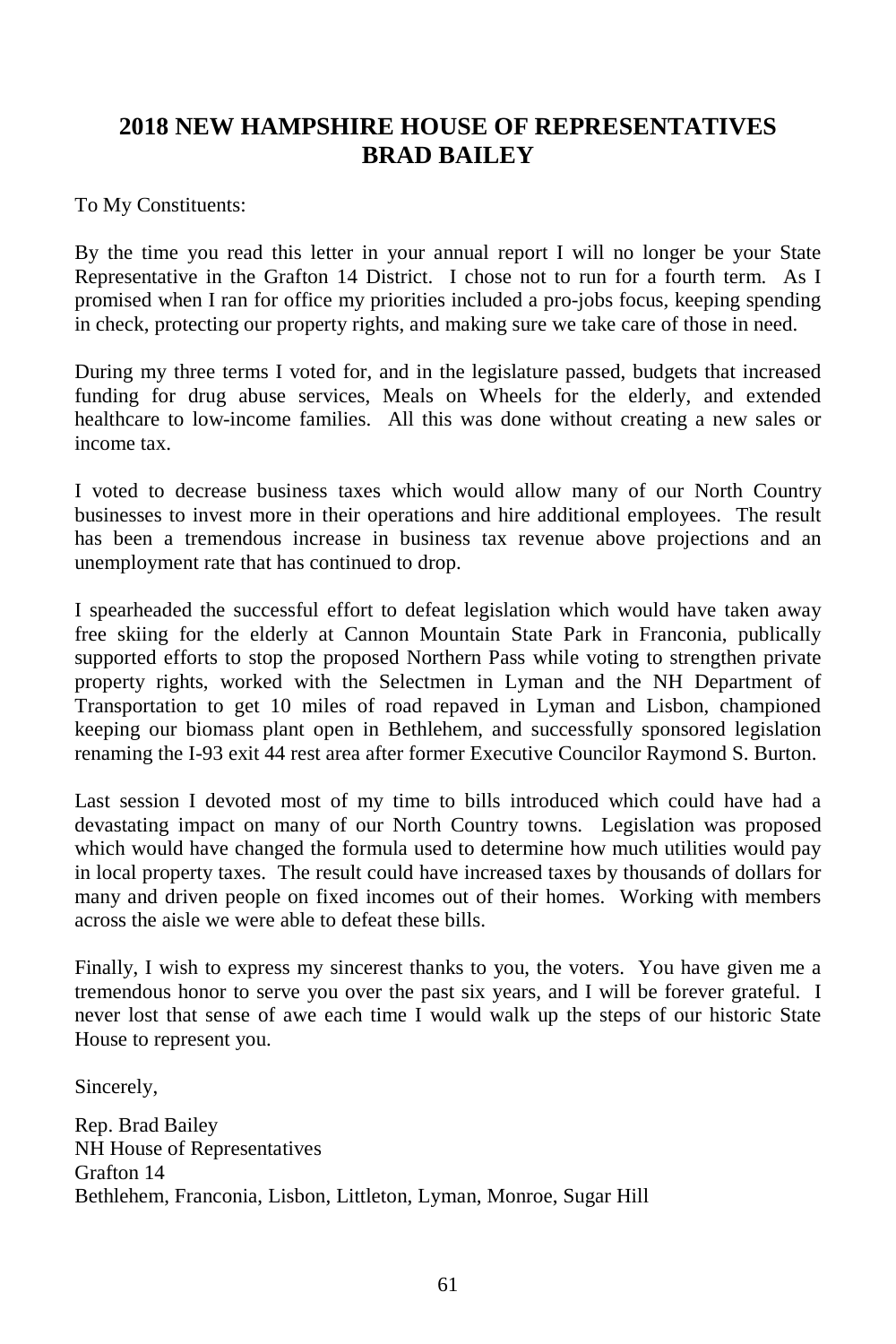## **LYMAN DOG POLICY**

## **Adopted by Board of Selectmen - September 14, 2015**

As required by RSA 466:1, all dogs are to be licensed by April  $30<sup>th</sup>$  of each year. A current rabies vaccination certificate must be presented at time of licensing. If requesting the reduced fee for a neutered animal, verification of neutering/spaying is required. The month of May is a grace period. However, any owner of a dog not licensed by June  $1<sup>st</sup>$ , under RSA 466:13, is required to pay civil forfeiture to the Town of Lyman within 96 hours of the date and time notice is given. Any person who fails to pay the forfeiture within the allotted amount of time will be issued a summons to District Court. At the time that the forfeiture is paid, the dog owner will also be required to obtain a license for the dog(s). Pursuant to RSA 466:1 and RSA 466:4, a current rabies vaccination, and if requesting the lower neutered license fee, either spaying or neutering certificate is required. Owner is responsible for maintaining these documents in his/her possession. There is a  $$1/m$ onth late charge after June  $1<sup>st</sup>$  as well as the forfeiture fee. All costs and fees for certified mailing will be paid by the fined dog owner.

Lyman does have a leash law. The Town of Lyman at a "special election" held on November 4, 1980, adopted RSA 466:30-a, "Dog Control Law." "Notwithstanding any other provisions of this chapter, it shall be unlawful for any dog to run at large, except when accompanied by the owner or custodian, and when used for hunting, herding, supervised competition and exhibition or training for such. For the purpose of this section, 'accompanied' means that the owner or custodian must be able to see or hear, or both, or have reasonable knowledge of where the dog is hunting, herding, or training. Nothing herein shall mean that the dog must be within sight at all times. In this section, 'at large' means off the premises of the owner or keeper and not under control of any person by means of personal presence and attention as will reasonably control the conduct of such dog, unless accompanied by the owner or custodian."

Initial **Nuisance** complaints shall be made in writing to the Board of Selectmen. The owner of such dog(s) shall be sent a formal notice concerning the violation and what needs to be done to correct it. Failure of any owner to correct violations shall result in fines and court summonses being issued by the Animal Control Officer as outlined below under **Nuisance Offenses.**

All **Menace** and **Vicious** complaints shall be referred directly to the Animal Control Officer. Failure of any owner to correct violations shall result in fines and court summonses being issued by the Animal Control Officer as outlined below under **Menace**  and **Vicious Offenses.**

If the Animal Control Officer does not witness the violation, the complainant's names shall be released.

The date of the initial warning or fine starts the 12-month clock for schedule of warnings, fines and summonses. This process starts over every 12 months.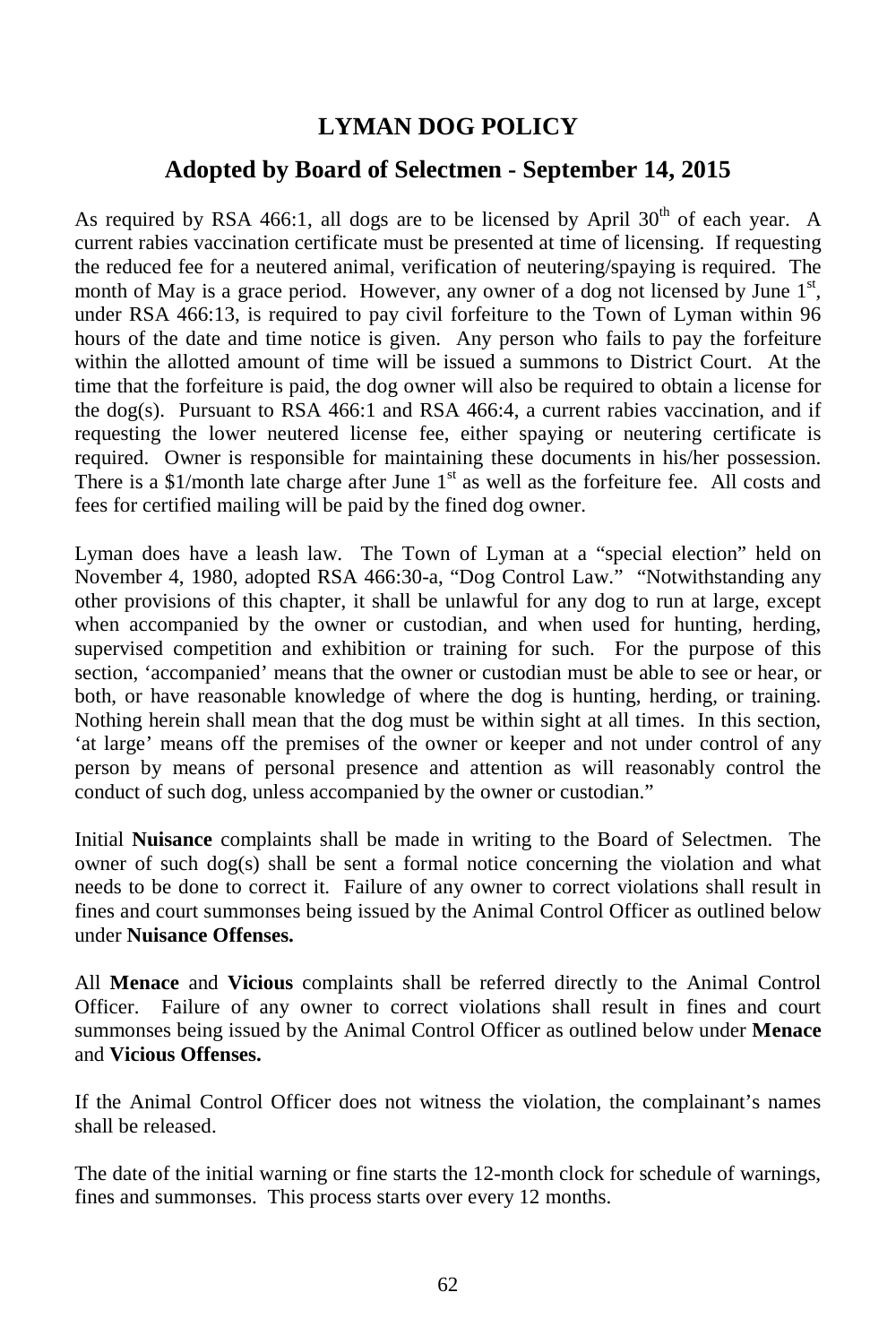Offenses are per pet owner as opposed to individual dogs.

**Nuisance Offenses** - dogs at large, barking\*, digging/scratching/excreting, and females in heat:

| 1st Offense   | Written warning from Board of Selectmen                               |
|---------------|-----------------------------------------------------------------------|
| $2nd$ Offense | \$25 fine - pay fine within 96 hours or summons to District<br>Court  |
| $3rd$ Offense | \$100 fine - pay fine within 96 hours or summons to District<br>Court |
|               | Additional Offenses \$100 fine - summons to District Court            |

\* For purposes of barking, the Selectmen have defined nighttime hours as 9 pm to 7 am. A dog must bark for sustained periods of more than 1/2 hour, or during the night hours so as to disturb the peace and quiet of a neighborhood or area, not including a dog which is guarding, working or herding livestock.

**Menace Offenses** - growling/snapping/chasing after a person, and chasing cars, bikes and other vehicles:

| 1st Offense   | Written warning from Animal Control Officer                           |
|---------------|-----------------------------------------------------------------------|
| $2nd$ Offense | \$50 fine - pay fine within 96 hours or summons to District<br>Court  |
| $3rd$ Offense | \$200 fine - pay fine within 96 hours or summons to District<br>Court |
|               | Additional Offenses \$200 fine - summons to District Court            |

**Vicious Offenses** - dogs that bite other dogs or people\*:

| 1st Offense   | \$100 fine - pay fine within 96 hours or summons to District<br>Court |
|---------------|-----------------------------------------------------------------------|
| $2nd$ Offense | \$400 fine - pay fine within 96 hours or summons to District<br>Court |
|               | Additional Offenses \$400 fine - summons to District Court            |

\* If a vicious dog's behavior presents a threat to public safety, immediate district court proceedings may be initiated in lieu of the civil forfeiture. A vicious dog may also be impounded.

The complete statute governing dogs, RSA 466, is available for reference at the Town Office or online at [www.gencourt.state.nh.us/rsa/html/indexes/default.html.](http://www.gencourt.state.nh.us/rsa/html/indexes/default.html)